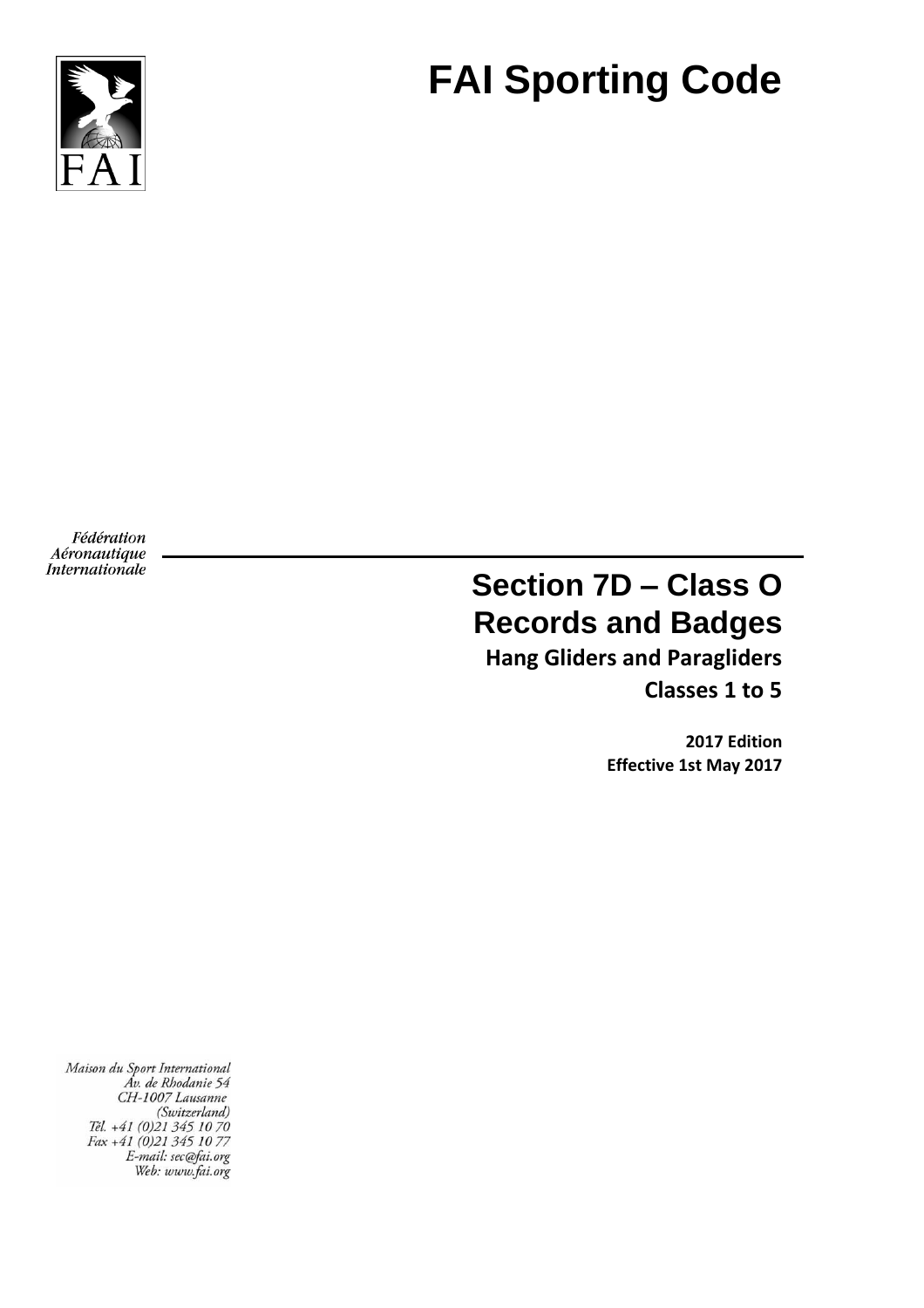# **FEDERATION AERONAUTIQUE INTERNATIONALE MSI - Avenue de Rhodanie 54 – CH-1007 Lausanne – Switzerland**

Copyright 2017

All rights reserved. Copyright in this document is owned by the Fédération Aéronautique Internationale (FAI). Any person acting on behalf of the FAI or one of its Members is hereby authorised to copy, print, and distribute this document, subject to the following conditions:

- **1. The document may be used for information only and may not be exploited for commercial purposes.**
- **2. Any copy of this document or portion thereof must include this copyright notice.**
- **3. Regulations applicable to air law, air traffic and control in the respective countries are reserved in any event. They must be observed and, where applicable, take precedence over any sport regulations**

Note that any product, process or technology described in the document may be the subject of other Intellectual Property rights reserved by the Fédération Aéronautique Internationale or other entities and is not licensed hereunder.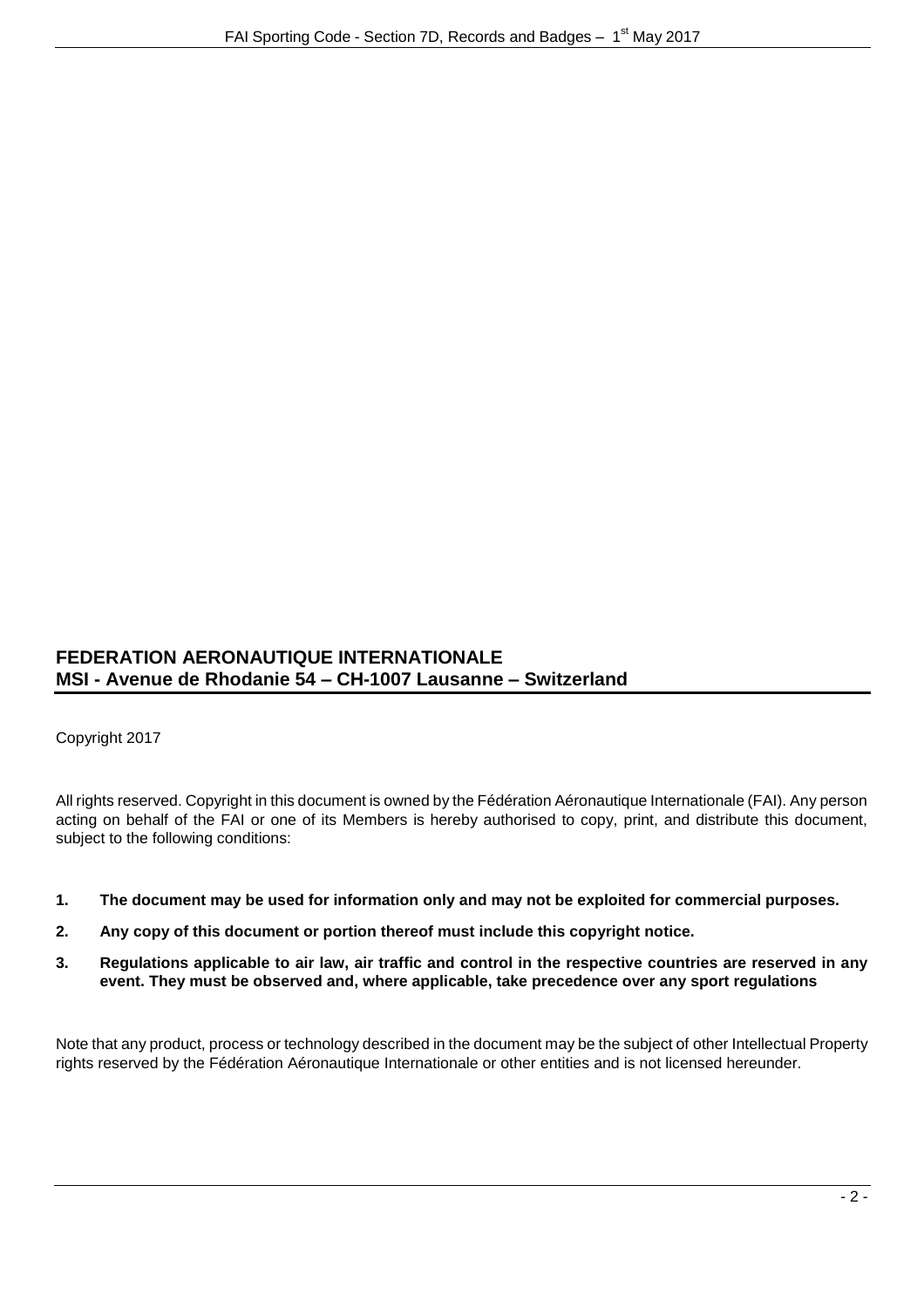# **RIGHTS TO FAI INTERNATIONAL SPORTING EVENTS**

All international sporting events organised wholly or partly under the rules of the Fédération Aéronautique Internationale (FAI) Sporting Code<sup>1</sup> are termed *FAI International Sporting Events*<sup>2</sup>. Under the FAI Statutes<sup>3</sup>, FAI owns and controls all rights relating to FAI International Sporting Events. FAI Members<sup>4</sup> shall, within their national territories<sup>5</sup>, enforce FAI ownership of FAI International Sporting Events and require them to be registered in the FAI Sporting Calendar<sup>6</sup>.

An event organiser who wishes to exploit rights to any commercial activity at such events shall seek prior agreement with FAI. The rights owned by FAI which may, by agreement, be transferred to event organisers include, but are not limited to advertising at or for FAI events, use of the event name or logo for merchandising purposes and use of any sound, image, program and/or data, whether recorded electronically or otherwise or transmitted in real time. This includes specifically all rights to the use of any material, electronic or other, including software, that forms part of any method or system for judging, scoring, performance evaluation or information utilised in any FAI International Sporting Event<sup>7</sup>.

Each FAI Air Sport Commission<sup>8</sup> may negotiate agreements, with FAI Members or other entities authorised by the appropriate FAI Member, for the transfer of all or parts of the rights to any FAI International Sporting Event (except World Air Games events<sup>9</sup>) in the discipline<sup>10</sup>, for which it is responsible<sup>11</sup> or waive the rights. Any such agreement or waiver, after approval by the appropriate Air Sport Commission President, shall be signed by FAI Officers<sup>12</sup>.

Any person or legal entity that accepts responsibility for organising an FAI Sporting Event, whether or not by written agreement, in doing so also accepts the proprietary rights of FAI as stated above. Where no transfer of rights has been agreed in writing, FAI shall retain all rights to the event. Regardless of any agreement or transfer of rights, FAI shall have, free of charge for its own archival and/or promotional use, full access to any sound and/or visual images of any FAI Sporting Event. The FAI also reserves the right to arrange at its own expense for any and all parts of any event to be recorded.

|  | para 4.1.2 |
|--|------------|
|  |            |
|  |            |
|  |            |
|  |            |
|  |            |
|  |            |
|  | para 4.1.5 |
|  | para 2.2.  |
|  |            |
|  |            |

l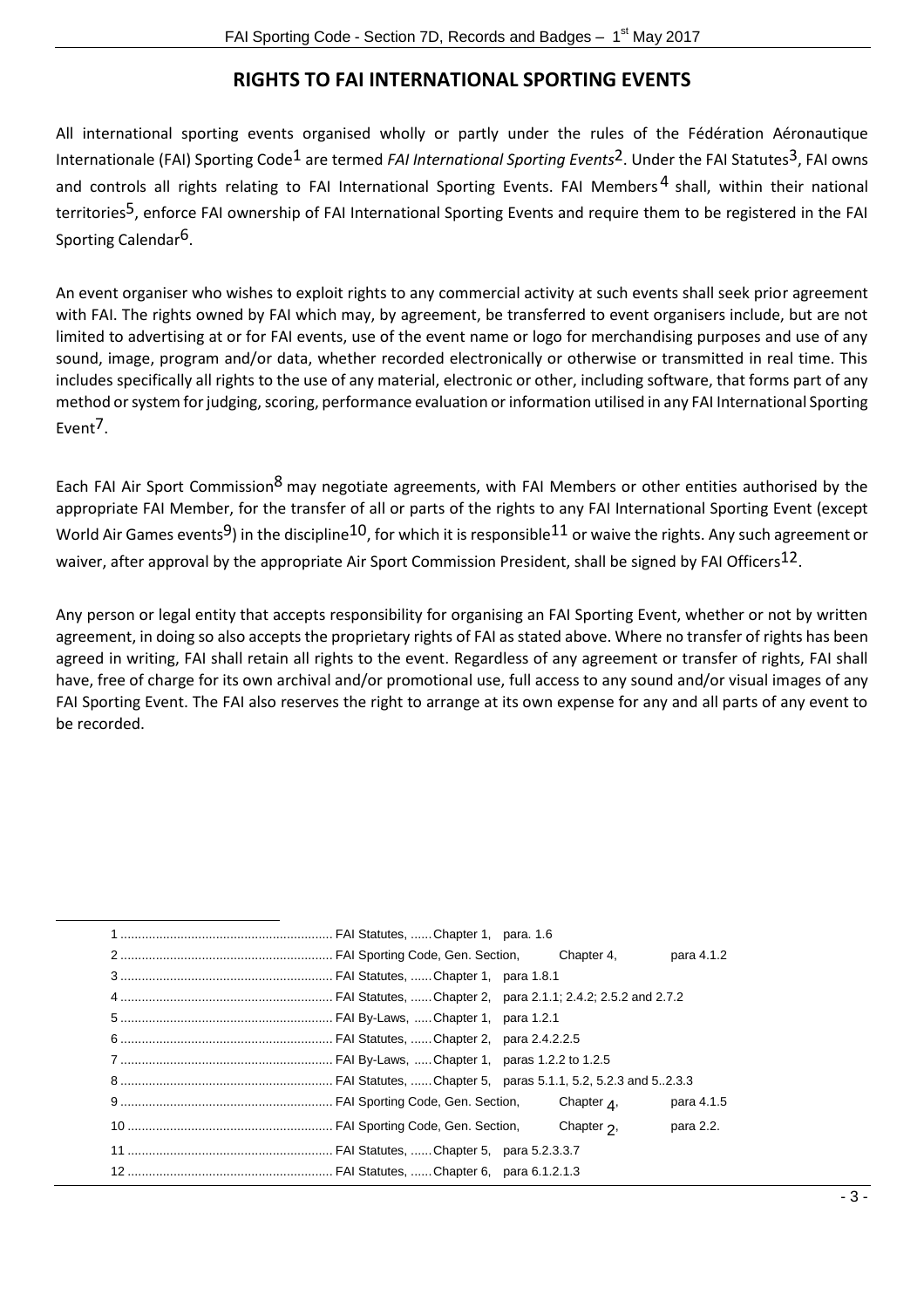# **Editor's Note:**

The FAI Sporting Code for Hang Gliding (hang gliders and paragliders) consists of the General Section and Section 7 combined. Section 7 consists of this section and the relevant discipline subsection. In cases of doubt, consult the General Section to establish the principles before applying the specific rules which appear in Section 7.

Hang gliding (hang gliding and paragliding) is a sport in which both men and women participate. Throughout this document the words "he", "him" or "his" are intended to apply equally to either sex unless it is specifically stated otherwise.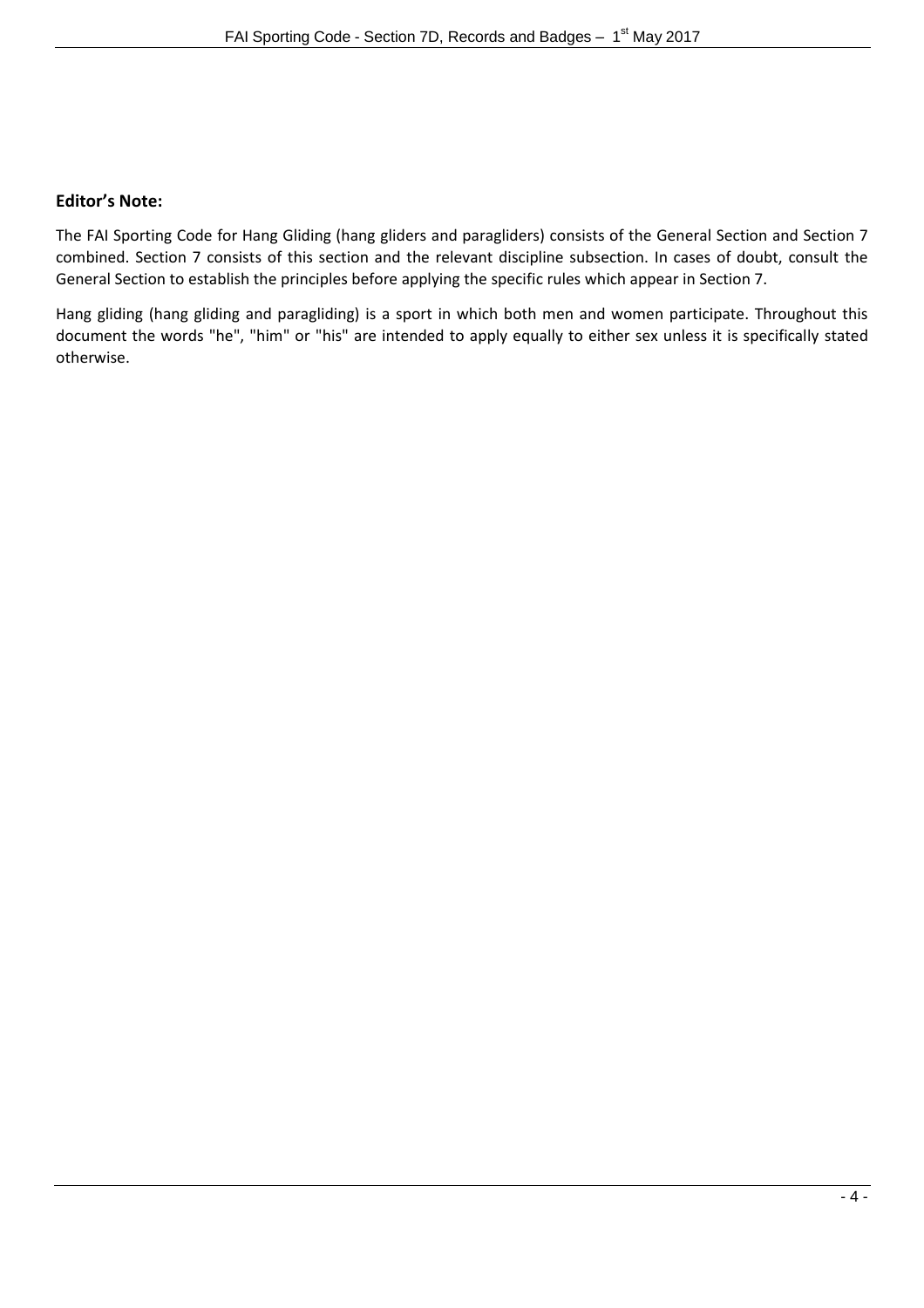# <span id="page-4-0"></span>**TABLE OF CONTENTS**

| 1   |         |                                                                                               |  |
|-----|---------|-----------------------------------------------------------------------------------------------|--|
| 1.1 |         |                                                                                               |  |
| 1.2 |         |                                                                                               |  |
| 1.3 |         |                                                                                               |  |
| 1.4 |         |                                                                                               |  |
|     | 1.4.1   |                                                                                               |  |
|     | 1.4.1.1 |                                                                                               |  |
|     | 1.4.1.2 |                                                                                               |  |
|     | 1.4.2   |                                                                                               |  |
|     | 1.4.2.1 |                                                                                               |  |
|     | 1.4.3   |                                                                                               |  |
|     | 1.4.4   |                                                                                               |  |
|     | 1.4.3.1 |                                                                                               |  |
|     | 1.4.3.2 | A powered hang glider or paraglider to claim Continental or World hang gliding records - 11 - |  |
| 1.5 |         |                                                                                               |  |
|     | 1.5.1   |                                                                                               |  |
|     | 1.5.2   |                                                                                               |  |
|     | 1.5.3   |                                                                                               |  |
|     | 1.5.4   |                                                                                               |  |
|     | 1.5.5   |                                                                                               |  |
|     | 1.5.5.1 |                                                                                               |  |
|     | 1.5.5.2 |                                                                                               |  |
|     | 1.5.5.3 |                                                                                               |  |
|     | 1.5.5.4 |                                                                                               |  |
|     | 1.5.5.5 |                                                                                               |  |
|     | 1.5.5.6 |                                                                                               |  |
|     | 1.5.5.7 |                                                                                               |  |
|     | 1.5.5.8 |                                                                                               |  |
|     | 1.5.5.9 |                                                                                               |  |
|     | 1.5.6   |                                                                                               |  |
|     | 1.5.6.1 |                                                                                               |  |
|     | 1.5.6.2 |                                                                                               |  |
|     | 1.5.6.3 |                                                                                               |  |
|     | 1.5.7   |                                                                                               |  |
|     | 1.5.7.1 |                                                                                               |  |
|     | 1.5.7.2 |                                                                                               |  |
|     | 1.5.7.3 |                                                                                               |  |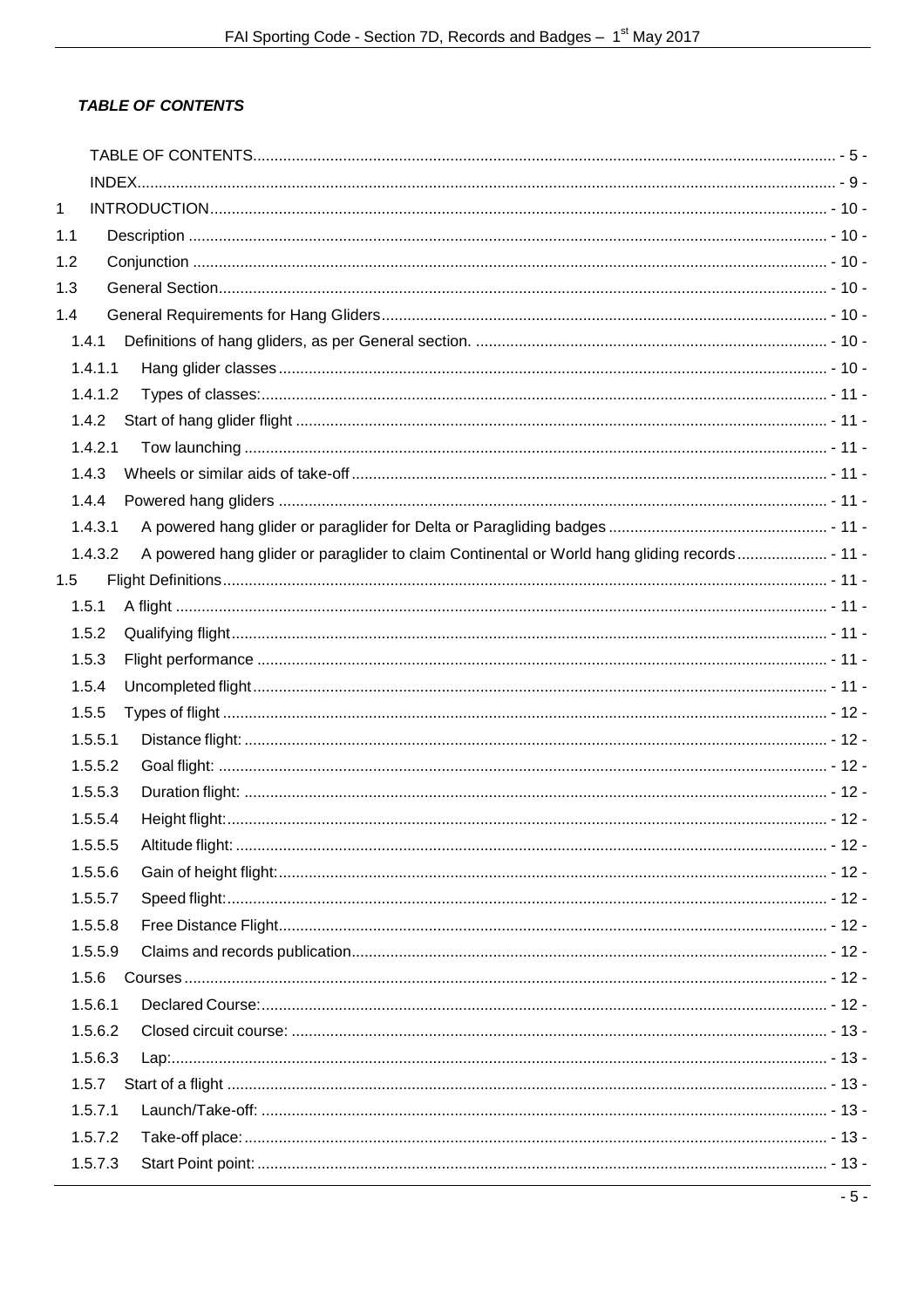| 1.5.7.4  |            |  |
|----------|------------|--|
| 1.5.7.5  |            |  |
| 1.5.7.6  |            |  |
| 1.5.7.7  |            |  |
| 1.5.7.8  |            |  |
| 1.5.7.9  |            |  |
| 1.5.8    |            |  |
| 1.5.8.1  |            |  |
| 1.5.8.2  |            |  |
| 1.5.9    |            |  |
| 1.5.10   |            |  |
| 1.5.11   |            |  |
| 1.5.12   |            |  |
| 1.5.12.1 |            |  |
|          | 1.5.12.2   |  |
| 1.5.12.3 |            |  |
| 1.5.12.4 |            |  |
| 1.5.13   |            |  |
| 1.5.13.1 |            |  |
|          | 1.5.13.2   |  |
|          | 1.5.13.3   |  |
|          | 1.5.13.3.1 |  |
|          | 1.5.13.3.2 |  |
|          | 1.5.13.3.3 |  |
| 2        |            |  |
| 2.1      |            |  |
| 2.2      |            |  |
| 2.2.1    |            |  |
| 2.2.2    |            |  |
| 2.2.3    |            |  |
| 2.2.4    |            |  |
| 2.2.5    |            |  |
| 2.2.6    |            |  |
| 2.2.7    |            |  |
| 2.2.8    |            |  |
| 2.2.9    |            |  |
| 2.2.10   |            |  |
| 2.2.11   |            |  |
| 2.2.12   |            |  |
| 2.2.13   |            |  |
| 2.3      |            |  |
| 2.4      |            |  |
|          |            |  |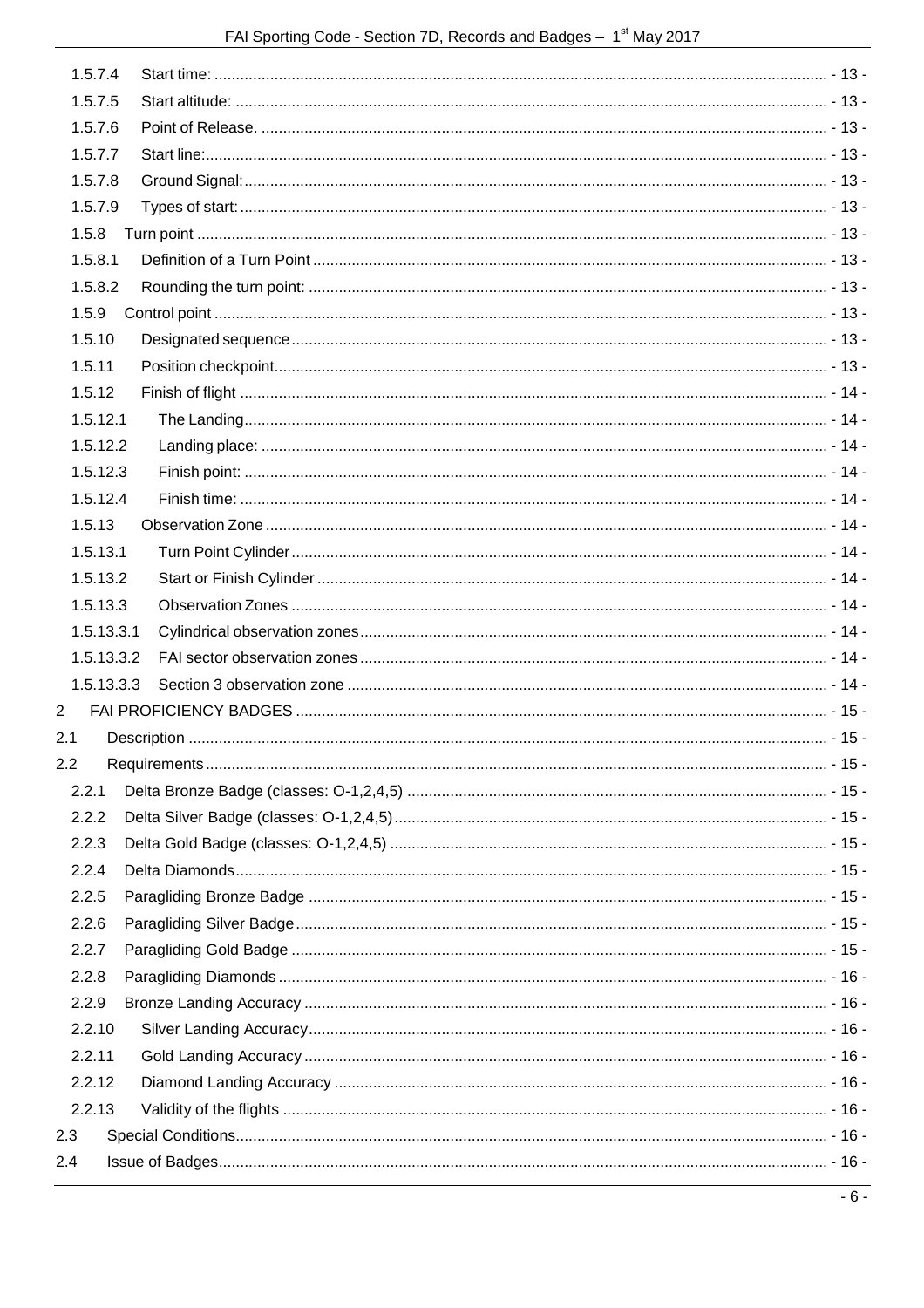| 2.5     |  |
|---------|--|
| 3       |  |
| 3.1     |  |
| 3.1.1   |  |
| 3.1.2   |  |
| 3.2     |  |
| 3.2.1   |  |
| 3.2.2   |  |
| 3.2.3   |  |
| 3.2.3.1 |  |
| 3.2.4   |  |
| 3.2.4.1 |  |
| 3.2.4.2 |  |
| 3.2.4.3 |  |
| 3.2.5   |  |
| 3.3     |  |
| 3.3.1   |  |
| 3.3.2   |  |
| 3.3.2.1 |  |
| 3.3.2.2 |  |
| 3.3.2.3 |  |
| 3.3.3   |  |
| 3.3.4   |  |
| 3.4     |  |
| 3.4.1   |  |
| 3.4.2   |  |
| 3.4.2.1 |  |
| 3.4.2.2 |  |
| 3.4.2.3 |  |
| 3.5     |  |
| 3.5.1   |  |
| 3.5.2   |  |
| 3.5.3   |  |
| 3.5.4   |  |
| 3.5.4.1 |  |
| 3.5.4.2 |  |
| 4       |  |
| 5       |  |
| 5.1     |  |
| 5.2     |  |
| 5.2.1   |  |
| 5.2.2   |  |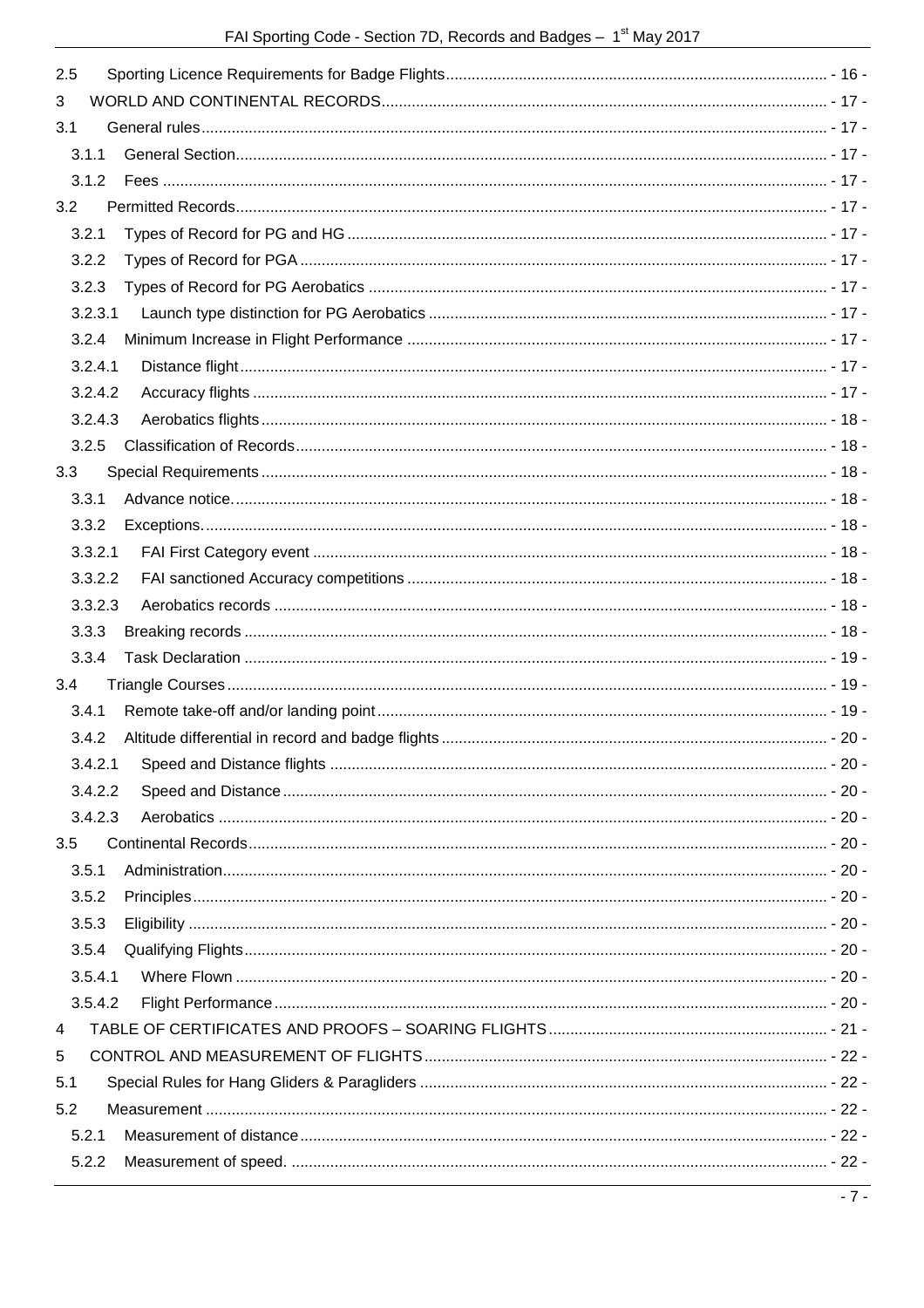|                | 5.2.3   |                                                                                                                                                                                                                                |  |
|----------------|---------|--------------------------------------------------------------------------------------------------------------------------------------------------------------------------------------------------------------------------------|--|
|                | 5.2.4   |                                                                                                                                                                                                                                |  |
|                | 5.2.5   |                                                                                                                                                                                                                                |  |
|                | 5.2.6   |                                                                                                                                                                                                                                |  |
|                | 5.2.7   |                                                                                                                                                                                                                                |  |
| 5.3            |         |                                                                                                                                                                                                                                |  |
| 5.4            |         |                                                                                                                                                                                                                                |  |
|                | 5.4.1   |                                                                                                                                                                                                                                |  |
|                | 5.4.1.1 |                                                                                                                                                                                                                                |  |
|                | 5.4.1.2 |                                                                                                                                                                                                                                |  |
|                | 5.4.2   |                                                                                                                                                                                                                                |  |
|                | 5.4.2.1 |                                                                                                                                                                                                                                |  |
|                | 5.4.3   |                                                                                                                                                                                                                                |  |
|                | 5.4.4   |                                                                                                                                                                                                                                |  |
|                | 5.4.5   |                                                                                                                                                                                                                                |  |
| 6              |         |                                                                                                                                                                                                                                |  |
| 6.1            |         |                                                                                                                                                                                                                                |  |
|                | 6.1.1   |                                                                                                                                                                                                                                |  |
|                | 6.1.2   |                                                                                                                                                                                                                                |  |
| $\overline{7}$ |         |                                                                                                                                                                                                                                |  |
|                |         |                                                                                                                                                                                                                                |  |
|                |         |                                                                                                                                                                                                                                |  |
| 8              |         |                                                                                                                                                                                                                                |  |
| 8.1            |         | - 27 - شان المستقدم المستقدم المستقدم المستقدم المستقدم المستقدم المستقدم المستقدم المستقدم المستقدم المستقدم المستقدم المستقدم المستقدم المستقدم المستقدم المستقدم المستقدم المستقدم المستقدم المستقدم المستقدم المستقدم المس |  |
| 8.2            |         |                                                                                                                                                                                                                                |  |
| 8.3            |         |                                                                                                                                                                                                                                |  |
| 8.4            |         |                                                                                                                                                                                                                                |  |
| 8.5            |         |                                                                                                                                                                                                                                |  |
| 8.6            |         |                                                                                                                                                                                                                                |  |
| 9              |         |                                                                                                                                                                                                                                |  |
| 10             |         |                                                                                                                                                                                                                                |  |
| 10.1           |         |                                                                                                                                                                                                                                |  |
| 10.2           |         |                                                                                                                                                                                                                                |  |
| 10.3           |         |                                                                                                                                                                                                                                |  |
| 11             |         |                                                                                                                                                                                                                                |  |
|                |         |                                                                                                                                                                                                                                |  |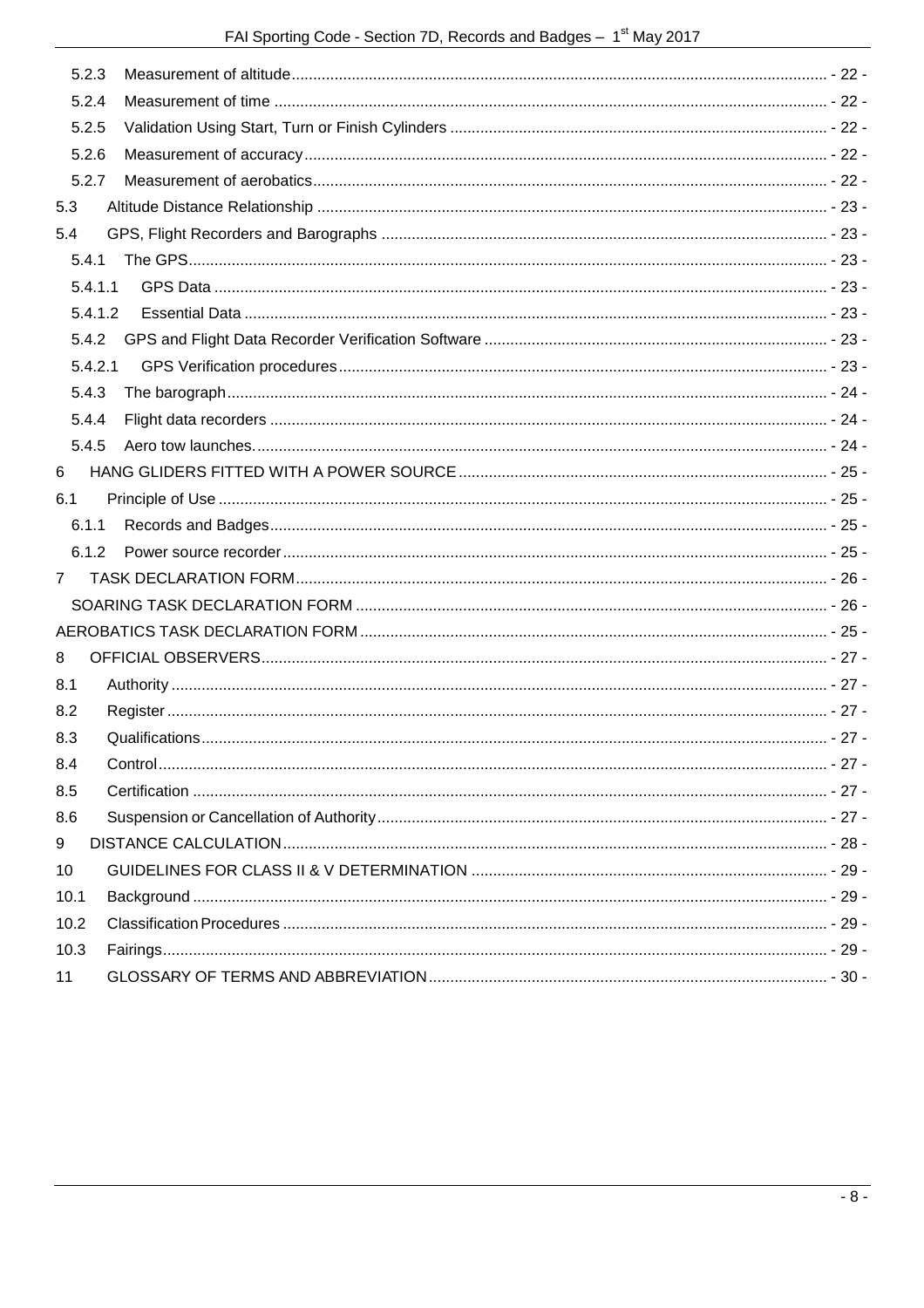# <span id="page-8-0"></span>**INDEX**

| Aero tow launches for record attempts23, 26 |  |
|---------------------------------------------|--|
|                                             |  |
|                                             |  |
| Badge flights-altitude differential18       |  |
|                                             |  |
|                                             |  |
|                                             |  |
|                                             |  |
|                                             |  |
|                                             |  |
|                                             |  |
|                                             |  |
|                                             |  |
|                                             |  |
|                                             |  |
|                                             |  |
|                                             |  |
|                                             |  |
| Continental records - eligibility to set19  |  |
| Continental records - eligible flights19    |  |
|                                             |  |
|                                             |  |
|                                             |  |
|                                             |  |
|                                             |  |
|                                             |  |
|                                             |  |
|                                             |  |
|                                             |  |
| Distance  11, 13, 14, 16, 17, 18, 21        |  |
|                                             |  |
|                                             |  |
|                                             |  |
|                                             |  |
|                                             |  |

| Engine restarted in flight10, 24 |  |
|----------------------------------|--|
|                                  |  |
|                                  |  |
| Finish of flight - definitions13 |  |
|                                  |  |
|                                  |  |
|                                  |  |
|                                  |  |
| Flight performance-definition10  |  |
|                                  |  |
|                                  |  |
|                                  |  |
|                                  |  |
|                                  |  |
|                                  |  |
|                                  |  |
|                                  |  |
|                                  |  |
|                                  |  |
|                                  |  |
| GPS Verification Software22      |  |
|                                  |  |
|                                  |  |
|                                  |  |
|                                  |  |
|                                  |  |
|                                  |  |
|                                  |  |
|                                  |  |
|                                  |  |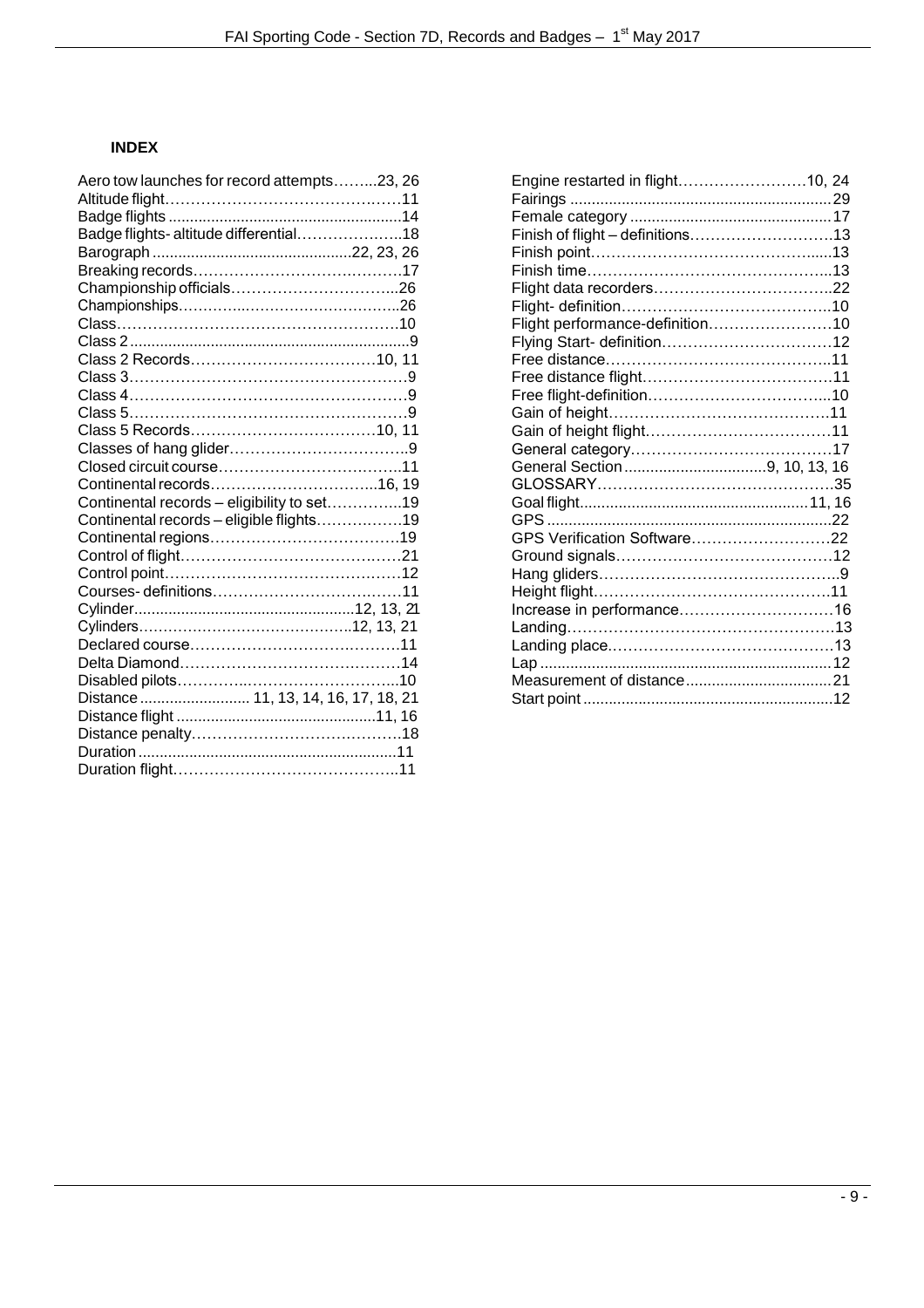# <span id="page-9-0"></span>**1 INTRODUCTION**

# <span id="page-9-1"></span>**1.1 Description**

Section 7 of the Sporting Code deals with records, proficiency badges, World and Continental Championships for hang gliders and paragliders in all classes.

# <span id="page-9-2"></span>**1.2 Conjunction**

Section 7 is to be used in conjunction with the General Section (GS) of the Sporting Code. In the event of ambiguity the General Section takes precedence. For ease of reading and to allow the various disciplines covered by Section 7 to develop individually it is split into multiple sub-sections:

Discipline specific subsection:

Common. Common rules and recommendations for all Category 1 and Category 2 events across all Hang gliding and Paragliding disciplines.

7A. Hang Gliding (Classes 1, 2, 4, 5) and Paragliding (Class 3) Cross Country.

7B. Paragliding (Class 3) Aerobatics.

7C. Paragliding (Class 3) Accuracy.

7D. Records and Badges (all Classes).

Note: Separate sub-sections may be created in future for sub-disciplines such as aerobatics and speed gliding if a regular and viable sequence of Category 1 events develops.

# <span id="page-9-3"></span>**1.3 General Section**

The following subjects are detailed in the General Section.

| FAI authority - responsibilities | (Chapter 1) |
|----------------------------------|-------------|
| <b>Definitions</b>               | (Chapter 2) |
| Penalties - protests             | (Chapter 5) |
| <b>Sporting Licences</b>         | (Chapter 8) |
| Appeals before FAI               | (Chapter 9) |

The General Section also contains the general principles for the following:

| <b>Sporting Events</b>             | (3) |
|------------------------------------|-----|
| <b>Observers and Officials</b>     | (4) |
| World Records                      | (6) |
| Flight Measurement and Control (7) |     |

This Section 7D deals with details of these subjects, which are specific to hang gliders and paragliders.

# <span id="page-9-4"></span>**1.4 General Requirements for Hang Gliders**

#### <span id="page-9-5"></span>**1.4.1 Definitions of hang gliders, as per General section.**

A glider capable of being carried, foot launched and landed solely by the use of the pilot's legs.

#### <span id="page-9-6"></span>**1.4.1.1 Hang glider classes**

Class 1: Hang gliders having a rigid primary structure with pilot weight-shift as the sole method of control, and which are able to demonstrate consistent ability to safely take-off and land in nil-wind conditions. Subsidiary controls affecting trim and/or drag are permitted, but only if they operate symmetrically.

Class 2: Hang gliders having a rigid primary structure with movable aerodynamic surfaces as the primary method of control, and which are able to demonstrate consistent ability to safely take-off and land in nil-wind conditions.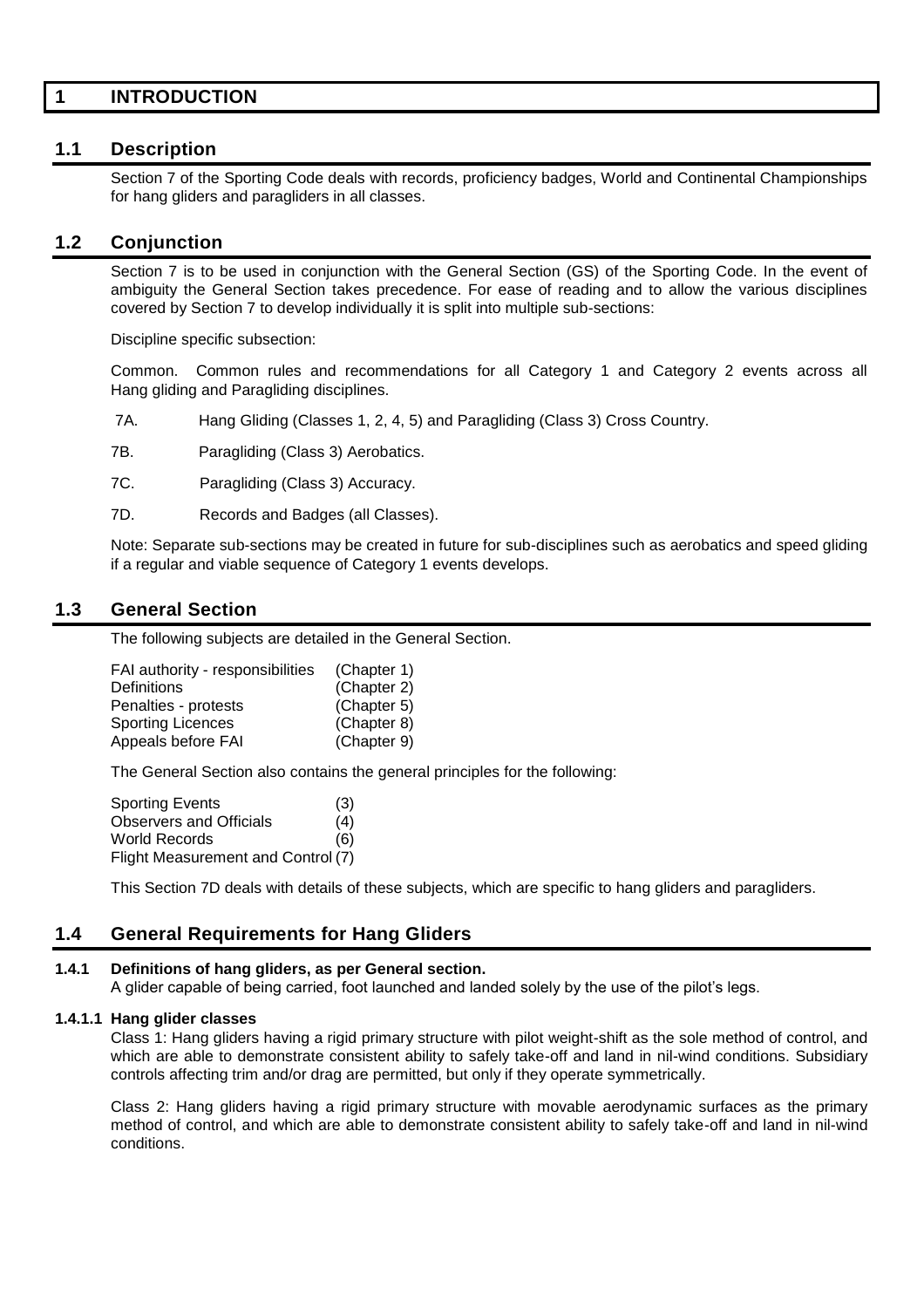Class 3: Hang gliders having no rigid primary structure (paragliders), and which are able to demonstrate consistent ability to safely take-off and land in nil-wind conditions.

Class 4: Hang gliders that are unable to demonstrate consistent ability to safely take-off and/or land in nil-wind conditions, but otherwise are capable of being launched and landed by the use of the pilots legs.

Class 5: Hang gliders having a rigid primary structure with movable aerodynamic surfaces as the primary method of control in the role axis and which are able to demonstrate consistent ability to safely take-off and land in nil-wind conditions. No pilot fairings are permitted. No pilot surrounding structures are permitted, apart from a harness and control frame.

Note: Pilot fairings are defined in 10.3 below.

Note: For the purposes of demonstration, "nil-wind" shall mean a headwind of less than 1 m/s (3.6 km/h; 2.2 mph).

# <span id="page-10-0"></span>**1.4.1.2 Types of classes:**

For record purposes there are five classes: 1, 2, 3, 4 and 5. Class 5 gliders may set records in both Class 2 and Class 5.

# <span id="page-10-1"></span>**1.4.2 Start of hang glider flight**

A hang glider flight shall start by foot launch from a hill or by means of mechanical equipment (aero-tow, winch launch, etc.) except that:

# <span id="page-10-2"></span>**1.4.2.1 Tow launching**

For competitions where launching is by tow, wheels, including those which are dropped immediately after takeoff, may be permitted by the organisers provided it can be demonstrated that the hang glider complies with [1.4.1.](#page-9-5)

# <span id="page-10-3"></span>**1.4.3 Wheels or similar aids of take-off**

Wheels or similar aids to take-off and landing are permitted for permanently disabled pilots, provided that nondisabled pilots can fly the glider without them.

# <span id="page-10-4"></span>**1.4.4 Powered hang gliders**

# <span id="page-10-5"></span>**1.4.3.1 A powered hang glider or paraglider for Delta or Paragliding badges**

A powered hang glider or paraglider may be used to obtain Delta or Paragliding badges provided it complies with [1.4.1](#page-9-5) and there is proof that the power source was not operated during the qualifying part of the flight performance.

# <span id="page-10-6"></span>**1.4.3.2 A powered hang glider or paraglider to claim Continental or World hang gliding records**

A powered hang glider or paraglider may be used to claim Continental or World hang gliding records provided that it complies with 1.4.1 and there is proof that the power source was stopped prior to the start point and was not capable of being restarted in flight.

# <span id="page-10-7"></span>**1.5 Flight Definitions**

The word "hang glider" covers all classes. These definitions take precedence over the ones given in the General Section.

# <span id="page-10-8"></span>**1.5.1 A flight**

A flight by a hang glider starting at take-off (1.5.7.1) and ending with the landing (1.5.12.1) .

# <span id="page-10-9"></span>**1.5.2 Qualifying flight**

That part of a flight, in which the hang glider is not towed, carried or assisted by another aircraft or separate external or jettisonable power source.

# <span id="page-10-10"></span>**1.5.3 Flight performance**

The achievement attained during qualifying flight.

# <span id="page-10-11"></span>**1.5.4 Uncompleted flight**

A flight is deemed to be uncompleted if:

An accident occurs during the flight resulting in the death of any member of the crew within 48 hours, or;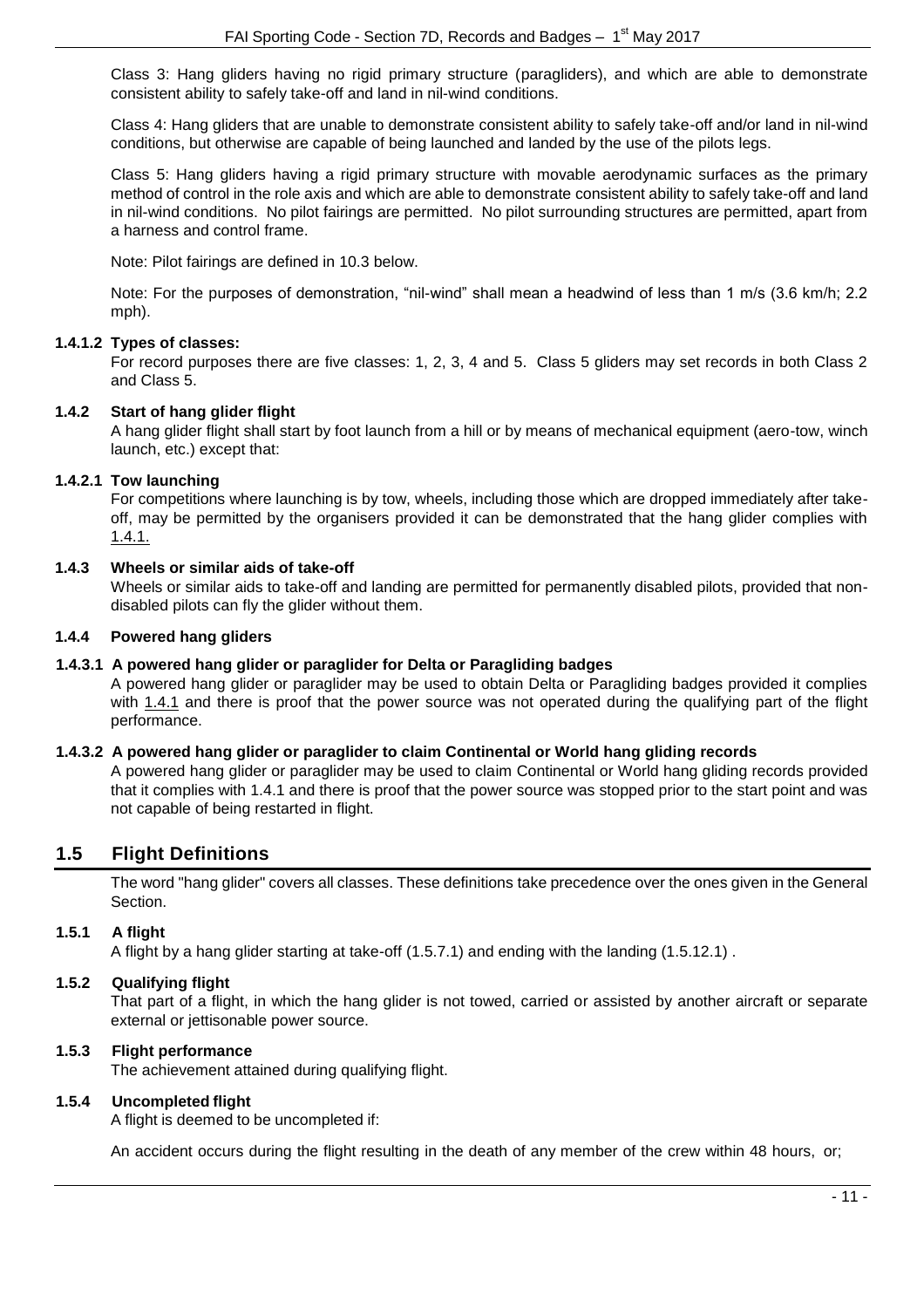Any part of the hang glider or its equipment is shed or jettisoned other than permitted jettisonable equipment, ballast or fuel declared in advance.

# <span id="page-11-0"></span>**1.5.5 Types of flight**

## <span id="page-11-1"></span>**1.5.5.1 Distance flight:**

A flight measured for straight-line distance between either a take-off place (1.5.7.2) or a start point (1.5.7.3) and a finish point (1.5.12.3).

## <span id="page-11-2"></span>**1.5.5.2 Goal flight:**

A flight from a start point to a finish point specified in writing before take-off. A goal flight may be measured for distance and/or speed.

#### <span id="page-11-3"></span>**1.5.5.3 Duration flight:**

A flight timed from take-off to landing.

Note: FAI does not recognise duration as a category for hang glider records.

#### <span id="page-11-4"></span>**1.5.5.4 Height flight:**

A flight measured for height achieved or maintained. Height is defined as the vertical distance from the take-off place or release from tow.

Note: FAI does not recognise height flight as a category for hang glider records.

#### <span id="page-11-5"></span>**1.5.5.5 Altitude flight:**

A flight measured for altitude achieved or maintained. Altitude is defined as the vertical distance from mean sea level.

Note: FAI does not recognise altitude flight as a category for hang glider records.

#### <span id="page-11-6"></span>**1.5.5.6 Gain of height flight:**

A flight measured for gain of height between any low height and the subsequent greatest height during qualifying flight.

## <span id="page-11-7"></span>**1.5.5.7 Speed flight:**

A flight timed for speed between a start point and a finish point, possibly around one or more turn points.

#### <span id="page-11-8"></span>**1.5.5.8 Free Distance Flight**

The Start Point and position checkpoint(s) of free distance record flight performances may be declared post flight. The free distance record types are:

- Free distance: a flight from a start point to a finish point with no position checkpoint.
- Free out and return distance: a closed course flight having one position checkpoint.
- Free distance using up to 3 position checkpoint: a flight from a start point via up to 3 position checkpoints to a finish point. Only the position checkpoint must be at least 10 kilometres apart and may be claimed only once.
- Free distance around a triangle:
	- $\circ$  a closed course flight via 3 position checkpoints, independent of the position of the start/finish point. The official distance is given by the sum of the legs of the triangle formed by the position checkpoints.
	- o a flight around 2 position checkpoint with return to the start/finish point
	- $\circ$  the start/finish point is not position checkpoint unless specifically declared as such.

# <span id="page-11-9"></span>**1.5.5.9 Claims and records publication**

3D track-logs in IGC format must be submitted with all claims. They will be published on the FAI/CIVL website along with the claims. All records will be published along with their track-logs.

# <span id="page-11-10"></span>**1.5.6 Courses**

A course consists of the straight line(s) between a start point and a finish point via any turn or control points in the designated or pre-declared sequence. A closed course may involve one, two, or three intermediate turn points.

# <span id="page-11-11"></span>**1.5.6.1 Declared Course:**

A course declared in advance in writing by the pilot.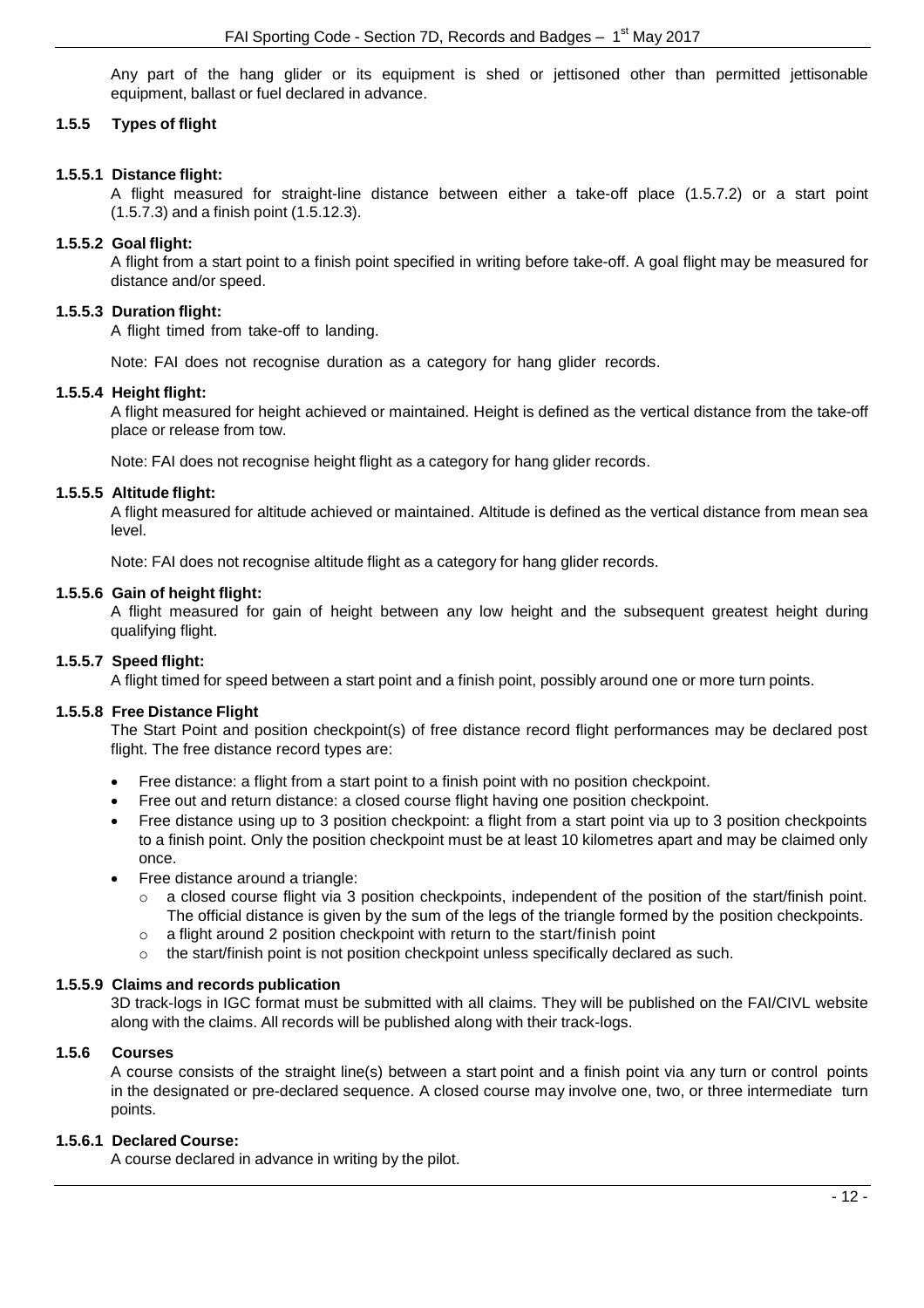# <span id="page-12-0"></span>**1.5.6.2 Closed circuit course:**

- Out-and-return Flight: A flight to a turn point with return along the reciprocal course to the start/finish point.
- Triangular Course: a flight around 2 turn points with return to the start/finish point. For badges, there are no constraints on the shape of the triangle, but for records there are. See 3.4
- Polygon Course: A flight around a course with 3 or more turn or control points and with return to the start point. Note: FAI does not recognise the polygon course as a category for records, but they may be used for badges where verified by OLC rules.

# <span id="page-12-1"></span>**1.5.6.3 Lap:**

A single completed flight around a closed circuit course. A flight may include more than one lap of a course.

## <span id="page-12-2"></span>**1.5.7 Start of a flight**

#### <span id="page-12-3"></span>**1.5.7.1 Launch/Take-off:**

The point and/or time at which all parts of the hang glider or its crew cease to be in contact with or connected to the ground or water.

#### <span id="page-12-4"></span>**1.5.7.2 Take-off place:**

The point from which the take-off is made. If operating from an airfield, the point may be taken as the centre of the airfield.

#### <span id="page-12-5"></span>**1.5.7.3 Start Point point:**

The take-off place; or the point of release of tow; or the crossing of a start line; or departure from a cylinder observation zone recorded by a GPS or an approved flight recorder.

#### <span id="page-12-6"></span>**1.5.7.4 Start time:**

The time of the hang glider at the start point.

#### <span id="page-12-7"></span>**1.5.7.5 Start altitude:**

The altitude of the hang glider above sea level at the start point.

#### <span id="page-12-8"></span>**1.5.7.6 Point of Release.**

The place vertically below the hang glider when it releases from a tow.

# <span id="page-12-9"></span>**1.5.7.7 Start line:**

A gateway of a designated width and height, the base being specified on the surface.

#### <span id="page-12-10"></span>**1.5.7.8 Ground Signal:**

A ground signal may be used to indicate the start of a task or section of a task. A ground signal may be a start point or a control point.

# <span id="page-12-11"></span>**1.5.7.9 Types of start:**

Flying Start. The hang glider is in qualifying flight when crossing the Start point.

Standing Start. A start by a stationary hang glider timed from the giving of a "go" signal.

#### <span id="page-12-12"></span>**1.5.8 Turn point**

# <span id="page-12-13"></span>**1.5.8.1 Definition of a Turn Point**

GPS coordinates, which are precisely specified before take-off.

#### <span id="page-12-14"></span>**1.5.8.2 Rounding the turn point:**

A turn point is rounded when the entire hang glider is proved that the designated observation zone has been entered. See 1.5.13.

# <span id="page-12-15"></span>**1.5.9 Control point**

A control point is a point, which the hang glider is required to over-fly or to land at during a flight along a course.

# <span id="page-12-16"></span>**1.5.10 Designated sequence**

The order in which the turn or control points shall be flown.

# <span id="page-12-17"></span>**1.5.11 Position checkpoint**

A position checkpoint is a point with GPS coordinates, which the pilot proves to have over-flown during a flight of which the route has not been declared in advance.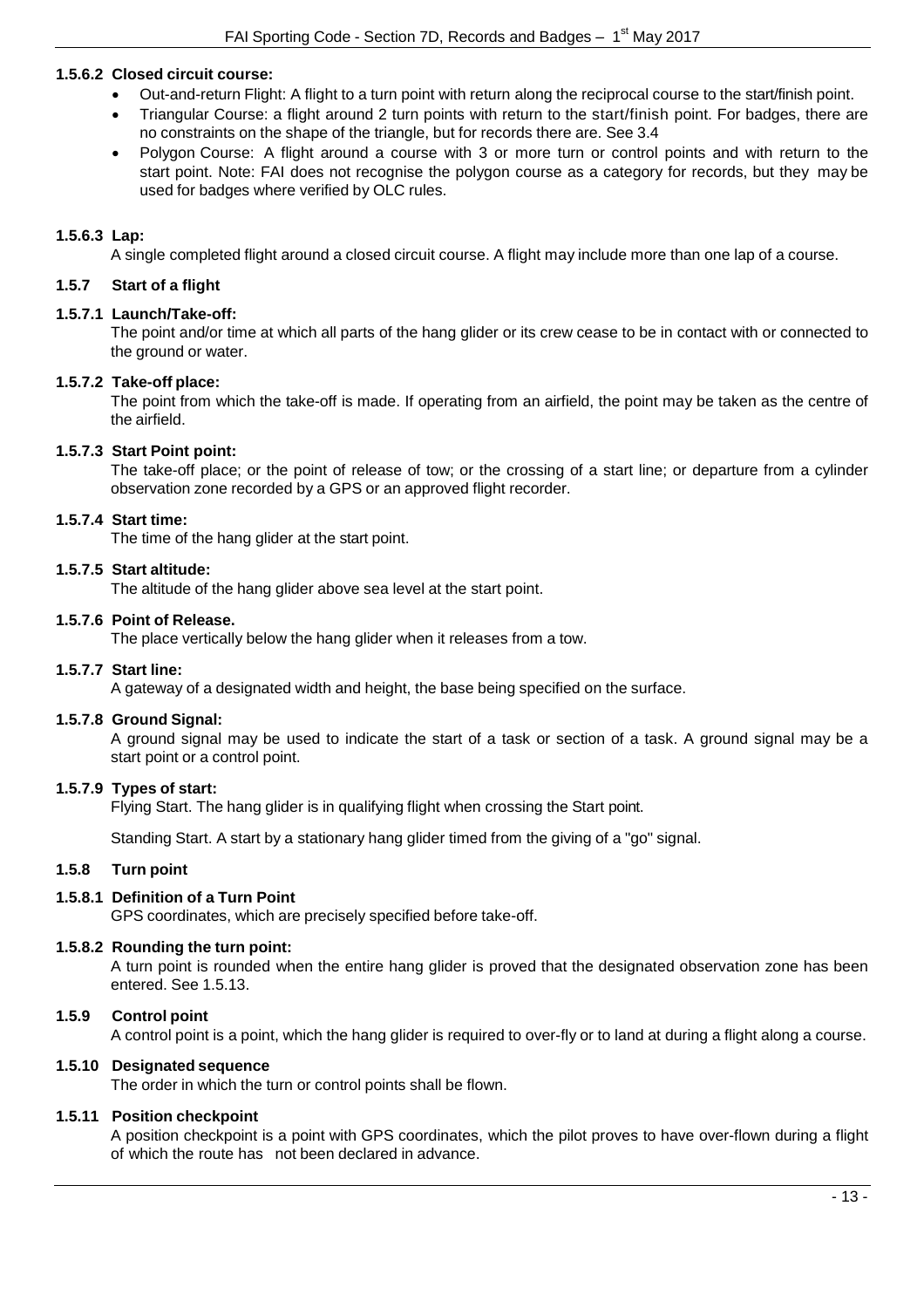# <span id="page-13-0"></span>**1.5.12 Finish of flight**

# <span id="page-13-1"></span>**1.5.12.1 The Landing**

The point and/or time at which any part of the hang glider or its crew

- First touches the ground.
- Comes to rest after landing.

# <span id="page-13-2"></span>**1.5.12.2 Landing place:**

Either the centre of the airfield or the precise place with GPS coordinates, at which the landing is made.

# <span id="page-13-3"></span>**1.5.12.3 Finish point:**

Either:

- The landing place
- The entry of an observation zone (or optionally a sector, if a flight data recorder is used instead of a GPS).
- For distance flights (1.5.5.1) the furthest point flown, measured from the take off or start point.
- For Closed course flight finish point is same as start point.

# <span id="page-13-4"></span>**1.5.12.4 Finish time:**

The time at which the glider reaches the finish point.

# <span id="page-13-5"></span>**1.5.13 Observation Zone**

The zone which it must be proved that the glider entered in order to validate a start point, turn point or finish point. These may be either the FAI Observation Zones (FAI sectors) specified in the General Section or:

# <span id="page-13-6"></span>**1.5.13.1 Turn Point Cylinder**

A cylinder of 400m radius around a set of GPS co-ordinates.

# <span id="page-13-7"></span>**1.5.13.2 Start or Finish Cylinder**

A cylinder of 400m radius around a set of GPS co-ordinates. Larger radii might be used in competitions; see Section 7A – Class O.

# <span id="page-13-8"></span>**1.5.13.3 Observation Zones**

If the flight performance is validated by GPS, a cylindrical observation zone shall be used. If an approved IGC flight data recorder is used, a cylindrical observation zone is preferred, but an FAI sector, as defined in Section 3 (Gliders) of the Sporting Code, as reproduced below in 1.5.13.3.3, may be used.

# <span id="page-13-9"></span>**1.5.13.3.1 Cylindrical observation zones**

A turn point cylinder may be specified by GPS coordinates and radius. The record or badge distance will be the minimum distance it is possible to fly by entering the specified observation zones. For badges and records, the radius of the turn point shall be 400m equally all around the turn point coordinates.

# <span id="page-13-10"></span>**1.5.13.3.2 FAI sector observation zones**

A sector observation zone is the airspace above a 90-degree sector of a cylinder with its apex at the waypoint. This sector is:

- a) For a turn point: symmetrical to and remote from the bisector of the inbound and outbound legs of the turn point,
- b) For a start point: symmetrical to and remote from the outbound leg,
- c) For a finish point: symmetrical to and remote from the inbound leg.

# <span id="page-13-11"></span>**1.5.13.3.3 Section 3 observation zone**

This observation zone is the airspace above a 90-degree sector with its apex at the waypoint. This sector is:

- a) For a turn point, symmetrical to and remote from the bisector of the inbound and outbound legs of the turn point,
- b) For a start point, symmetrical to and remote from the outbound leg,
- c) For a finish point, symmetrical to and remote from the inbound leg.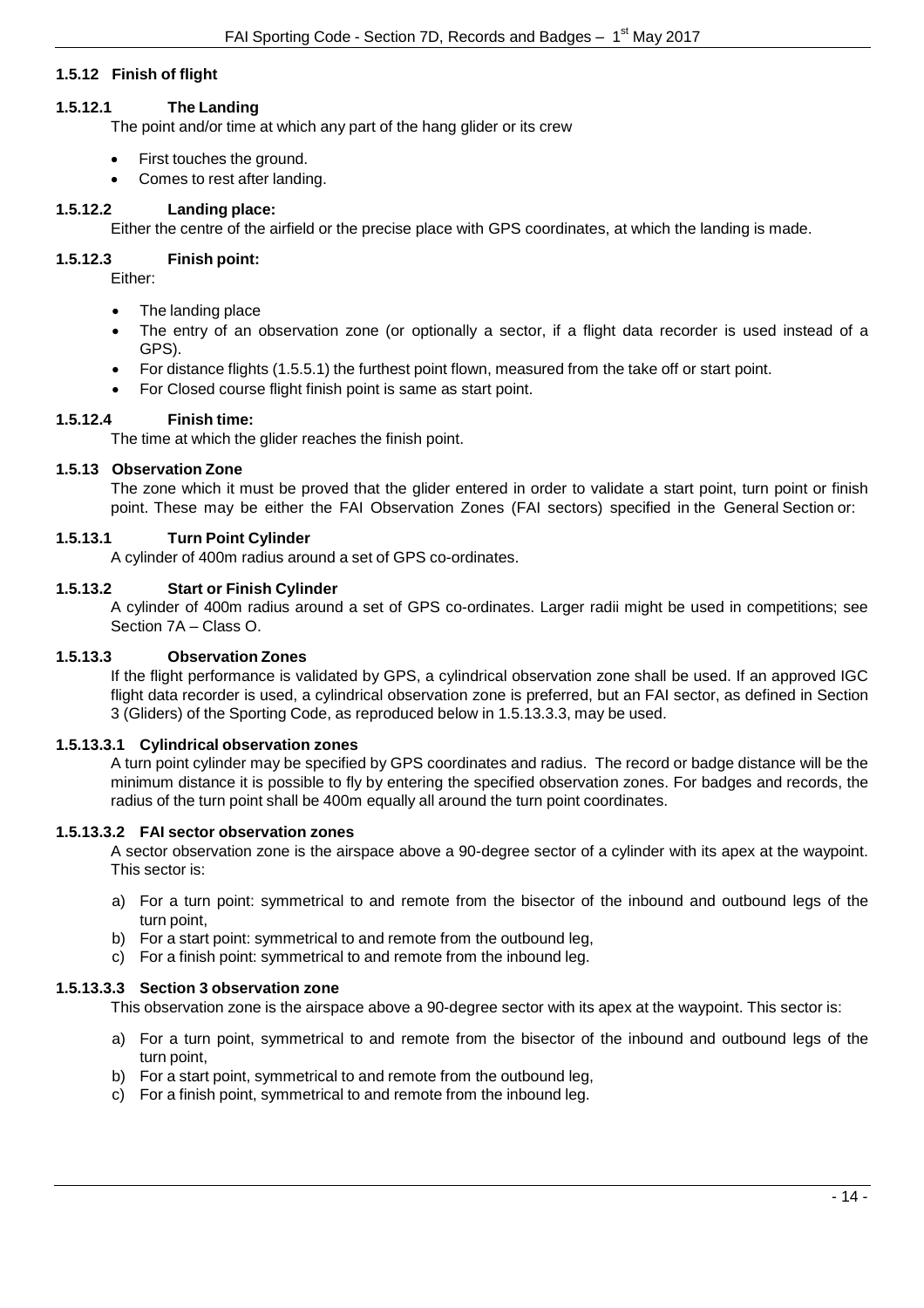# <span id="page-14-0"></span>**2 FAI PROFICIENCY BADGES**

# <span id="page-14-1"></span>**2.1 Description**

FAI proficiency badges are standards of achievement, which do not require to be renewed. They are intended to provide a graduated scale of difficulty to measure and encourage the development of a pilot's flying skill, particularly in cross-country flying.

The Bronze badge should be achievable by most pilots within the first year of active flying and landing accuracy, with the silver following in the next year or two. The gold badge should be achievable for most pilots within the first five years of cross country flying. The diamond badge should be achievable by perhaps half of all pilots within ten years of flying."

"In any one year, we would expect that for advanced-rated (IPPI 4 or 5) pilots, the bronze badge distance would be flown by 100% of them, the silver badge distance would be flown by more than 75%, the gold badge distance would be flown by 50%, and the diamond badge distance would be flown by perhaps 15-25%. Results may vary from one nation to another, however the qualifications are the same in every country. Delta badges are for pilots flying hang gliders in classes 1, 2 4 and 5. Paragliding badges are for class 3. Accuracy badges are for Paragliders.

# <span id="page-14-2"></span>**2.2 Requirements**

Any type of open or closed course may be used for the distance requirement of the Delta and Paragliding Bronze, Silver and Gold badge. For the Delta and Paragliding Diamond badge, the open course may be either straight distance or distance via 3 turn points. The closed course may be out-return, or triangle of any shape.

# <span id="page-14-3"></span>**2.2.1 Delta Bronze Badge (classes: O-1,2,4,5)**

- Distance 30 km
- Or Duration 1,5 hours
- Or Gain of Height 500 m

# <span id="page-14-4"></span>**2.2.2 Delta Silver Badge (classes: O-1,2,4,5)**

- Distance 100 km
- and Duration 3 hours
- and Gain of Height 1000 m

# <span id="page-14-5"></span>**2.2.3 Delta Gold Badge (classes: O-1,2,4,5)**

- Distance 150 km
- and Duration 5 hours
- and Gain of Height 2000 m

# <span id="page-14-6"></span>**2.2.4 Delta Diamonds**

There are three separate Delta Diamonds, which may be obtained independently from each other:

- Diamond Open Course: 300 km
- Diamond Gain of Height: 3000 m
- Diamond Closed Course: 300 km

# <span id="page-14-7"></span>**2.2.5 Paragliding Bronze Badge**

- Distance 30 km
- Or Duration 1,5 hours
- Or Gain of Height 500 m

# <span id="page-14-8"></span>**2.2.6 Paragliding Silver Badge**

- Distance 75 km
- And Duration 3 hours
- And Gain of Height 1000 m

# <span id="page-14-9"></span>**2.2.7 Paragliding Gold Badge**

- Distance 125 km
- And Duration 5 hours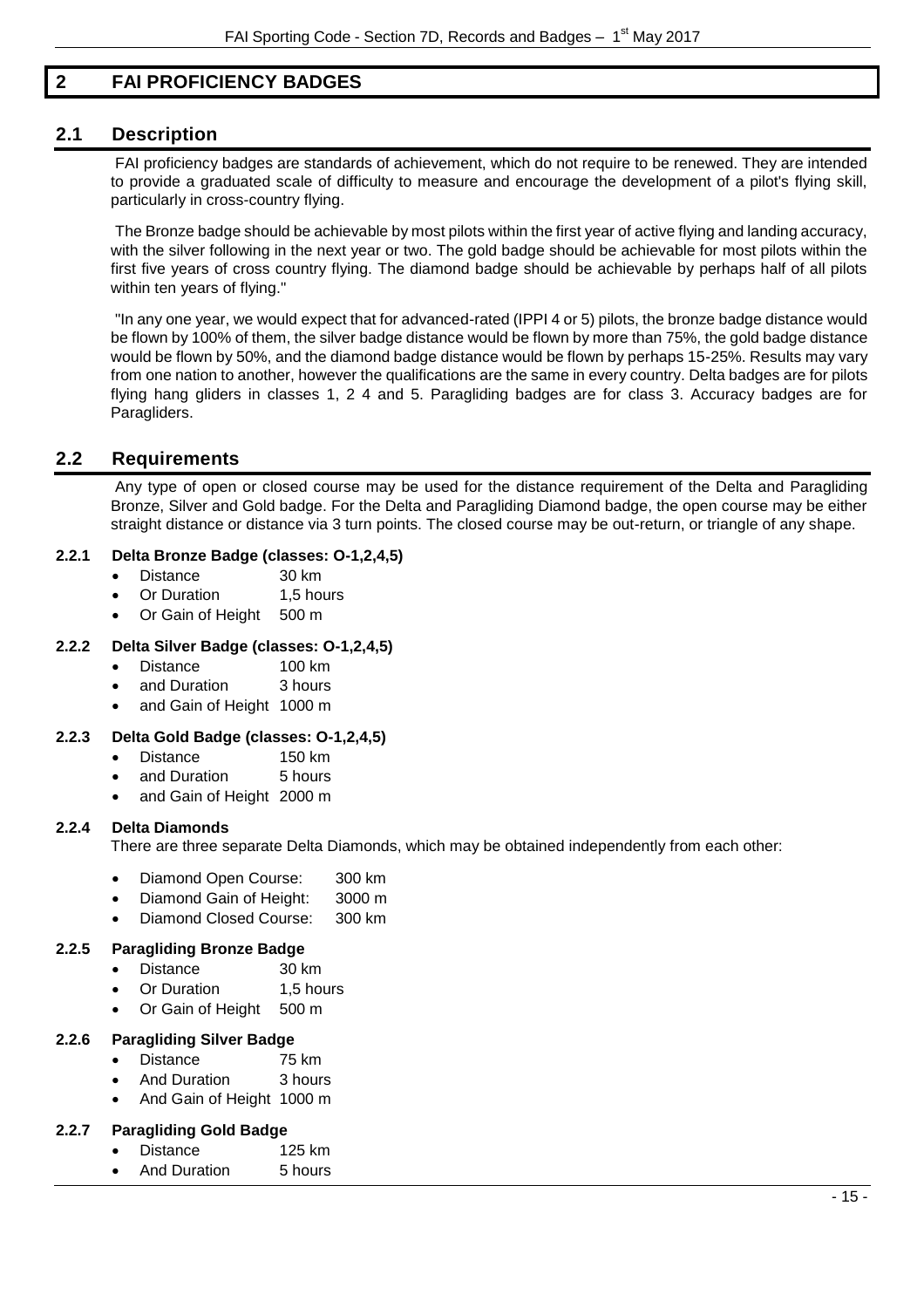• And Gain of Height 2000 m

# <span id="page-15-0"></span>**2.2.8 Paragliding Diamonds**

There are three separate Paragliding Diamonds, which may be obtained independently from each other:

- Diamond Open Course: 200 km
- Diamond Gain of Height: 3000 m
- Diamond Closed Course: 200 km

# <span id="page-15-1"></span>**2.2.9 Bronze Landing Accuracy**

Four consecutive landings within 1m of the centre of the target

# <span id="page-15-2"></span>**2.2.10 Silver Landing Accuracy**

Four consecutive landings with a total score of 1m or less

# <span id="page-15-3"></span>**2.2.11 Gold Landing Accuracy**

Four consecutive landings on the pad within 10cm of the centre of the target

#### <span id="page-15-4"></span>**2.2.12 Diamond Landing Accuracy**

There are three separate Paragliding Diamonds, which may be obtained independently from each other:

- Five consecutive scores of 5cm or less
- Four consecutive landings with a combined total of 10cm or less
- Three consecutive scores of 0

# <span id="page-15-5"></span>**2.2.13 Validity of the flights**

Flights achieved before May 1<sup>st</sup> 2012 do not count for Accuracy badge.

# <span id="page-15-6"></span>**2.3 Special Conditions**

- The pilot shall be alone on the hang glider.
- For soaring badges, flights may be completed in any order and any flight may count for any badge for which it fulfils the requirements.
- For Accuracy badges, flights shall be completed in FAI sanctioned competitions, and the scores shall be validated in the final results of the competitions. Drop score is not dropped for the purpose of the record or badge achievement.

# <span id="page-15-7"></span>**2.4 Issue of Badges**

Badges shall be issued by the appropriate NAC, which shall keep a register of pilots' names and dates of completion of the badge flights.

# <span id="page-15-8"></span>**2.5 Sporting Licence Requirements for Badge Flights**

A sporting licence is not required for badge flights. An official observer is recommended for soaring flights, but is not required provided an acceptable validation method is used (e.g. WXC, OLC, Leonardo, etc). In Accuracy flights, the Chief or Event Judge will validate the scores, which are then included in the competition results.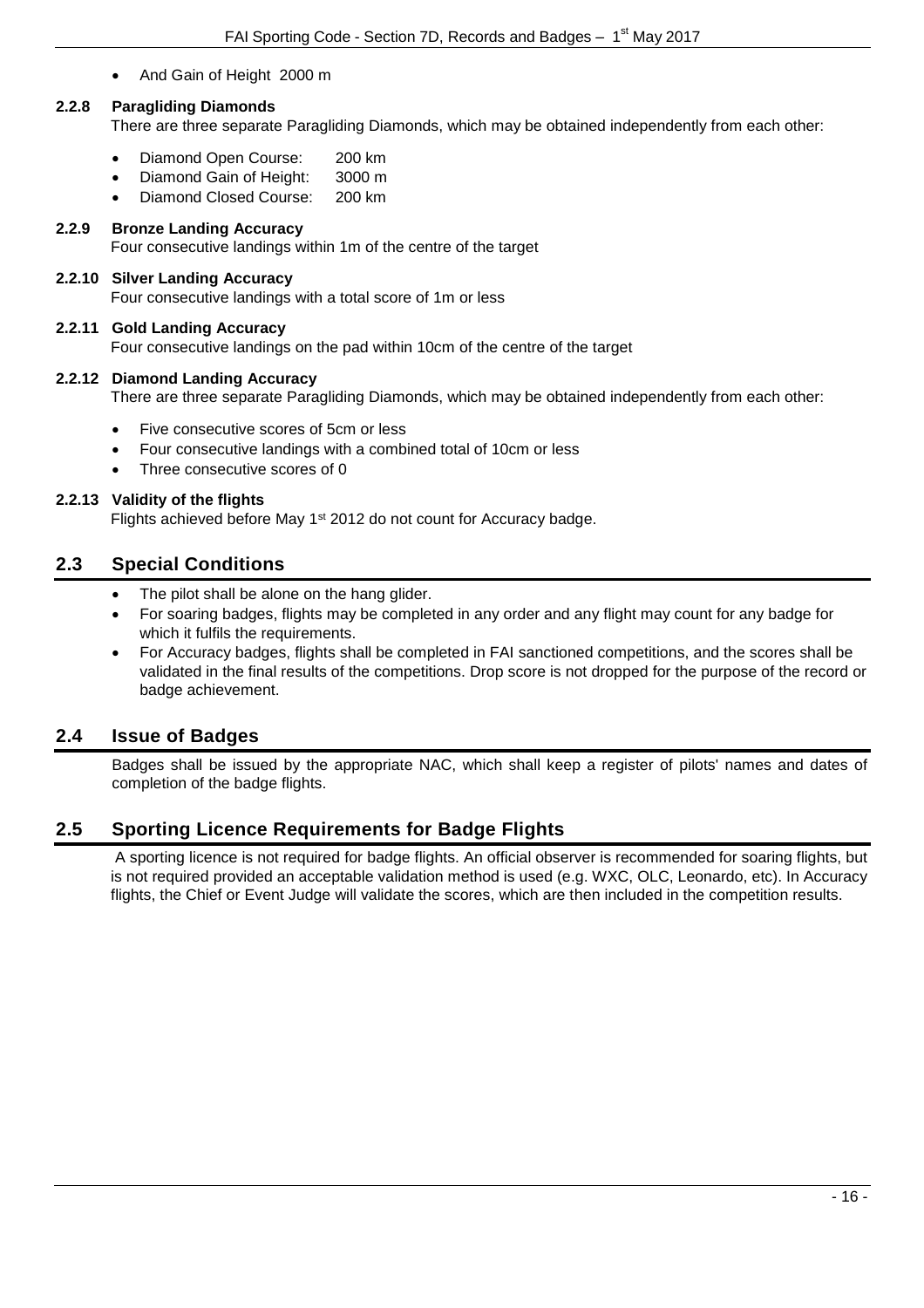# <span id="page-16-0"></span>**3 WORLD AND CONTINENTAL RECORDS**

# <span id="page-16-1"></span>**3.1 General rules**

# <span id="page-16-2"></span>**3.1.1 General Section**

See Sporting Code General Section, reference Chapter 6.

## <span id="page-16-3"></span>**3.1.2 Fees**

The FAI Secretariat charges NACs an administration fee for processing record applications, see ["http://www.fai.org/how-to-set-a-record"](http://www.fai.org/how-to-set-a-record) for details of current charges.

# <span id="page-16-4"></span>**3.2 Permitted Records**

# <span id="page-16-5"></span>**3.2.1 Types of Record for PG and HG**

The following types of flight performance may be recognised as hang gliding and paragliding records:

- Straight distance
- Straight distance to a declared goal
- Declared distance around a triangular course
- Declared distance using up to 3 turn points
- Declared out-and-return distance
- Free distance around a triangular course
- Free distance using up to 3 position checkpoints
- Free out-and-return distance
- Speed around triangular courses of 25, 50, 100, 150, and all multiples of 100 km
- Speed over out-and-return courses of 100 and all multiples of 100 km
- Gain of height

### <span id="page-16-6"></span>**3.2.2 Types of Record for PGA**

- Accuracy landing (PG only): Number of consecutive valid rounds in FAI sanctioned competitions with a score of 0
- Accuracy landing (PG only): Number of consecutive valid rounds in FAI sanctioned competitions with a score of =<5cm together with the sum of those scores measured in cm.

# <span id="page-16-7"></span>**3.2.3 Types of Record for PG Aerobatics**

- Number of Infinity tumbling rotations,
- Number of Esfera rotations,
- Number of Misty flip rotations,
- Number of Twister rotations,
- Number of Heli to SAT rotations.

#### <span id="page-16-8"></span>**3.2.3.1 Launch type distinction for PG Aerobatics**

- Foot launch
- Airborne launch (from helicopter, balloon, D-bag, Roll over, etc)
- **Winch**

# <span id="page-16-9"></span>**3.2.4 Minimum Increase in Flight Performance**

#### <span id="page-16-10"></span>**3.2.4.1 Distance flight**

To be recognised as a new record all distance flights must exceed the previous record by a minimum of one kilometre, speed flights must better the previous record flight performance by 0,1 km/h the gain of height record must show an improvement of minimum of 100m.

All record achievements shell be rounded to 100m for distance and 0,1 km/h for speed. 50m or 0,05km/h is rounded up.

#### <span id="page-16-11"></span>**3.2.4.2 Accuracy flights**

To be recognised as a new record all accuracy flights must exceed the previous record by a minimum of one round, or a minimum of one (1) cm.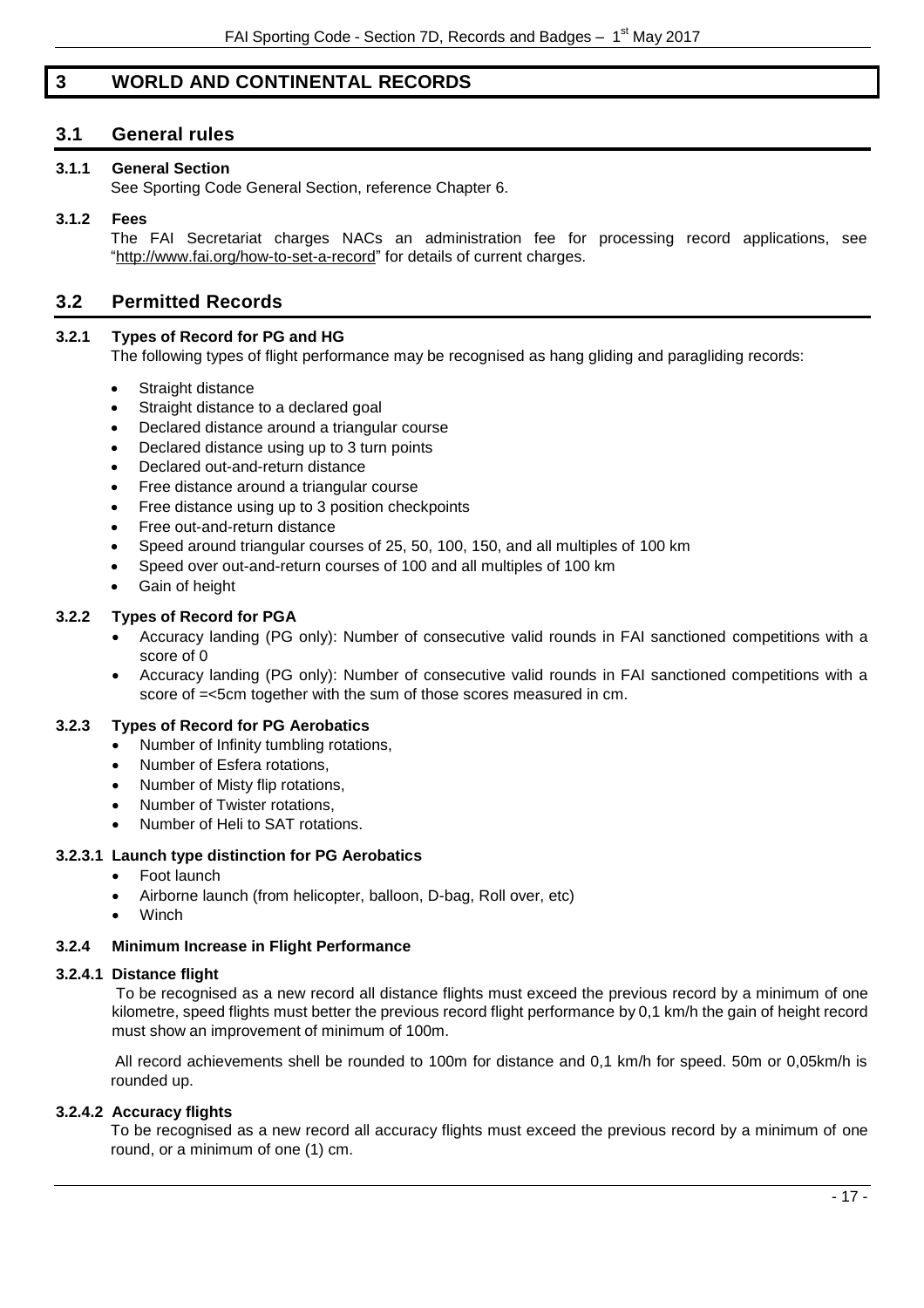# <span id="page-17-0"></span>**3.2.4.3 Aerobatics flights**

To be recognised as a new record all aerobatics flights must exceed the previous record by a minimum of one rotation.

# <span id="page-17-1"></span>**3.2.5 Classification of Records**

Records listed in 3.2.1 and 3.2.3 may be claimed in the following categories:

- General category The best performance achieved by a solo pilot.
- Multiplace category For the best performance in this category, the age of each occupant other than the designated pilot-in-command shall not be less than 14 years. Only the pilot in command need hold an FAI Sporting Licence but only holders of FAI Sporting Licences can be co-holders of a record .
- Female category The best performance achieved by a solo woman.

Records listed in 3.2.2 may be claimed in the following categories:

- General category The best performance achieved by a solo pilot.
- Female category The best performance achieved by a solo woman.

# <span id="page-17-2"></span>**3.3 Special Requirements**

# <span id="page-17-3"></span>**3.3.1 Advance notice.**

No advance notice or permit is required for a record attempt provided that the necessary official observers are present and proper arrangements have been made to control the attempt. Only a single declaration may be made for a record attempt, except that straight distance and distance to a declared goal may be declared together. Where a declaration for a distance record has been made and the existing associated speed and/or free-distance record is bettered in that flight no separate declaration is required.

# <span id="page-17-4"></span>**3.3.2 Exceptions.**

Except as stated in 3.3.2.1 or 3.3.2.2., and 3.3.2.3 a GPS or flight data recorders that comply with the IGC (sporting code section 3) standards, and optionally a barograph, shall be used on all record attempts. It must show that no intermediate landing was made and generally substantiate the flight.

## <span id="page-17-5"></span>**3.3.2.1 FAI First Category event**

In FAI First Category events a barograph is not required for record and badge flights made during closed circuit tasks, which contribute to the final scores, provided the organiser agrees to provide the necessary flight documentation.

Notification of a record that has been broken during a First Category event can be sent directly to FAI. Such a notification must only include information necessary to prove that the conditions have been met. However the notification sent directly to FAI must also be sent to the record claimants NAC.

# <span id="page-17-6"></span>**3.3.2.2 FAI sanctioned Accuracy competitions**

In FAI sanctioned Accuracy competitions, the Chief or Event Judge validates the flights that contribute to record and badge attempts. The scores contribute to the final results, submitted by the organisers to CIVL. For record attempts, consecutive flight scores may be recorded across multiple competitions. The official results of all FAI sanctioned Accuracy competitions, reported as part of the WPRS, can be used to prove a pilot's flight scores are consecutive across competitions, and that he has not competed in additional sanctioned competitions in the interim.

At least one judge from the CIVL list of judges must be judging at the relevant competitions.

Notification must be received by FAI within 7 days of its completion (that starts the day the consecutiveness of the round has been broken) as a record attempt, unless an extension is granted.

#### <span id="page-17-7"></span>**3.3.2.3 Aerobatics records**

For aerobatics records, there is no need to use a GPS device, but flights must follow rules as stated in 5.2.7.

# <span id="page-17-8"></span>**3.3.3 Breaking records**

Any record(s) may be broken on any flight for which the requirements are met, except that:

• On a speed flight over a triangular or out-and-return course only the record distance immediately less than the distance flown will count for a record (e.g. a flight of 207 km may break only the 200 km record).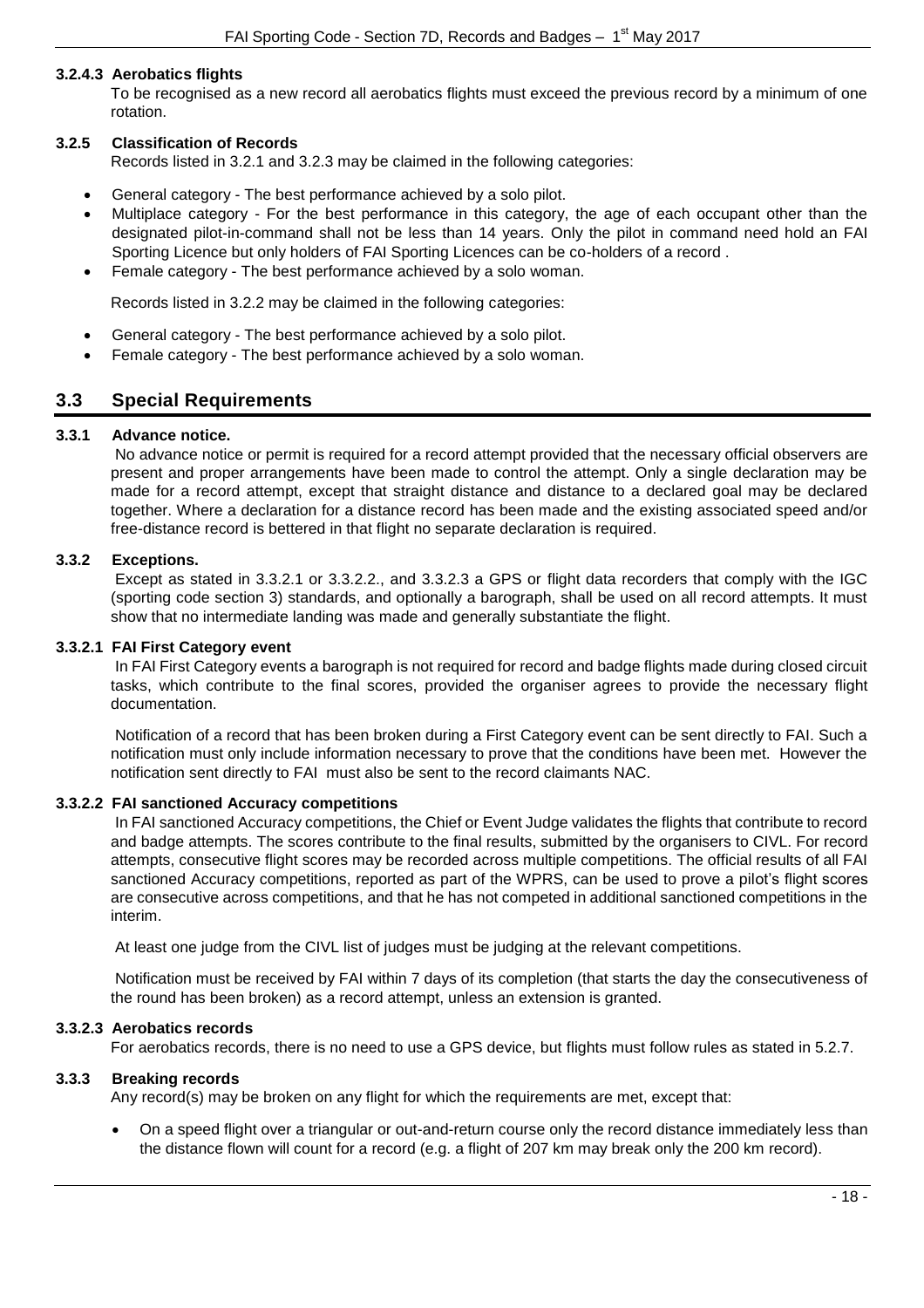• On completion of a flight to goal, it is permitted to continue on for straight Distance, the distance being measured from the Start Point to the furthest point flown (1.5.12.).

# <span id="page-18-0"></span>**3.3.4 Task Declaration**

For records, an official observer is required. When a record flight is to be validated by use of a GPS or flight data recorder, the task declaration must state the type of start, turn and finish points to be used e.g. FAI Sector or cylinder. If a GPS is being used to validate the flight, a copy of the task declaration must be filled out and presented to the official observer prior to the start of the flight; additionally, the pilot shall enter the course into the GPS' route table. If an IGC flight data recorder is being used, the declaration needs to be made solely in the instrument itself.

For Accuracy landing no declaration of the task is necessary.

# <span id="page-18-1"></span>**3.4 Triangle Courses**

For a record no side of a triangular course may have a length of less than 28% of the total distance of the course.

invalid 100-km triangle



valid 100-km triangle



# <span id="page-18-2"></span>**3.4.1 Remote take-off and/or landing point**

A pilot may take-off from a point remote from the start point and/or land at a point remote from the finish point of the flight provided that the start and finish points are declared and the pilot is properly controlled over-flying these points. Any distance flown before the start point or after the finish point is not counted towards the course distance.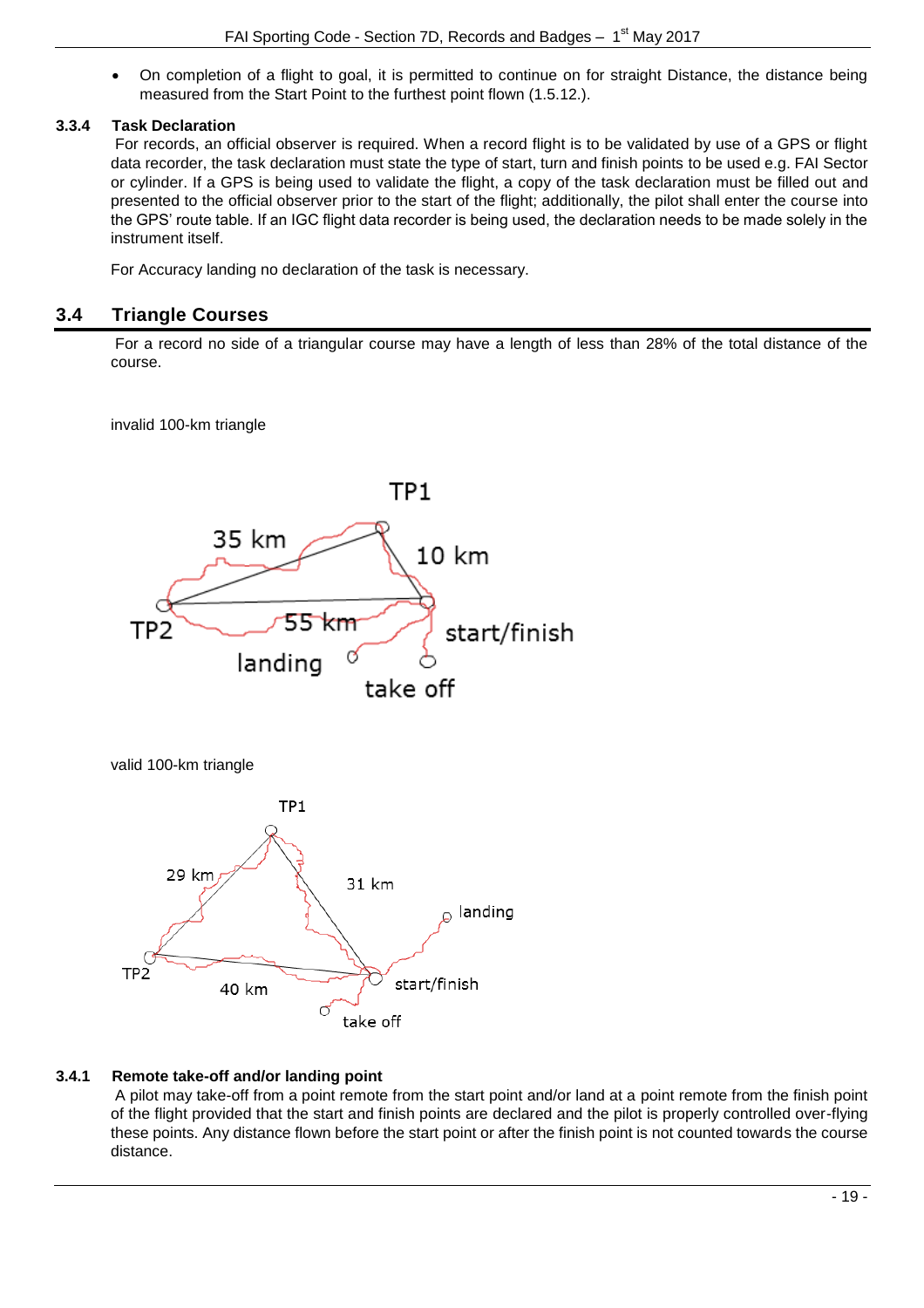# <span id="page-19-0"></span>**3.4.2 Altitude differential in record and badge flights**

The loss of height permitted between the start altitude and the finish point, regardless of method of launch, is limited as follows:

## <span id="page-19-1"></span>**3.4.2.1 Speed and Distance flights**

Speed and/or Distance flights up to and including 125 km. The loss of height must not exceed 2% of the distance flown. No claims will be accepted for flights that do not satisfy this requirement.

#### <span id="page-19-2"></span>**3.4.2.2 Speed and Distance**

Speed and distance flights exceeding 125km: no time or distance penalty is applied for height differential. Where tow-launch or powered launch of any type is used, release or engine off height must not exceed 1,000m above the ground level of the place of launch.

#### <span id="page-19-3"></span>**3.4.2.3 Aerobatics**

No limitation in altitude/height at which the manoeuvre can be started. For safety reasons, the minimum height at which the manoeuvre must be completed is:

- Misty flips, Twister and Heli to SAT: 200 m AGL
- Infinity tumbling and Esfera: 400 m AGL

# <span id="page-19-4"></span>**3.5 Continental Records**

#### <span id="page-19-5"></span>**3.5.1 Administration**

Record homologation is to be carried out by the FAI Secretariat and fees should be set by the Secretariat in line with those currently charged for World Records. The claim process for Continental Records shall be the same as the current procedure for claiming World Records.

Both World and Continental record can be claimed on one form.

#### <span id="page-19-6"></span>**3.5.2 Principles**

- The time limits, process and proofs required for record claims shall be the same as is currently the case for World Records.
- Continental Records shall be available for the same categories and types of flight performance as currently exist for World Records.
- The appeals process for dealing with record disputes should be the same as for World Records.
- Continental Records shall only be permitted for the continental regions specified in the General Section.
- The first date on which continental records may be set is 1st May 2009.

#### <span id="page-19-7"></span>**3.5.3 Eligibility**

Only pilots who have an FAI Sporting Licence issued by a nation which is a part of a particular continental region may set a Continental Record for that continental region.

# <span id="page-19-8"></span>**3.5.4 Qualifying Flights**

# <span id="page-19-9"></span>**3.5.4.1 Where Flown**

Continental Records may only be claimed for flights which start within the continental region for which the record is claimed and the majority of the flight is made within that continental region.

This rule does not apply for Accuracy and Aerobatics records.

#### <span id="page-19-10"></span>**3.5.4.2 Flight Performance**

Minimum flight performance for the initial continental record in any category or type shall be:

- i. Where a world record has been previously homologated in any continental region by a pilot from that region the minimum flight performance for any subsequent record must exceed that of the previously homologated world record.
- ii. Above the flight performance level of any existing national record set in that continent before the introduction of continental records and notified to the FAI Secretariat by 1st April 2009. These are published on the FAI/CIVL website.
- iii. Where no performance is recorded for a given record category and type, the CIVL Bureau may set a minimum level and these are also published on the FAI/CIVL website.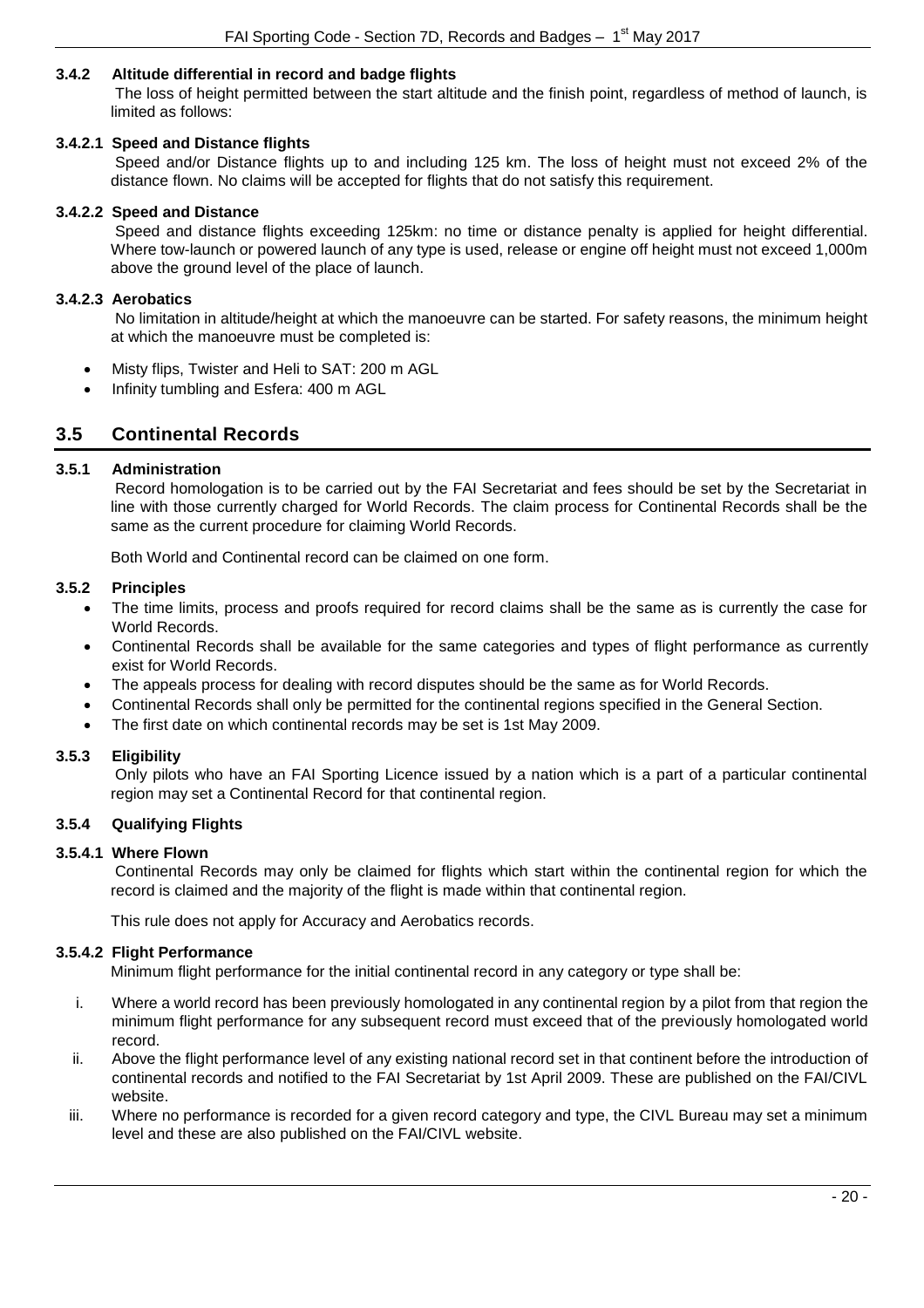# <span id="page-20-0"></span>**4 TABLE OF CERTIFICATES AND PROOFS – SOARING FLIGHTS**

#### THE FOLLOWING CERTIFICATES, PROOFS AND INFORMATION ARE REQUIRED FOR RECORDS AND FAI SILVER AND GOLD BADGES AND DIAMONDS

| Information required                                                | Claim                   | Evidence<br>Statement of take-off<br>and start | Declaration<br>of goal and<br>turn points | Evidence<br>of reaching<br>each<br>turn point | Evidence<br>of landing<br>or arrival<br>at goal | of GPS<br>altitude plot | Barogram Barogram<br>or printout Calibration | GPS or<br>Flight<br>Recorder |
|---------------------------------------------------------------------|-------------------------|------------------------------------------------|-------------------------------------------|-----------------------------------------------|-------------------------------------------------|-------------------------|----------------------------------------------|------------------------------|
| Date of flight                                                      | Χ                       | X                                              | X                                         | X                                             | $\overline{X}$                                  | $_{\rm X}^{\rm X}$      |                                              |                              |
| Name of pilot and address                                           | Χ                       | X                                              | X                                         | X                                             | X                                               |                         |                                              |                              |
| Nationality                                                         | Χ                       |                                                |                                           |                                               |                                                 |                         |                                              |                              |
| Type, category and class                                            |                         |                                                |                                           |                                               |                                                 |                         |                                              |                              |
| of record or badge                                                  | X                       | X                                              | X                                         | X                                             | X                                               |                         |                                              |                              |
| Performance claimed                                                 | X                       |                                                |                                           |                                               |                                                 |                         |                                              |                              |
| No. & expiry of FAI licence                                         | X                       |                                                |                                           |                                               |                                                 |                         |                                              |                              |
| Type & Number of glider                                             | X                       | X                                              | X                                         | X                                             | X                                               | $_{\rm X}^{\rm X}$      |                                              |                              |
| Type & Number of barograph/GPS<br>Calibration certificate (2)       |                         |                                                |                                           |                                               |                                                 |                         | X<br>X                                       | X                            |
|                                                                     |                         |                                                |                                           |                                               |                                                 |                         |                                              |                              |
| No intermediate landing                                             |                         |                                                |                                           |                                               |                                                 | X                       | X                                            | X                            |
| Take-off place                                                      | X                       | X                                              |                                           |                                               |                                                 |                         |                                              |                              |
| Start point                                                         | X                       | X                                              | X                                         |                                               |                                                 |                         |                                              |                              |
| Start altitude                                                      |                         | X                                              |                                           |                                               |                                                 |                         |                                              |                              |
| Start time                                                          | X                       | X                                              |                                           |                                               |                                                 |                         |                                              |                              |
| Type of launch or tow                                               | X                       | Χ                                              |                                           |                                               |                                                 |                         |                                              |                              |
| Certificate of aero tow release                                     |                         | X                                              |                                           |                                               |                                                 |                         |                                              |                              |
| Goal and turn points<br>Time of declaration of above                | $\overline{\mathsf{x}}$ |                                                | X                                         | X<br>X                                        | $\overline{\mathsf{x}}$                         |                         |                                              |                              |
| Time of landing at goal,                                            | X                       |                                                |                                           |                                               |                                                 |                         |                                              |                              |
| or finish time                                                      | X                       |                                                |                                           |                                               | X                                               |                         |                                              |                              |
|                                                                     |                         |                                                |                                           |                                               |                                                 |                         |                                              |                              |
| Landing place, if not a goal                                        | X                       |                                                |                                           |                                               | X                                               |                         |                                              |                              |
| Altitude at finish point                                            | X                       |                                                |                                           |                                               | X                                               |                         |                                              |                              |
| <b>Distance</b>                                                     | X                       |                                                |                                           |                                               |                                                 |                         |                                              |                              |
| Date & signature of<br>calibration laboratory                       |                         |                                                |                                           |                                               |                                                 |                         | X                                            |                              |
| official(2)<br>Date & signature of official                         | X                       | X                                              | X                                         | Χ                                             | X                                               | X                       |                                              |                              |
| observer                                                            |                         |                                                |                                           |                                               |                                                 |                         |                                              |                              |
| Name & sex of                                                       |                         | X                                              | $\overline{\mathsf{x}}$                   |                                               |                                                 |                         |                                              |                              |
| passenger(s)                                                        |                         |                                                |                                           |                                               |                                                 |                         |                                              |                              |
| Age declaration signed by<br>passenger(s)<br>Tracklog in IGC format | X                       |                                                |                                           |                                               |                                                 |                         |                                              | X                            |

(1) Altitude (record claims only)

(2) Not required for GPS or IGC flight data recorder

Signature of Official Observer with declaration of freedom of interest in the claim.

NB: For Accuracy Badge & Record claims, the proofs required are: A copy (photocopy or scan) of the Official Scoring sheets signed by the pilot and the Chief/Event Judge, and an electronic copy of the final results file sent to the CIVL Competition Coordinator. Badge & Record claims should be made on the PG Accuracy Application form supplied in chapter 7 below.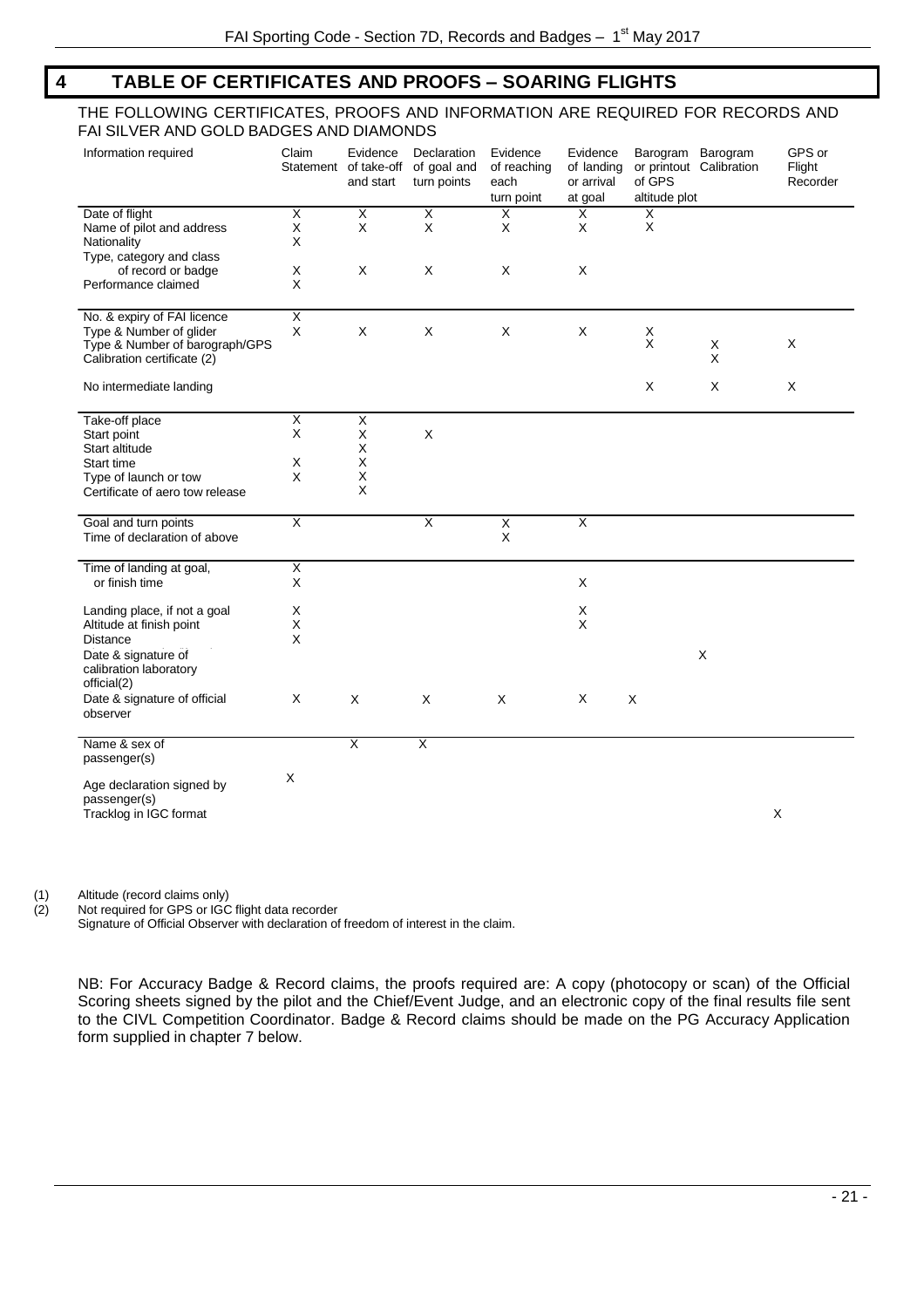# <span id="page-21-0"></span>**5 CONTROL AND MEASUREMENT OF FLIGHTS**

*GS references: chapter 4 - Observers - Officials, chapter 7 - Measurement Requirements*

# <span id="page-21-1"></span>**5.1 Special Rules for Hang Gliders & Paragliders**

Control of flights shall be effected by official observers except that aero tow pilots may certify the altitude, time and point of release from tow. Official observers are required for all record attempts, and are recommended for badge flights.

Evidence of the landing place shall be taken from the GPS or IGC flight data record track-log, and optionally additionally by witness statement if that witness is an FAI Observer.

For Accuracy flights, control is effected by the Organiser and Chief or Event Judge. No additional observers are required.

# <span id="page-21-2"></span>**5.2 Measurement**

The following requirements apply to all flights for records and proficiency badges:

#### <span id="page-21-3"></span>**5.2.1 Measurement of distance**

For all records and for badge flights, distances shall be measured by GPS or approved flight data recorder. In this case, the GPS datum used shall be WGS84 and the earth model shall be the WGS84 Ellipsoid. See General Section.

#### <span id="page-21-4"></span>**5.2.2 Measurement of speed.**

The average speed of the flight is the total minimum course distance divided by the elapsed time from the start point to the finish point. See 5.2.4.

#### <span id="page-21-5"></span>**5.2.3 Measurement of altitude**

Altitude and altitude gain shall be by barograph, or by a GPS or flight data recorder with barometric altitude encoding in the tracklog (3D). A tracklog recording interval not exceeding 5 seconds shall be used.

#### <span id="page-21-6"></span>**5.2.4 Measurement of time**

Where a GPS or approved flight data recorder is used to validate a flight and the track-log has 2 points either side of the start or goal line (or cylinder circumference) at most 5 seconds apart, then the start or finish time is interpolated from these points (constant speed being assumed).

# <span id="page-21-7"></span>**5.2.5 Validation Using Start, Turn or Finish Cylinders**

The record or badge distance shall be calculated as the minimum distance it is possible to fly by entering the cylinder observation zones. See 1.5.13.3.1. The minimum distance is defined as the straight-line distance between each pair of turn points, less 400m for each observation zone radius.

# <span id="page-21-8"></span>**5.2.6 Measurement of accuracy**

For all records and for badge flights, accuracy scores shall be measured by a measuring device according to as specified in Section 7C – Class O, Paragliding Accuracy CLASS 3 (4.3. Automatic Measuring Device), during valid rounds flown in an FAI sanctioned competition (Cat1. or Cat 2) and accepted by the judge(s) included in the official results submitted for that competition.

Only flights achieved on a measuring device with a 2cm DC will count towards records and badges. Flights done on a 3cm or larger DC measuring device will not be counted and will break consecutiveness if pilot competes in such a competition.

#### <span id="page-21-9"></span>**5.2.7 Measurement of aerobatics**

Altitude shall be measured by barograph, proving that the maneuver was stopped at or above the minimum prescribed altitude. See 3.4.2.3. for minimum altitudes.

Video footage from at least 2 (two) different points of view, one of which must point to the pilot and show his action during the entire execution of the flight. The cameras must be used in a way that the maneuvers and rotations are clearly visible and countable from either of the cameras. Video footage must not be edited, cut or in any other way manipulated and must show record flight from the start of the flight.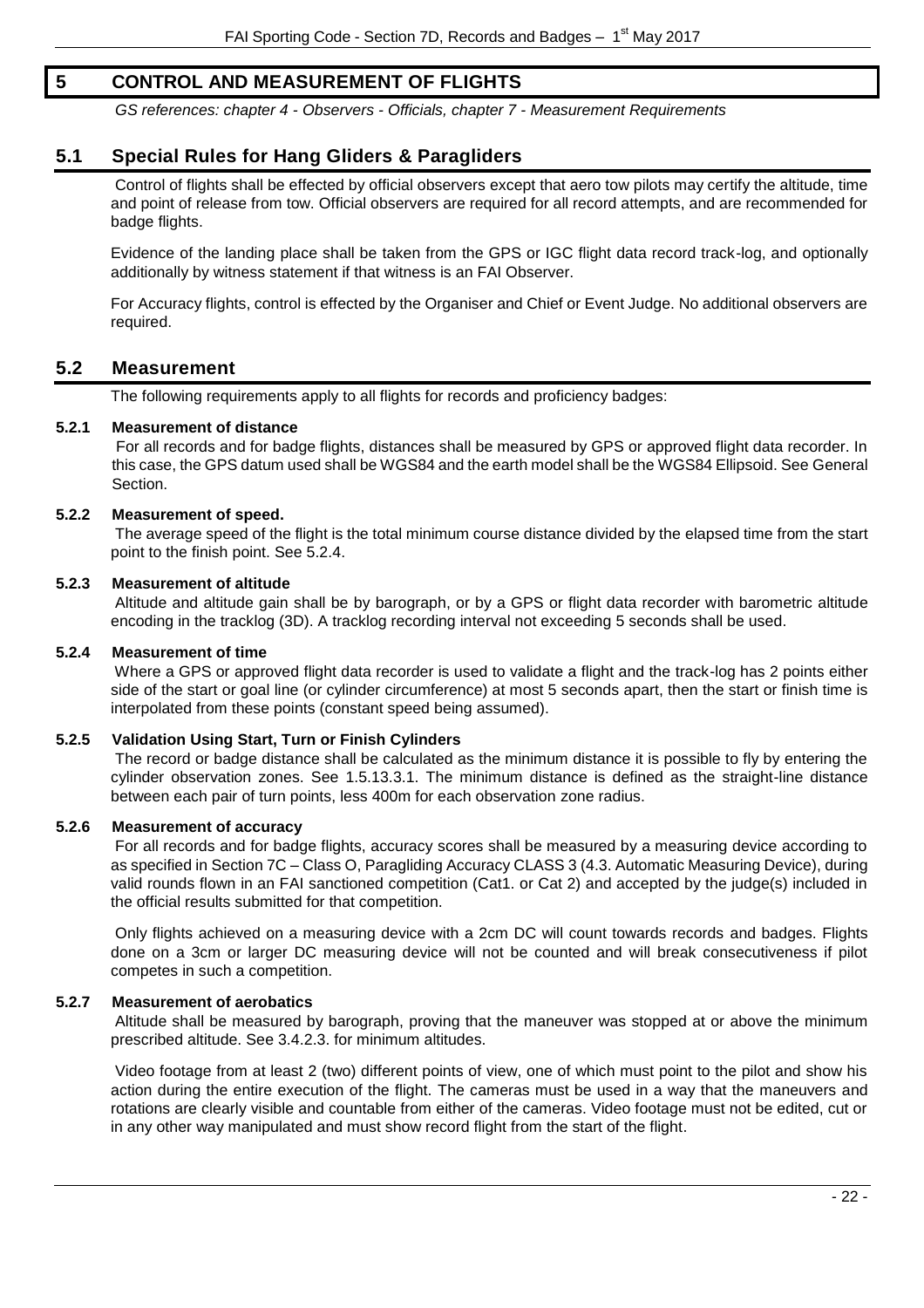# <span id="page-22-0"></span>**5.3 Altitude Distance Relationship**

For allowable height loss during record and badge flights see item 3.4.2

# <span id="page-22-1"></span>**5.4 GPS, Flight Recorders and Barographs**

A serviceable GPS or approved IGC flight recorder, and optionally a barograph must be used for all badge and record flights. The GPS or flight recorder must record altitude in the track-log (i.e. the track-log is 3D); alternatively, a non-altitude-encoding GPS (i.e. a 2D track-log) may be used if supplemented by a barograph; however, no barograph is required with a 2D GPS for the bronze badge.

# <span id="page-22-2"></span>**5.4.1 The GPS**

A GPS track-log with altitude encoding (3D) may be used to validate a claim for a badge or record flight providing the track-log is nearly continuous and provides unequivocal evidence that no intermediate landing was made and it generally substantiates the flight. Interruptions in the track-log will not invalidate the flight provided the gaps do not bring into question the continuity of the flight. Generally speaking, gaps of less than 10 min. are acceptable. GPS units without altitude encoding (2D) may be used alone only for bronze badges; for silver and higher badges, and records, 2D GPS may only be used in combination with a barograph.

- The GPS data (for record attempts) shall be downloaded by the Official Observer using flight verification software (see 5.4.2 below) that reads the GPS directly, produces an IGC formatted file and incorporates a security feature to identify tampering.
- The Official Observer must clear the active GPS track-log before the start of the flight. The GPS memory should contain the start point, any turn points and the declared finish point (in addition to any other points) before the start of the flight. The route, if any, should be activated in the GPS and so observed by the Official Observer at the start of the flight.
- The recording interval of the GPS, if adjustable, should be set to an interval as short as feasible, taking into account the memory capacity of the GPS and the intended length of flight, but in any event equal or less than 5s.

# <span id="page-22-3"></span>**5.4.1.1 GPS Data**

The pilot must provide an unambiguous track-log that shows without doubt that the data was collected;

- By the pilot of the hang glider on the flight in question.
- Of the declared turn point co-ordinates from the correct location in the correct sequence.
- Between the take-off and landing.
- With all relevant information being present on the track-log.

# <span id="page-22-4"></span>**5.4.1.2 Essential Data**

The track-log must show for any start, finish or turn point that the pilot was in the relevant observation zone i.e. one of the following:

- A point within the normal FAI sector or cylinder.
- A pair of consecutive points not more than 5 seconds apart for which a straight line drawn from the first point to the second point passes through the allowable sector, plus the allowable sector additions for possible GPS error.

# <span id="page-22-5"></span>**5.4.2 GPS and Flight Data Recorder Verification Software**

The verification software must confirm that all points used to verify the flight occurred at reasonable times (e.g. on the day in question, between the start of the task and the end of the task, and showing the correct chronology of start and turn points). It must also have an integral security feature (often known as the G Security Record) which will indicate if a track-log has been tampered with at any point since recording. It is the responsibility of the NAC controlling the record attempt to provide evidence of this security to the FAI, that is, an electronic copy of the secured track-log, in FAI/IGC format.

# <span id="page-22-6"></span>**5.4.2.1 GPS Verification procedures**

- Pre-flight procedures are outlined in 5.4.2.
- Post-flight, the Official observer shall take control of the instrument and download, or observe being downloaded, the track-log and the declared turn points. It is recommended to use a purpose-built program like GPSDump, SeeYou or MaxPunkte for this purpose. The observer should then observe the pilot add personal information like name, birth date, start location, glider type, and save the file in a .igc format, ensuring that the G Security record is added.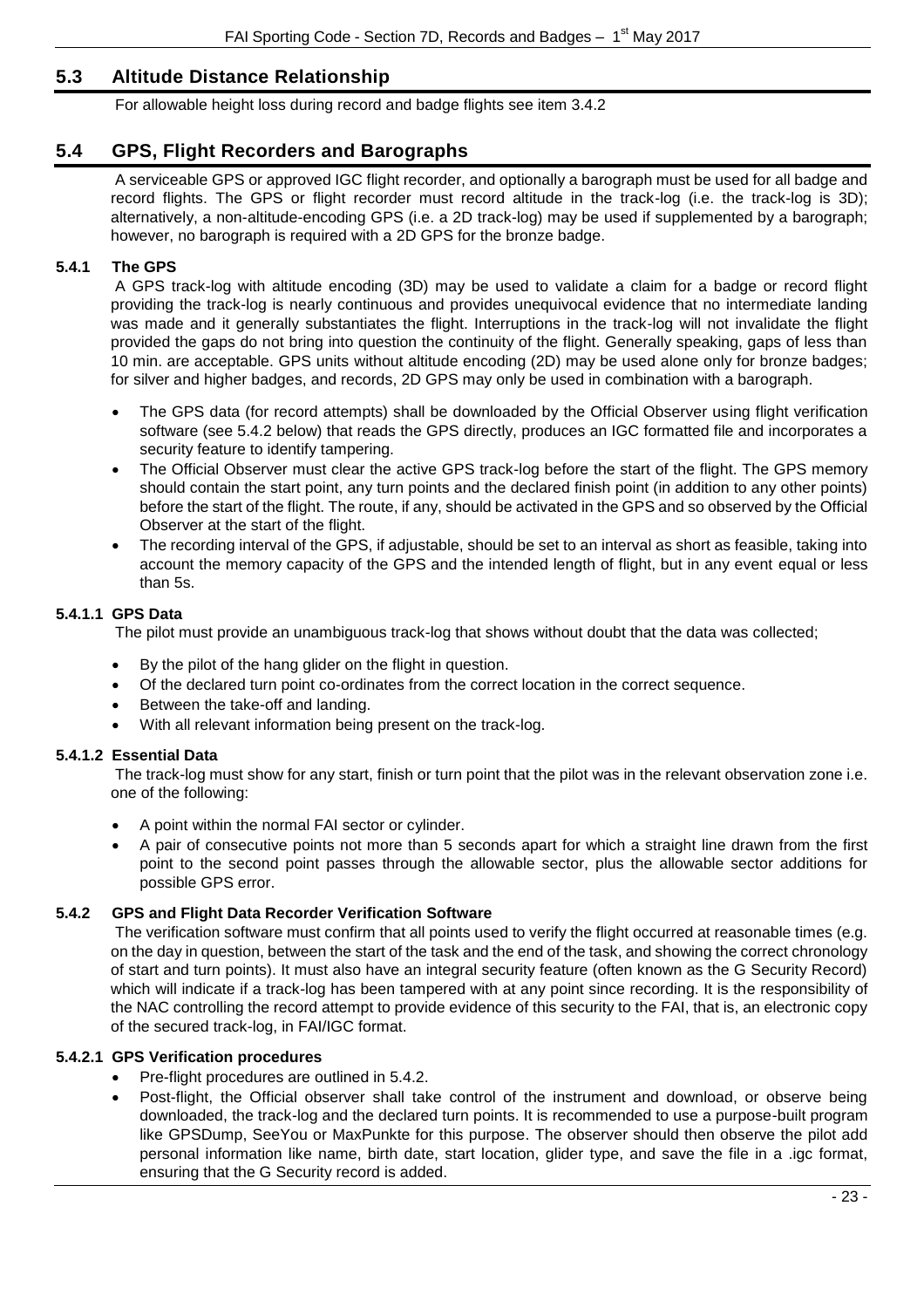- The official observer should then test the integrity of the data file with the appropriate validation program (often available with a name similar to vali.exe).
- The observer should now confirm that the pilot entered the observation zone for each turn point. This can be done by simply observing whether the closest track log point is within 400m of the turn point. Alternatively, open the track-log data file with a flight planning and analysis program like CompeGPS, SeeYou or StrePla. The observer should then add waypoints for the task (by downloading them from the instrument), and confirm that the pilot's flight course passed within the observation zones.
- Now the task distance can be calculated, by taking the shortest distance that the pilot must fly. For a speed flight, the elapsed time en route is divided by this task distance.
- Altitude calibration is not required for GPS or flight recorders.

# <span id="page-23-0"></span>**5.4.3 The barograph**

If used, the barogram produced by the barograph should endeavour to show that no intermediate landing was made and must generally substantiate the flight. A barogram by itself may not be used to validate a distance measurement.

- It must not be possible to adjust the recording function of the barograph in any way without breaking the seal or the possibility of this being apparent to the Observer
- The barograph must be sealed and opened only by an Official Observer who must observe the print out taking place on electronic barographs
- The barograph must be calibrated not more than 12 months before or one month after the record attempt.
- Calibration is not required for badge flights.

# <span id="page-23-1"></span>**5.4.4 Flight data recorders**

GPS units are the preferred instrumentation. However, flight data recorders that comply with the IGC (sporting code section 3) standards may be used. In that case, the pilot should consult Section 3 for further guidance on procedures, since they are slightly different than those for GPS.

# <span id="page-23-2"></span>**5.4.5 Aero tow launches.**

To aid determination of the start altitude, the glider pilot (and the tug pilot when a barograph is on board) must ensure that a low point or "notch" is indicated on the barogram immediately following release.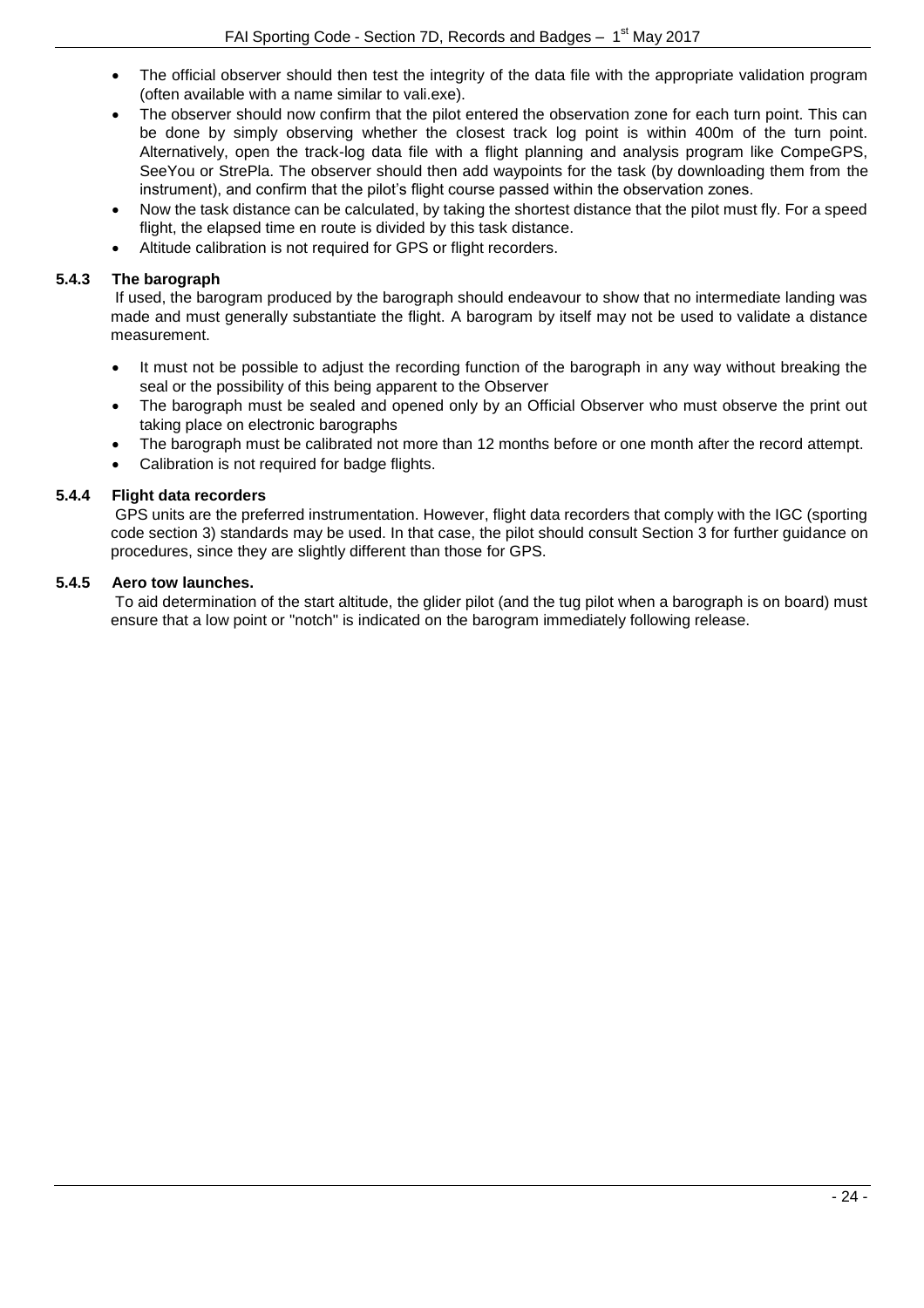# <span id="page-24-0"></span>**6 HANG GLIDERS FITTED WITH A POWER SOURCE**

# <span id="page-24-1"></span>**6.1 Principle of Use**

A hang gliding record may only be obtained if the power source, after being stopped, CANNOT be restarted in flight. This causes the pilot to fly as a genuine glider pilot with all the disciplines involved. If the engine is merely stopped but can be restarted during the flight in order to get out of trouble, the pilot is not subject to the disciplines of flying a glider and therefore has an advantage.

# <span id="page-24-2"></span>**6.1.1 Records and Badges**

For records and badges, the use of a motorised hang glider for FAI gliding record flights may be claimed provided there is proof that the power source prior to take-off was made incapable of being restarted in flight and that requirements, below, are fulfilled.

- Distance, speed and goal flights. No record or badge may be claimed unless the start line is crossed with the power source stopped.
- Height flights. No record or badge may be claimed unless a GPS, or flight data recorder or barograph, is carried and there is proof that the power source was stopped prior to the start of the height gain.

# <span id="page-24-3"></span>**6.1.2 Power source recorder**

Many flight data recorders or barographs are or can be fitted with a recorder to indicate when the power source is being operate; however for record attempts, flight data recorders that comply with the IGC (sporting code section 3) standards will be used.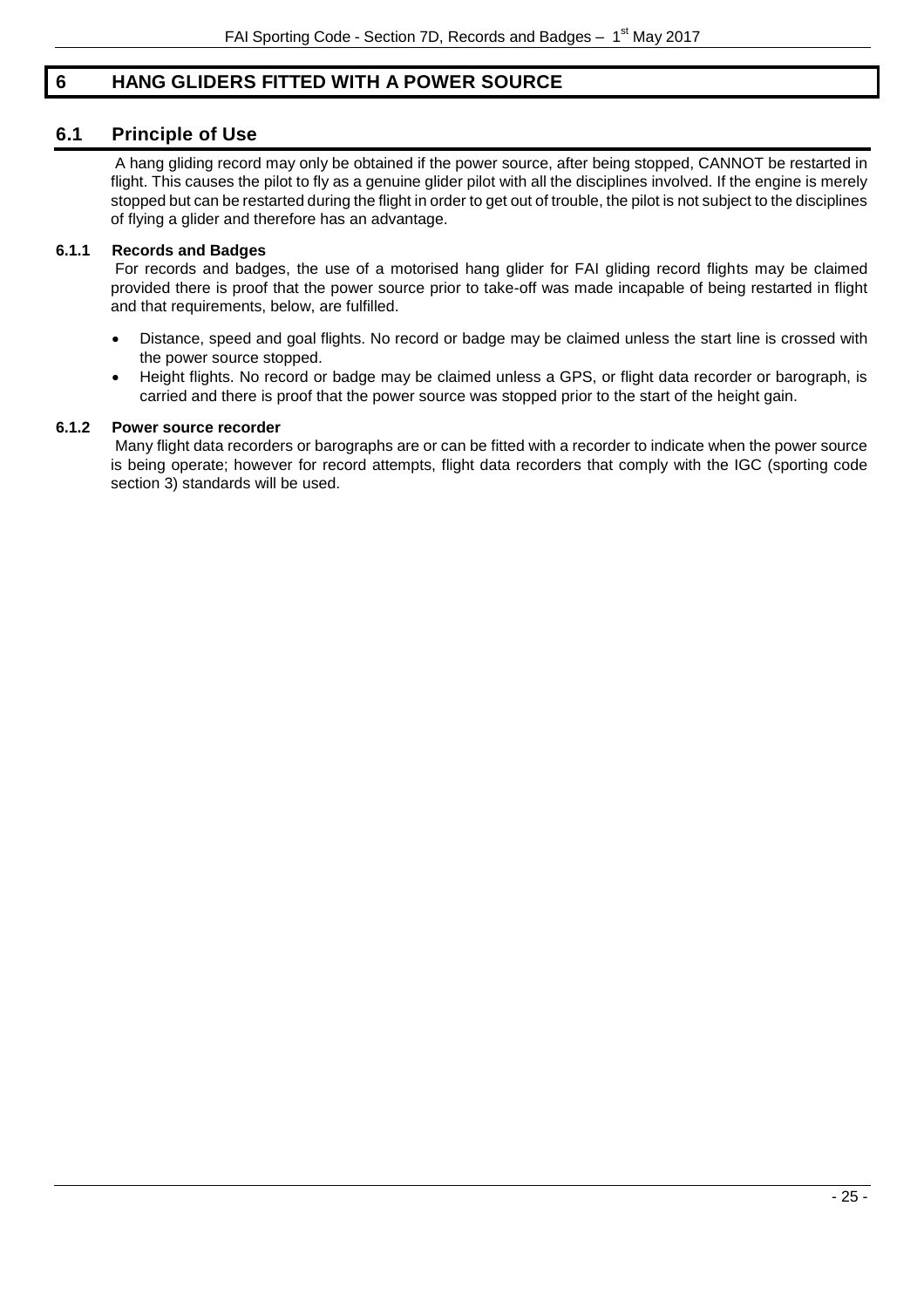# <span id="page-25-0"></span>**7 TASK DECLARATION FORM**

# <span id="page-25-1"></span>**SOARING TASK DECLARATION FORM**

Fill this form (paper, SMS, email, etc) and present it to the official observer prior to the start of the flight. If using a GPS or flight data recorder, also record the course in the instrument itself prior to the flight.

# **Task:**

Class (O-1,2,3,4,5); Category (G, F, M); Description (e.g. 25 km)

# **Date & Time:**

Time of declaration must be before the flight start (for records only; badge flights need not be pre-declared)

# **Pilot:**

Name & signature

# **Glider:**

Class, make, model and serial number

# **Take-off and Start Pt.:**

Description & Coordinates: (e.g. FAI Start Point or Cylinder)

# **Turn Pt. 1:**

(If applicable, description & Coordinates: (e.g. FAI Turn Point or Cylinder with 400m radius)

# **Turn Pt. 2:**

(If applicable, description & Coordinates: (e.g. FAI Turn Point or Cylinder with 400m radius)

# **Turn Pt. 3:**

(If applicable, description & Coordinates: (e.g. FAI Turn Point or Cylinder with 400m radius)

# **Finish Pt.:**

(If applicable, description & Coordinates: (e.g. FAI Finish Point or Cylinder with 400m radius)

# **Official Observer:**

Name, date & signature (O.O. is required for record flights, and is recommended for badge flights)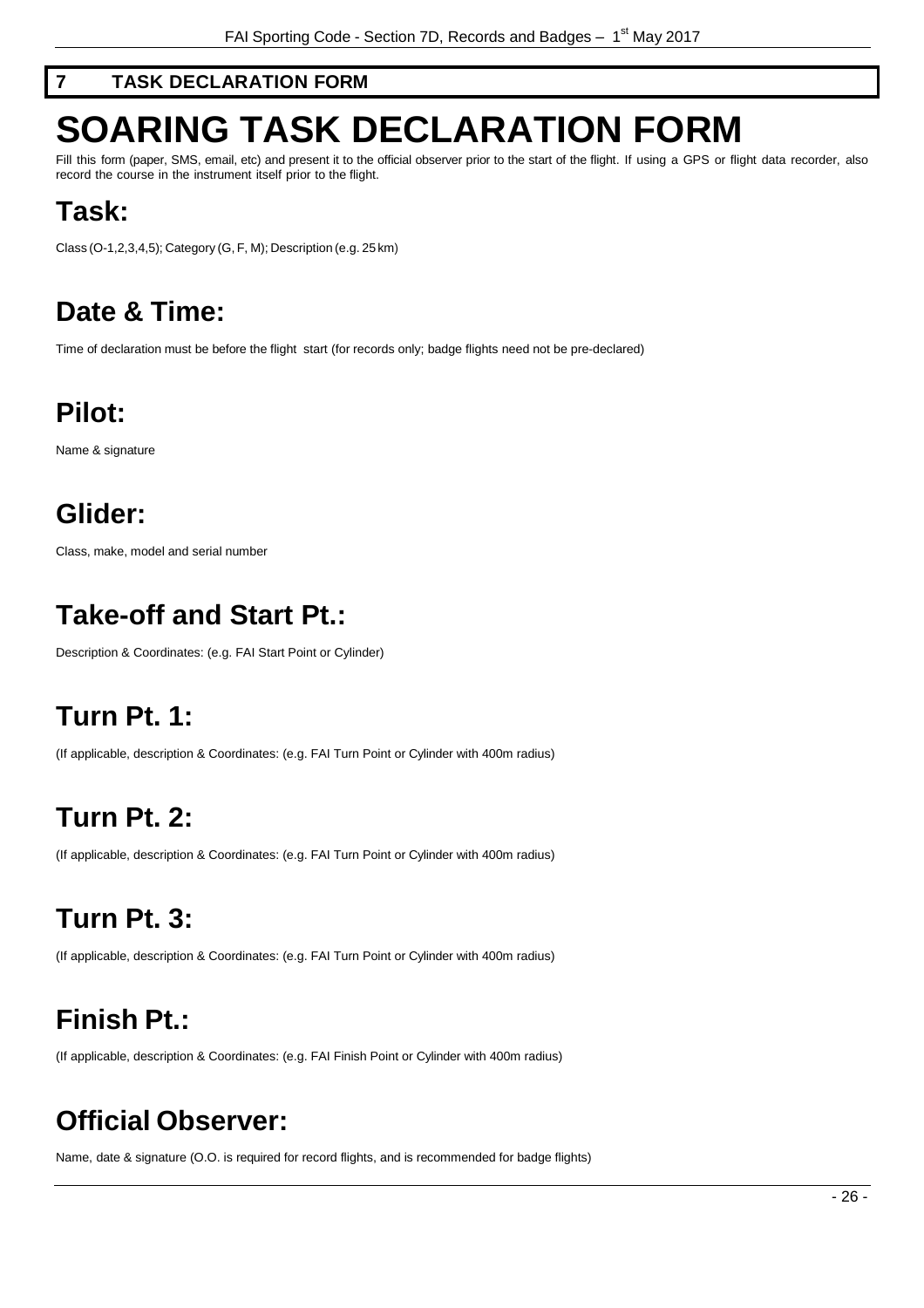

# **Fédération Aéronautique Internationale Application Form for Soaring Flight Badge & Record Claims**

| Please print clearly! |                                                                                      |  |
|-----------------------|--------------------------------------------------------------------------------------|--|
|                       |                                                                                      |  |
|                       |                                                                                      |  |
|                       |                                                                                      |  |
|                       | National Aero Club National Aero Club                                                |  |
|                       | NAC member N° __________ FAI Sporting Lic. N° __________________________________     |  |
|                       | CIVL ID: __________________________________Class 3 Category: ________ (Gen. or Fem.) |  |

#### **READ THIS NOW! NOTES & INSTRUCTIONS READ THIS NOW!**

**General:** The current FAI Sporting Code (General Section and Section 7) defines all requirements for badges & records in hang gliders Class 1,2,3,4, & 5 and should be read in conjunction with current publications from your national aero club (NAC).

**Evidence:** While it is desirable that all evidence be completed on this form, separate pieces of paper are acceptable if they contain all relevant information and are certified by the Official Observer (O.O.).

| <b>OFFICIAL OBSERVER CERTIFICATE</b> (For additional observers, use a separate sheet of paper).                                       |
|---------------------------------------------------------------------------------------------------------------------------------------|
| Name of chief controlling official observer (please print):                                                                           |
| O.O. N°: C.O. Address:                                                                                                                |
| I certify I am satisfied with the veracity and completeness of the pilot's documentation, and request that the NAC and/or FAI process |
| the record or badge claim. O.O. Signature:                                                                                            |

**FLIGHT DETAILS** (Required for all flights). Date of flight:<br>  $\Box$  Place of take-off: Type of take-off (foot, aerotow, winch tow, vehicle tow, other): Glider type & serial N°:

**PASSENGER CERTIFICATE** (Only required for multiplace records). I certify that the passenger is at least 14 years old. Pilot signature: Passenger Name, Age, Sex:

Passenger Address: Passenger Signature:

**AEROTOW / WINCH RELEASE / ENGINE-OFF CERTIFICATE** (Required if foot-launch takeoff not used.)

| I certify the glider was released at: (exact position): |                                    |
|---------------------------------------------------------|------------------------------------|
| at:<br>hours at:                                        | metres AMSL / AGL. O.O. signature: |
| Tow pilot/driver name (print):                          | Tow vehicle registration:          |
| Tow pilot/driver signature:                             |                                    |

| <b>BAROGRAPH CERTIFICATE</b> (Required only if barograph was used).                               |                                               |
|---------------------------------------------------------------------------------------------------|-----------------------------------------------|
| I certify that I inspected the barograph and observed it function before flight. O.O. Signature:  |                                               |
| Barograph Model, Serial N°:                                                                       | Flight Recording $N^{\circ}$ (if applicable): |
| I certify I inspected the barograph after flight; it appeared un-tampered with. . O.O. Signature_ |                                               |
|                                                                                                   |                                               |

**GPS CERTIFICATE** (Required if GPS was used). I certify that I inspected the GPS and observed it function before flight. O.O. Signature GPS (Make & Model): The Serial N° I certify I inspected the GPS after flight; it appeared un-tampered with. O.O. Signature I certify that I was present when the flight tracklog was downloaded using\_\_\_\_\_\_\_\_\_\_\_\_\_\_\_\_\_\_\_\_\_\_\_\_\_(name of tracklog verification program) and that it fully supported the claimed flight

**DIFFERENCE of HEIGHT CERTIFICATE** (Required for all speed and distance flights). I certify that the altitude of the pilot at the departure point was\_\_\_\_\_\_\_\_\_\_\_\_\_\_ metres AMSL. I certify that the altitude of the finish point is \_\_\_\_\_\_\_\_\_\_\_\_\_\_\_\_\_ metres AMSL, providing a difference of \_\_\_\_\_\_\_\_\_\_\_\_\_\_\_\_\_\_\_\_m. The distance flown was \_\_\_\_\_\_\_\_\_\_\_\_\_\_\_\_km. The ratio of distance (in metres) to difference in height is\_\_\_\_\_\_\_\_\_\_\_\_\_\_\_\_\_\_\_\_\_\_ (Determine altitude of pilot at departure point through observation or preferably by inspection of barogram, with barograph clock synchronised to O.O.'s clock, and with pilot communicating to O.O. the time of crossing the departure point.).

**ALTITUDE CLAIM** (Required for all claims involving gain of height). Type of claim (Silver, Gold, Diamond, Record, Other):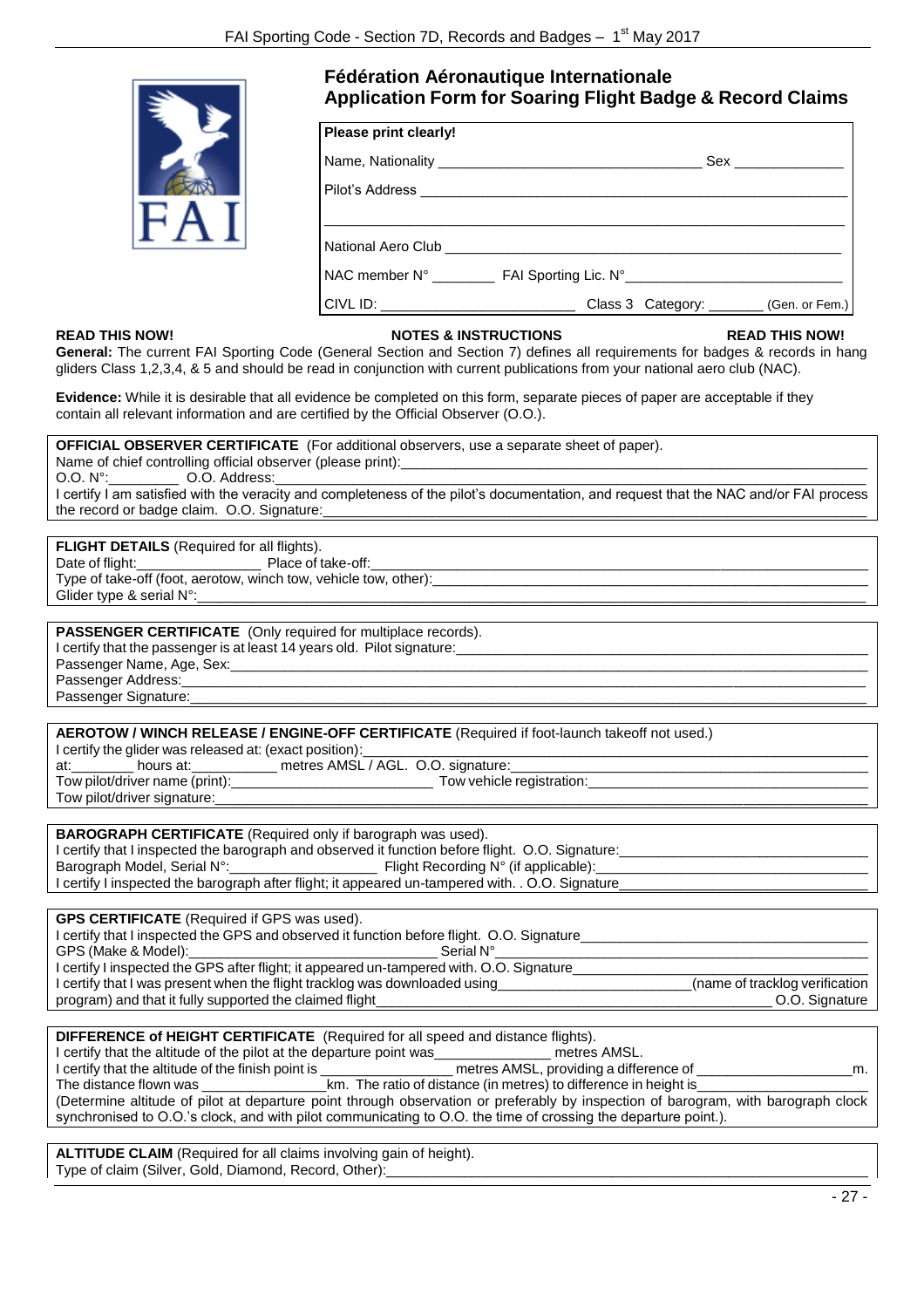| FAI Sporting Code - Section 7D, Records and Badges - 1 <sup>st</sup> May 2017 |  |  |
|-------------------------------------------------------------------------------|--|--|
|-------------------------------------------------------------------------------|--|--|

Initial low point of flight \_\_\_\_\_\_\_\_\_\_\_\_\_\_\_\_ m AMSL. Subsequent high pt. \_\_\_\_\_\_\_\_\_\_\_\_\_\_\_\_\_ m AMSL. Difference: \_\_\_\_\_\_\_\_\_\_\_\_\_\_ m. For barographs only (not GPS): I certify I have examined and found correct the barogram calibration trace made on (date)

|                                                                                                                                                                       | .O.O. signature:                                                                                              |                                                        |                                  |                            |                        |
|-----------------------------------------------------------------------------------------------------------------------------------------------------------------------|---------------------------------------------------------------------------------------------------------------|--------------------------------------------------------|----------------------------------|----------------------------|------------------------|
| <b>DISTANCE or SPEED CLAIMS</b> (Required for all flights over open or closed courses).<br>Claim is made for (check off or circle applicable category or categories): |                                                                                                               |                                                        |                                  |                            |                        |
| Free Distance:<br>(silver: open<br>course)<br>(gold, diamond: open or<br>closed course)                                                                               | $\Box$ Silver (HG 100 km)<br>(PG 75 km)                                                                       | $\Box$ Gold (HG 150 km)<br>(PG 125 km)                 | $\Box$ Diamond                   | (HG 300 km)<br>(PG 200 km) | $\Box$ Record          |
|                                                                                                                                                                       |                                                                                                               |                                                        |                                  |                            | $\Box$ Record          |
| Distance to goal:<br>Out-and-return or<br><b>Triangle Distance</b><br><b>Duration</b>                                                                                 | $\Box$ Silver (3 hr)<br>(HG, PG)                                                                              | $\Box$ Gold (5 hr)<br>(HG, PG)                         | $\Box$ Diamond                   | (HG 300 km)<br>(PG 200 km) | $\Box$ Record          |
|                                                                                                                                                                       | Out-and-return Speed (Course of 100, 200, or 300 km)<br>Triangle Speed (Course of 25, 50, 100, 200 or 300 km) |                                                        |                                  | n.                         | km Record<br>km Record |
| HG, PG, Bronze badge<br>(open or closed course distance)                                                                                                              |                                                                                                               | $\Box$ Duration 1.5 hour or<br>$\Box$ height gain 500m | □ Distance 30 km (PG, HG, RW) or |                            |                        |
| Claimed performance: _________                                                                                                                                        |                                                                                                               | km DISTANCE; and/or https://www.htm/html               |                                  |                            | h:min TIME.            |

| <b>TURN POINT/GOAL DECLARATION</b> (Required before flight, otherwise invalid. Data should match Task Declaration Form)                   |      |             |      |
|-------------------------------------------------------------------------------------------------------------------------------------------|------|-------------|------|
| I declare the flight course listed below. Pilot's signature:                                                                              |      |             |      |
| Takeoff Place:                                                                                                                            | _at. | °N/S; Long. | °W/E |
| Start point:                                                                                                                              | _at. | °N/S: Lona. | °W/E |
| 1st turn point:                                                                                                                           | _at. | °N/S: Lona. | °W/E |
| 2nd turn point:                                                                                                                           | ∟at. | °N/S; Long. | °W/E |
| 3rd turn point:                                                                                                                           | _at. | °N/S; Long. | °W/E |
| Finish point:                                                                                                                             | _at. | °N/S: Long. | °W/E |
| Landing point:                                                                                                                            | Lat. | °N/S: Lona. | °W/E |
| I certify that I witnessed the GPS tracklog cleared before flight, and that I took possession of the GPS after the flight. I examined the |      |             |      |
| GPS tracklog evidence post-flight and verify that the turn points were rounded in the correct sequences and that the pilot's glider       |      |             |      |
| entered the observation zones.                                                                                                            |      |             |      |
| O.O. Signature:                                                                                                                           |      |             |      |
|                                                                                                                                           |      |             |      |
| <b>START &amp; FINISH TIME CERTIFICATE</b> (Required only for speed tasks).                                                               |      |             |      |

I certify that I have examined the pilot's GPS tracklog, or witnessed cross the start & finish lines, and submit the following times: Start time: \_\_\_\_\_\_\_\_\_\_\_\_\_\_\_\_ HH:MM:SS; Finish time: \_\_\_\_\_\_\_\_\_\_\_\_\_\_\_\_\_ HH:MM:SS; Course time: \_\_\_\_\_\_\_\_\_\_\_\_\_\_\_\_ HH:MM:SS. O.O. Signature:

| <b>LANDING CERTIFICATE</b> (Required for all distance and speed flights). |
|---------------------------------------------------------------------------|
| I certify that I landed the glider at (exact position):                   |
| at: HH:MM (landing time). Pilot's signature:                              |
| O.O./witness name, address (print), signature:                            |
| 2nd witness name, address (print), signature:                             |
|                                                                           |

#### **PILOT'S STATEMENT** (Required for all badge and record claims).

I certify that this is a true statement regarding a flight made by me, and I request that the NAC process the claim. Attached is all required supporting evidence. I understand that an incomplete or incorrect application will be returned to the presiding O.O. I certify that the flight was made in accordance with the national air regulations and with the FAI Sporting Code (General Section and Section 7).

Date:\_\_\_\_\_\_\_\_\_\_\_\_\_ Pilot's signature:\_\_\_\_\_\_\_\_\_\_\_\_\_\_\_\_\_\_\_\_\_\_\_\_\_\_\_\_\_\_\_\_\_\_\_\_\_\_\_\_\_\_\_\_\_\_\_\_\_\_\_\_\_\_\_\_\_\_\_\_\_\_\_\_\_\_\_\_\_\_\_\_\_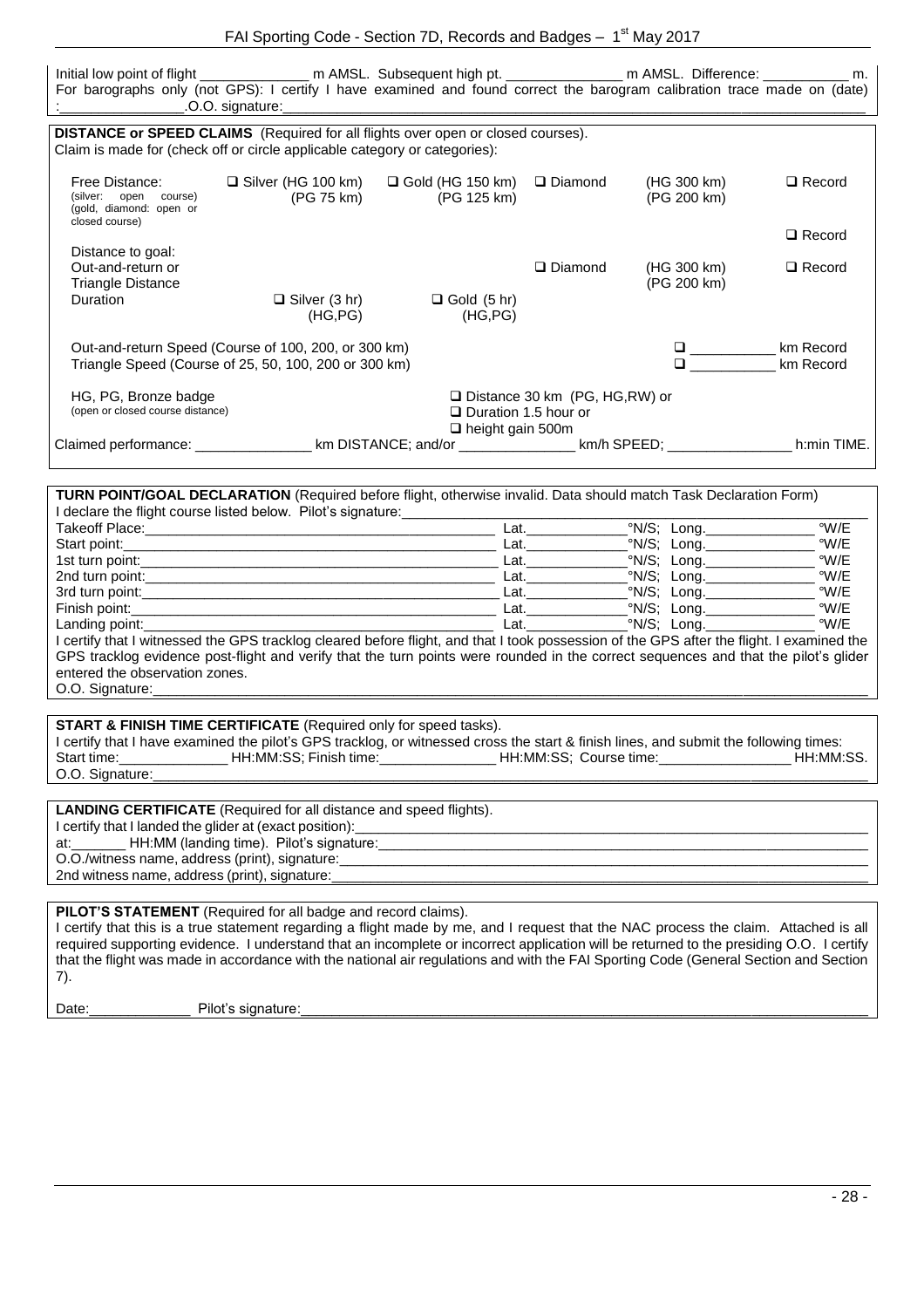

# **Fédération Aéronautique Internationale Application Form for PG Accuracy Badge & Record Claims**

| Please print clearly! |                                                                                  |  |
|-----------------------|----------------------------------------------------------------------------------|--|
|                       |                                                                                  |  |
|                       |                                                                                  |  |
|                       |                                                                                  |  |
|                       |                                                                                  |  |
|                       | NAC member N° ____________ FAI Sporting Lic. N° ________________________________ |  |
|                       |                                                                                  |  |

#### **READ THIS NOW! NOTES & INSTRUCTIONS READ THIS NOW!**

General: The current FAI Sporting Code (General Section and Section 7) defines all requirements for badges & records in hang gliders Class 1,2,3,4, & 5 and should be read in conjunction with current publications from your national aero club (NAC).

**Evidence:** Photocopies or scans of the official competition scoring sheets, signed by the pilot and the Chief/Event Judge, plus the relevant competition results files (Excel) must accompany this claim sheet.

| FAI SANCTIONED COMPETITION DETAILS (List all competitions for which scores count for the badge/record claim). |
|---------------------------------------------------------------------------------------------------------------|
|                                                                                                               |
| Dates & Location: <b>Example 20</b>                                                                           |
| Name of organiser/club: Name of organiser/club:                                                               |
| Name of Chief or Event Judge:                                                                                 |
| Number of valid rounds flown in the competition:                                                              |
|                                                                                                               |
| <b>FLIGHT DETAILS</b> (Required for all flights).                                                             |
| Number of consecutive flights/scores contributing to this claim:                                              |

Scores of consecutive flights recorded: Sum of scores of consecutive flights: Date(s) of flights/scores: Type of take-off (hill/foot launch, winch tow, vehicle tow, other): Glider make & model:

**CHIEF/EVENT JUDGE DECLARATION** (Required for each competition with scores counting towards the claim). I certify that the pilot scored the above stated scores consecutively in valid rounds in the *(name)* \_\_\_\_\_\_\_\_\_\_\_\_\_\_\_\_\_\_\_\_competition on *(dates)* 

Chief/Event Judge signature:

**ORGANISER DECLARATION** (Required for each competition with scores counting towards the claim). I certify that the pilot was an official competitor in the *(name)*\_\_\_\_\_\_\_\_\_\_\_\_\_\_\_\_\_\_\_\_\_\_\_\_\_\_\_\_\_\_\_\_\_\_\_\_\_\_\_\_\_\_\_\_\_competition on

*(dates)* \_\_\_\_\_\_\_\_\_\_\_\_\_and that the results submitted to the CIVL Competition Coordinator were approved by the Chief/Event Judge. Organiser signature:

**PILOT'S DECLARATION** (Required for all badge and record claims). I am submitting this claim for the following Badge and/or Record:

\_\_\_\_\_\_\_\_\_\_\_\_\_\_\_\_\_\_\_\_\_\_\_\_\_\_\_\_\_\_\_\_\_\_\_\_\_\_\_\_\_\_\_\_\_\_\_\_\_\_\_\_\_\_\_\_\_\_\_\_\_\_\_\_\_\_\_\_\_\_\_\_\_\_\_\_\_\_\_\_\_\_\_\_\_\_\_\_\_\_\_\_\_\_\_\_\_\_\_\_\_\_\_\_ I certify that the information on this form is a true statement regarding the scoring flights made by me, and I request that the NAC process the claim. Attached is all required supporting evidence (Score Sheets and Final Results files). I understand that an incomplete or incorrect application will be returned to the relevant Chief/Event Judge or Organiser. I certify that the flights were made in accordance with the national air regulations and with the FAI Sporting Code (General Section and Section 7).

Date:\_\_\_\_\_\_\_\_\_\_\_\_\_ Pilot's signature:\_\_\_\_\_\_\_\_\_\_\_\_\_\_\_\_\_\_\_\_\_\_\_\_\_\_\_\_\_\_\_\_\_\_\_\_\_\_\_\_\_\_\_\_\_\_\_\_\_\_\_\_\_\_\_\_\_\_\_\_\_\_\_\_\_\_\_\_\_\_\_\_\_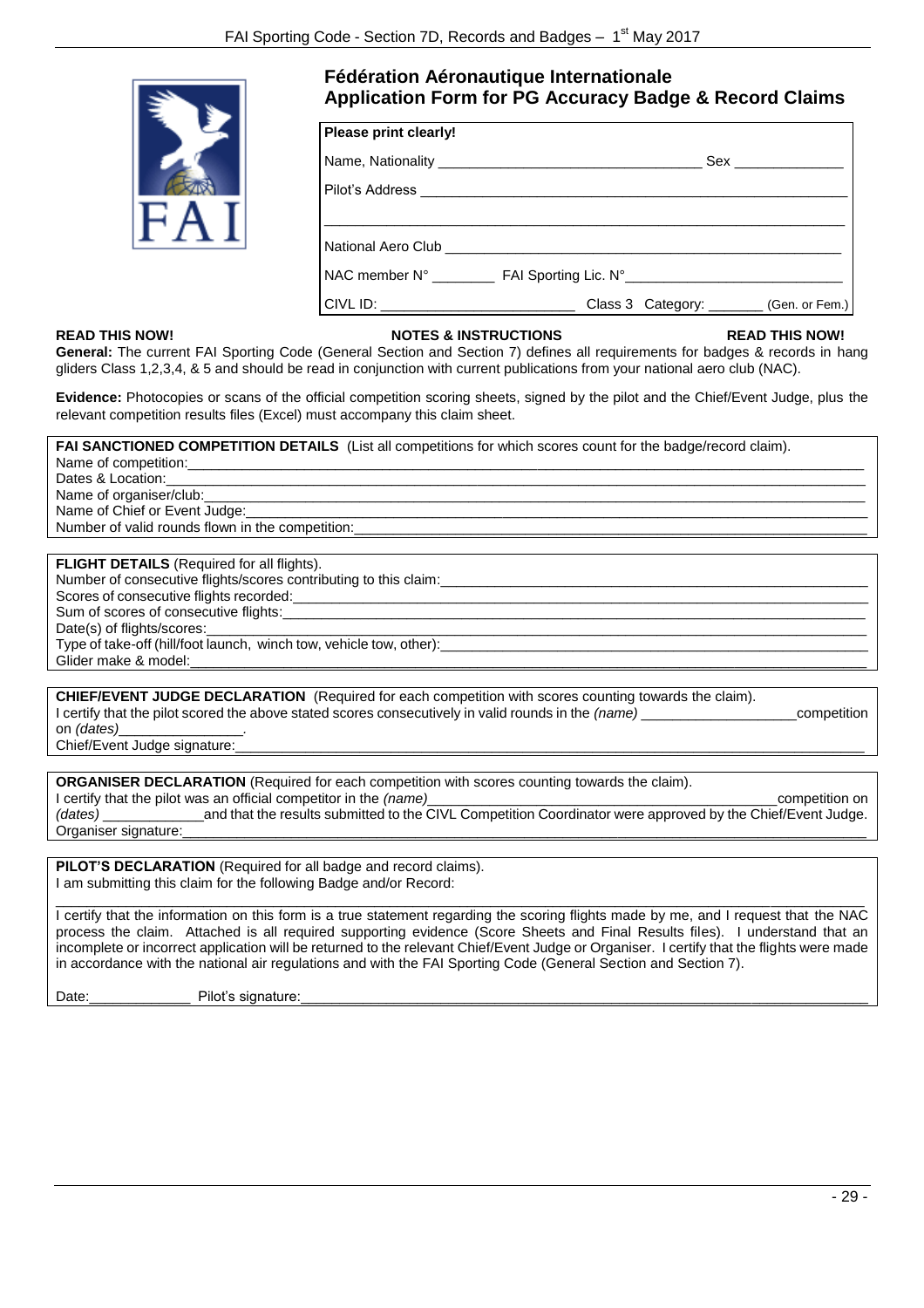# <span id="page-29-0"></span>**AEROBATICS TASK DECLARATION FORM**

Fill this form (paper, SMS, email, etc) and present it to the official observer prior to the start of the flight.

# **Task:**

Class (O-3); Category (G, F, M); Description (e.g. Infinity tumbling)

# **Date & Time:**

Time of declaration must be before the flight start (for records only)

# **Pilot:**

Name & signature

# **Glider:**

Class, make, model and serial number

# **Start Pt. and type of start:**

Description & Coordinates: (e.g. London, D-bag helicopter)

# **Official Observer:**

Name, date & signature (O.O. is required for record flights)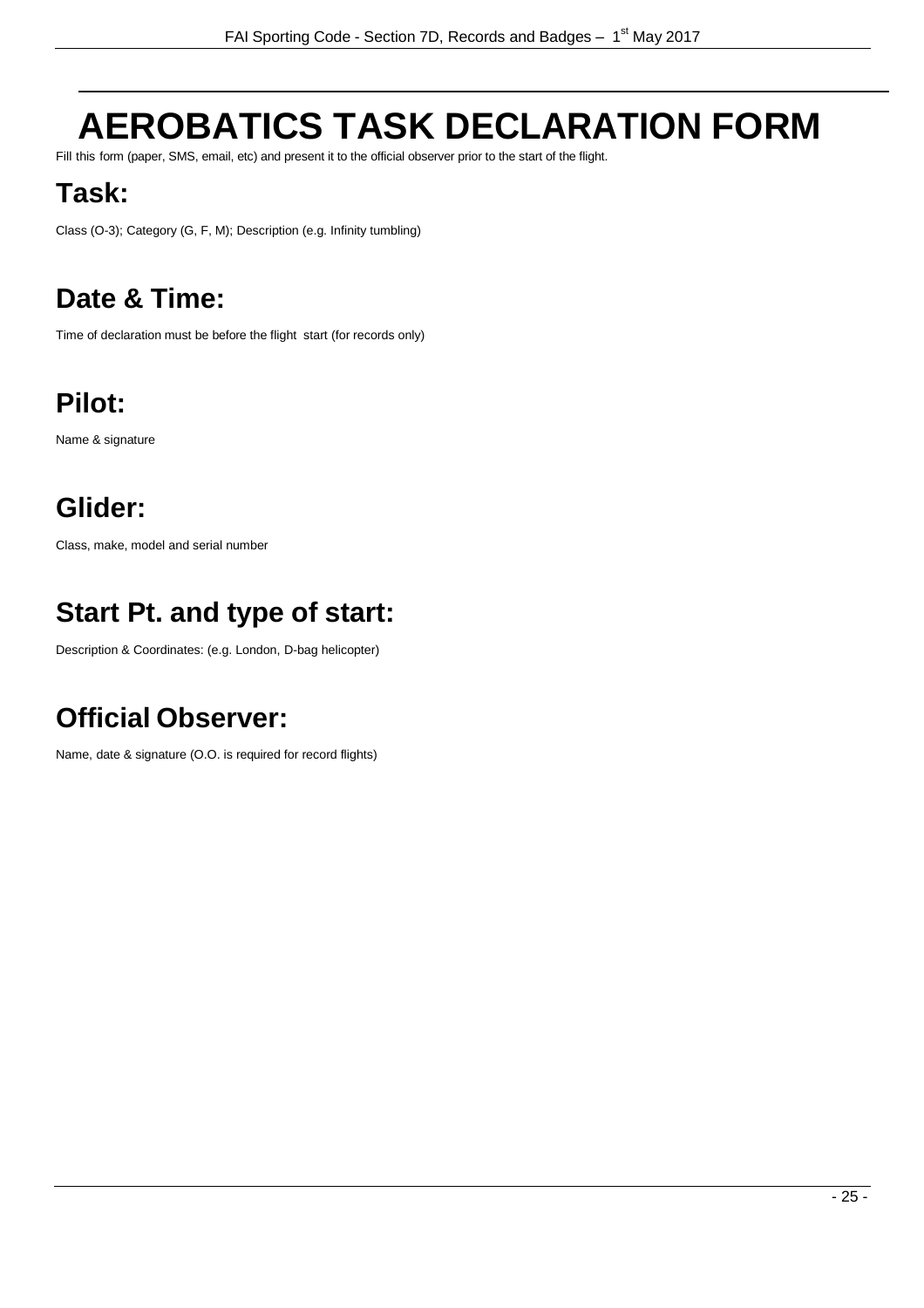

# **Fédération Aéronautique Internationale Application Form for PG Aerobatics Record Claims**

| Please print clearly! |                                                                                                                                                                                                                               |
|-----------------------|-------------------------------------------------------------------------------------------------------------------------------------------------------------------------------------------------------------------------------|
|                       |                                                                                                                                                                                                                               |
|                       |                                                                                                                                                                                                                               |
|                       | National Aero Club and the control of the control of the control of the control of the control of the control of the control of the control of the control of the control of the control of the control of the control of the |
|                       | NAC member N° ____________ FAI Sporting Lic. N° _________________________________                                                                                                                                             |
|                       |                                                                                                                                                                                                                               |

#### **READ THIS NOW! NOTES & INSTRUCTIONS READ THIS NOW!**

General: The current FAI Sporting Code (General Section and Section 7) defines all requirements for badges & records in hang gliders Class 1,2,3,4, & 5 and should be read in conjunction with current publications from your national aero club (NAC).

**Evidence:** While it is desirable that all evidence be completed on this form, separate pieces of paper are acceptable if they contain all relevant information and are certified by the Official Observer (O.O.).

**OFFICIAL OBSERVER CERTIFICATE** (For additional observers, use a separate sheet of paper).

Name of chief controlling official observer (please print):<br>O.O. N°: 0.O. Address: O.O. Address:

I certify I am satisfied with the veracity and completeness of the pilot's documentation, and request that the NAC and/or FAI process the record or badge claim. O.O. Signature:

#### **FLIGHT DETAILS** (Required for all flights).

Type of claim (Infinity tumbling rotations, Helicopter revolutions, Misty flips,...):

Date of flight:\_\_\_\_\_\_\_\_\_\_\_\_\_\_ Place of take-off:\_\_\_\_\_\_\_\_\_\_\_\_\_\_\_\_\_\_\_\_\_\_\_\_\_\_\_\_\_\_\_\_\_\_\_\_\_\_\_\_\_\_\_\_\_\_\_\_\_\_\_\_\_\_\_\_\_\_\_\_\_\_\_\_\_\_ Type of take-off (foot, winch tow, airborne, other):

Glider type & serial N°:

## **PASSENGER CERTIFICATE** (Only required for multiplace records).

I certify that the passenger is at least 14 years old. Pilot signature: Passenger Name, Age, Sex:

Passenger Address: Passenger Signature:

**AEROTOW / WINCH RELEASE / ENGINE-OFF CERTIFICATE** (Required if foot-launch takeoff not used.)

| I certify the glider was released at: (exact position): |                                    |  |
|---------------------------------------------------------|------------------------------------|--|
| at:<br>hours at                                         | metres AMSL / AGL. O.O. signature: |  |
| Tow pilot/driver name (print):                          | Tow vehicle reaistration:          |  |

Tow pilot/driver signature:

**BAROGRAPH CERTIFICATE**

| I certify that I inspected the barograph and observed it function before flight. O.O. Signature:  |                                      |
|---------------------------------------------------------------------------------------------------|--------------------------------------|
| Barograph Model, Serial N°:                                                                       | Flight Recording N° (if applicable): |
| I certify I inspected the barograph after flight; it appeared un-tampered with. . O.O. Signature: |                                      |
|                                                                                                   |                                      |

#### **VIDEO CERTIFICATE**

I certify that I inspected the video from all cameras used and observed it function before flight. O.O. Signature

Video camera (Make & Model) \_ \_ \_ \_ \_ \_ \_ \_ \_ \_ \_ \_ \_ \_ \_ Serial N I certify I inspected the video after flight; it appeared un-tampered with. . O.O. Signature\_ I certify that I was present when the video of the flight was downloaded and was not edited in any way and it fully supported the claimed flight.\_\_\_\_\_\_\_\_\_\_\_\_\_\_\_\_\_\_\_\_\_\_\_\_\_\_\_\_\_\_\_\_\_\_\_\_ O.O. Signature:\_\_\_\_\_\_\_\_\_\_\_\_\_\_\_\_\_\_\_\_\_\_\_\_\_\_\_\_\_\_\_\_\_\_\_\_\_\_\_\_\_\_\_\_

#### **PILOT'S STATEMENT** (Required for all record claims).

I certify that this is a true statement regarding a flight made by me, and I request that the NAC process the claim. Attached is all required supporting evidence. I understand that an incomplete or incorrect application will be returned to the presiding O.O. I certify that the flight was made in accordance with the national air regulations and with the FAI Sporting Code (General Section and Section 7).

Date: Pilot's signature: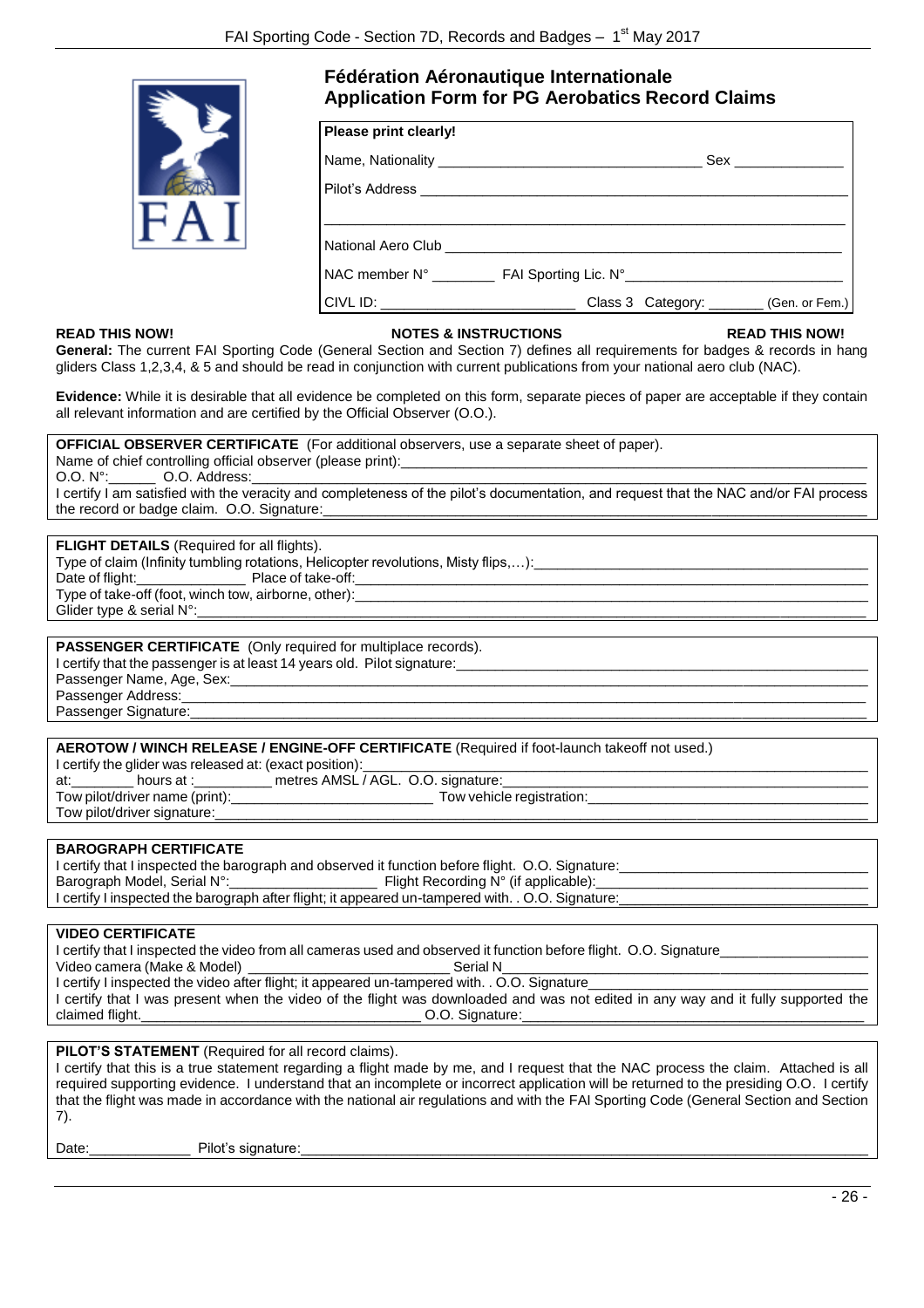# <span id="page-31-0"></span>**8 OFFICIAL OBSERVERS**

# <span id="page-31-1"></span>**8.1 Authority**

Official Observers are appointed by a NAC (or its delegated National Association). They are empowered to control and certificate flights for FAI Records, Badges, Championships and Competitions in their own country and in another country if its NAC gives permission.

# <span id="page-31-2"></span>**8.2 Register**

The NAC or its National Association is responsible for keeping a register of its Official Observers, for providing briefing or instruction and ensuring that access to changes to the Sporting Code is available to them. The national register should be reviewed and updated at intervals of not more than 5 years.

# <span id="page-31-3"></span>**8.3 Qualifications**

Official Observers must know the Sporting Code General Section and Section 7 and have the integrity to control and certificate flights without favour.

Official Observers may not act as such for any flight in which they are pilot or passenger or have a personal, financial or business interest. (Owning or part owning the hang glider is not of itself considered financial interest.).

# <span id="page-31-4"></span>**8.4 Control**

Control means observing of Take-off, Departure, Finish and Landing; checking GPS, flight recorders, barographs, cameras; downloading and print-out of barographs or GPS track logs, and the signing of all certificates covering the evidence concerned for the flight. The observer must also confirm that he has identified the pilot as the individual claiming the record and that he is flying a glider of the appropriate class.

# <span id="page-31-5"></span>**8.5 Certification**

Official Observers may only certificate an event at which they were present, except that they may certificate an outlanding if they arrive soon afterwards and there is no doubt about the position of the landing.

Air Traffic Controllers on duty are considered Official Observers for observation of take-off, start and finish lines, turn and control points and landing.

Aero tow pilots may certificate the altitude, time and point of release from aero tow.

Championship officials are considered as Official Observers for a record or badge flight made during the event and for which the documentation data is used for scoring a valid task.

Independent Witnesses may certificate an outlanding in the absence of an Official Observer. They must give their names, addresses, telephone numbers and e-mail addresses (if any) and state precisely the place and time of landing.

All certificates by people other than registered Official Observers must be countersigned as correct by the Official Observers controlling the flight. If an Official Observer considers he may not be entirely free of interest in the claim he must obtain the countersignature of an independent Official Observer.

# <span id="page-31-6"></span>**8.6 Suspension or Cancellation of Authority**

The NAC may suspend or cancel the authority of an Official Observer for negligent certification or wilful misrepresentation.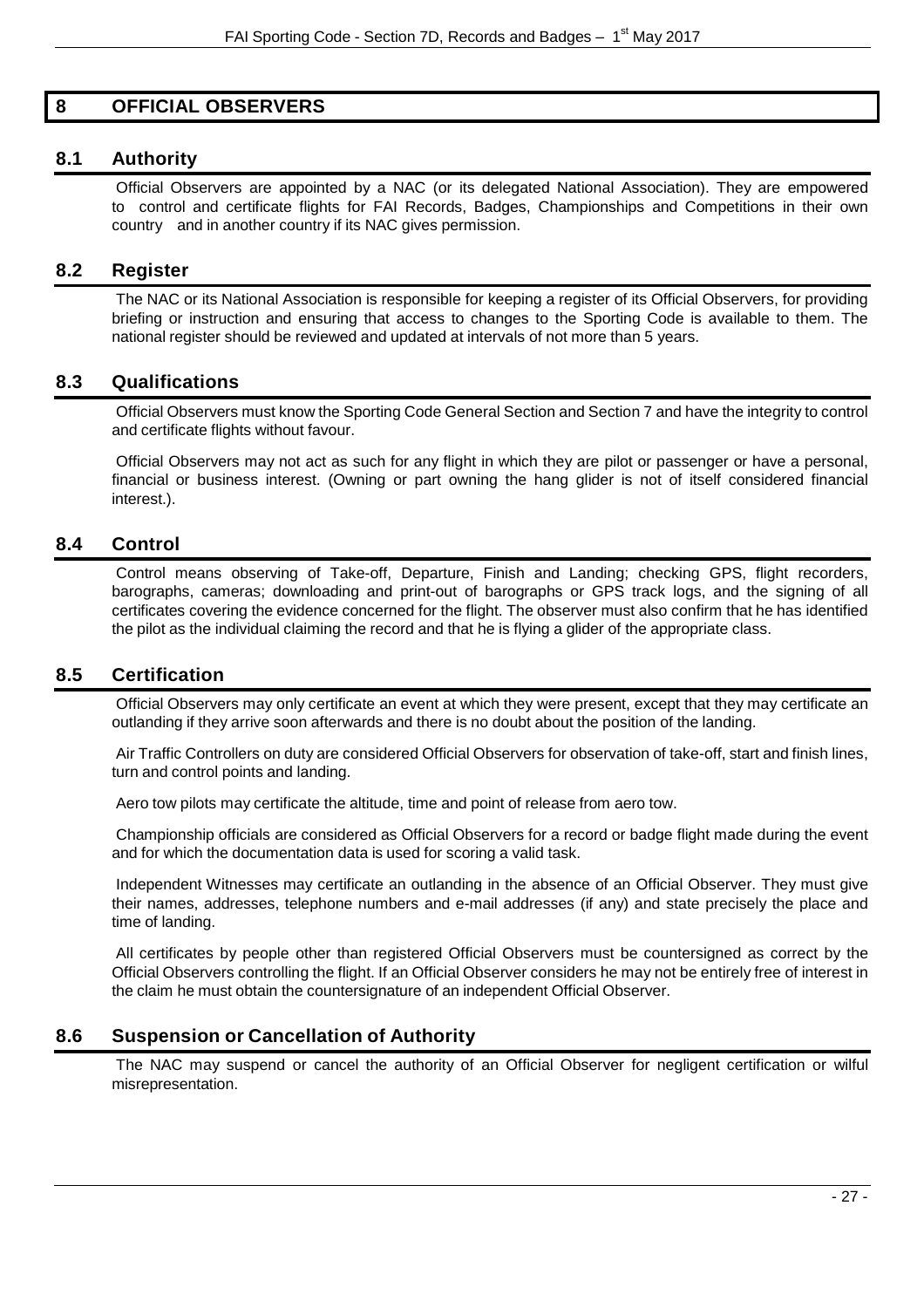# <span id="page-32-0"></span>**9 DISTANCE CALCULATION**

The preferred method of distance calculation is the GPS or approved flight data recorder, set to use the WGS84 datum and the WGS84 Ellipsoid. However, if the pilot does not have such an instrument, and the flight is less than 100 km, he may use the following calculation method as an alternative.

Either scale the distance off the map directly using a ruler, or else locate the coordinates of the two points of interest. Find a navigational software program that will calculate the distance for you, for example [\(http://boulter.com/gps/distance/\)](http://boulter.com/gps/distance/)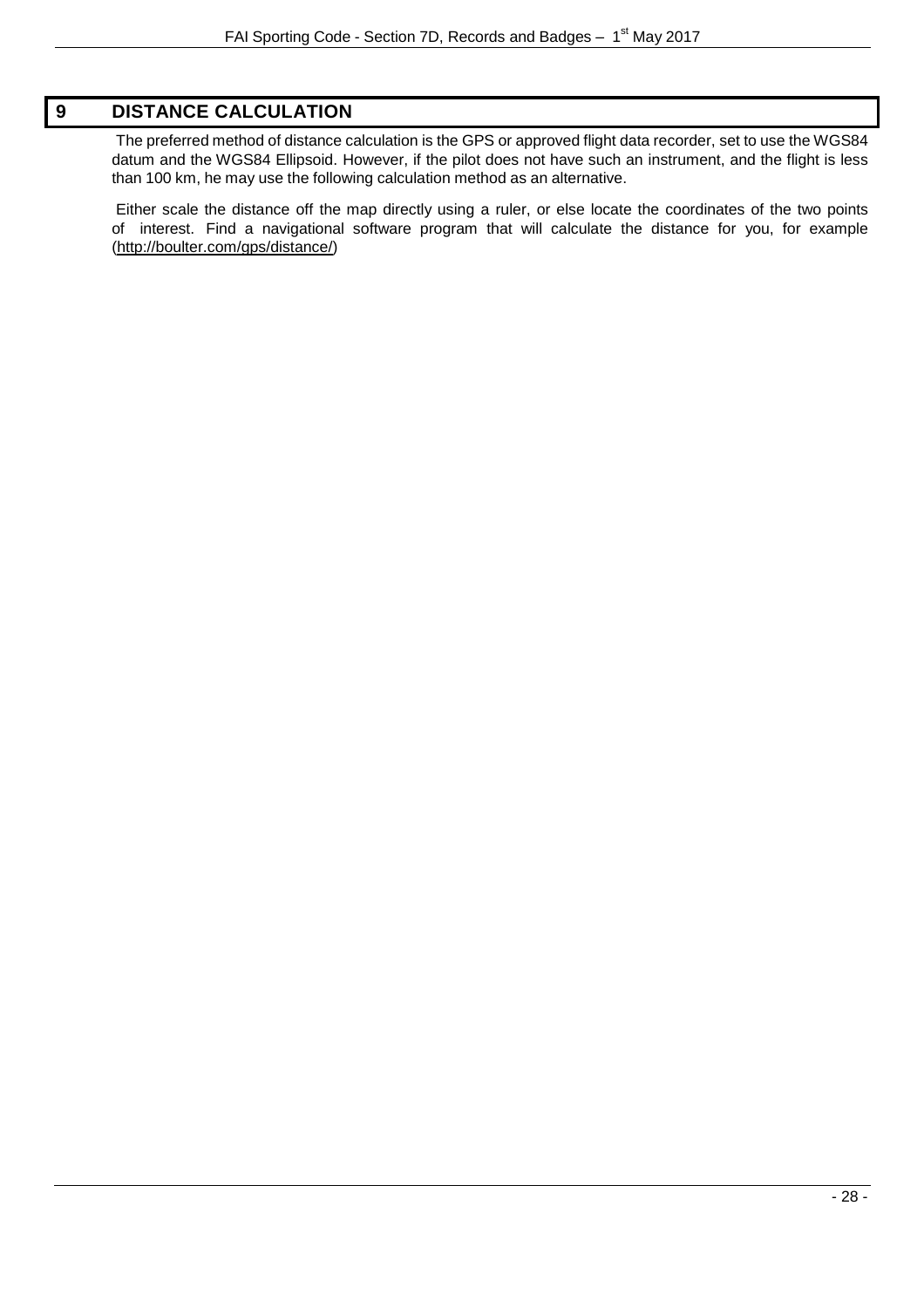# <span id="page-33-0"></span>**10 GUIDELINES FOR CLASS II & V DETERMINATION**

These guidelines are intended to provide procedures for manufacturers and the CIVL Classification Technical Committee (hereafter referred to as the *Committee*).

# <span id="page-33-1"></span>**10.1 Background**

The definition of Class 2 and Class 5 hang gliders includes the requirement that it be capable of being foot launched and landed consistently in nil wind (Refer to 1.4). The reason for this requirement is to preserve the lightweight and simple nature of the class. Weight is the ultimate factor limiting performance, so this requirement helps create a level playing field while allowing reasonable design development. In order for a glider to be classified as Class 2 or Class 5 by the Committee it must be observed to be launched and landed repeatedly in nil wind. Hang gliders with aerodynamic controls that cannot pass this requirement are Class 4 gliders.

# <span id="page-33-2"></span>**10.2 Classification Procedures**

To be eligible for Class 5 records gliders must have met the classification requirements detailed in Section 7- (Hang Gliders).

# <span id="page-33-3"></span>**10.3 Fairings**

Fairings are not allowed on Class 5 gliders. For the purposes of this document a pilot fairing is a streamlined structure rigidly attached to the glider frame, partially or fully enclosing that pilot and as much as practical the surrounding structures. The shape of the fairing is designed to minimise the contribution to the total parasitic drag of the glider, the pilot and the pilot surrounding structures. Windscreens fairing the pilot's head that are not directly attached to a helmet are not allowed.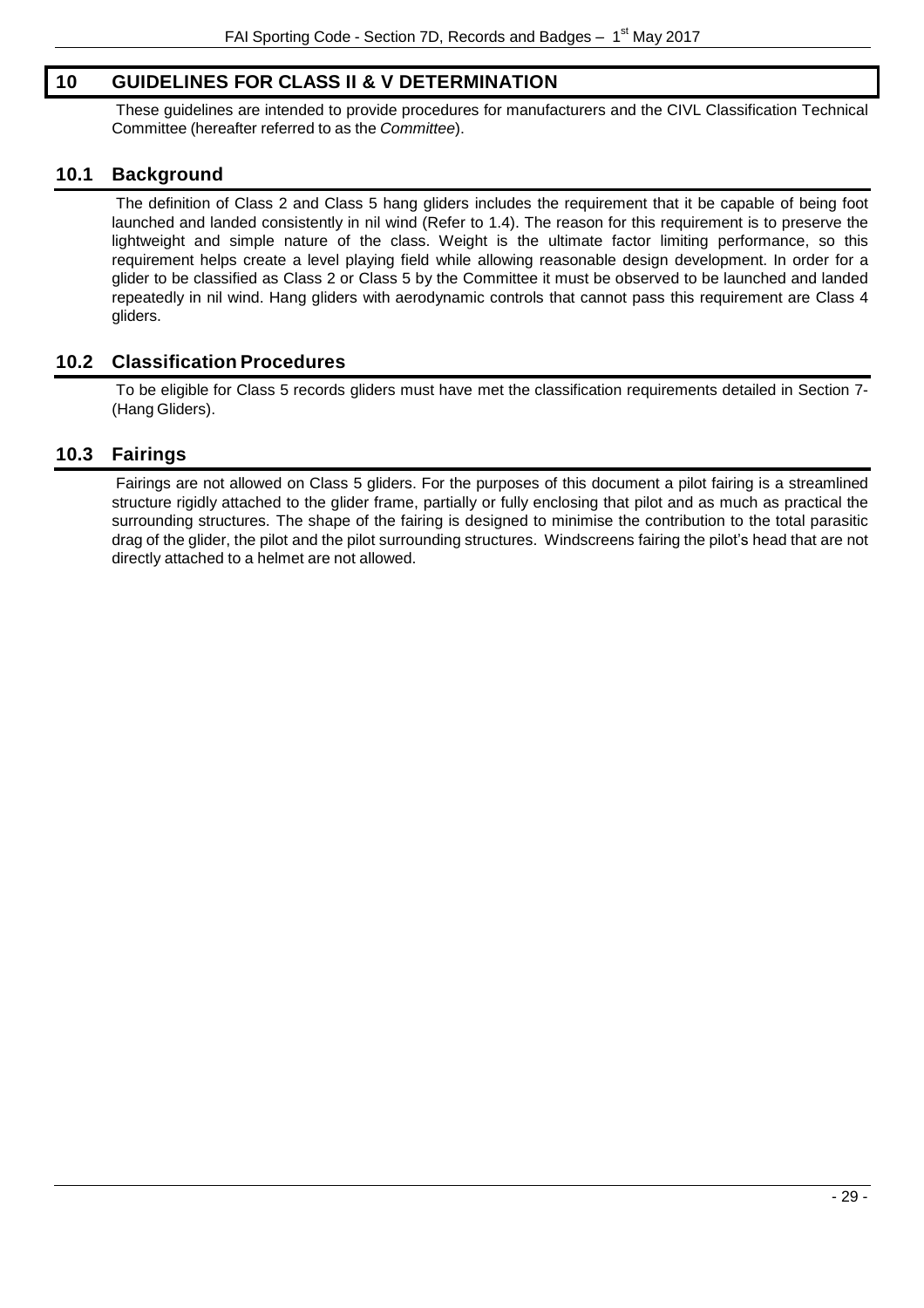# <span id="page-34-0"></span>**11 GLOSSARY OF TERMS AND ABBREVIATION**

*This section amplifies a number of terms which are used in the main text and gives some generally accepted definitions and abbreviations relevant to air sports*

# **Alphabetical**

| 2D GPS<br>3D GPS<br>Altitude<br>AMSL<br><b>AUW</b><br>Barogram<br>Barograph<br>C.<br>CASI<br>Certification<br><b>CIVL</b><br>C of A<br><b>CP</b> | GPS model whose track log does not include altitude coding.<br>GPS model whose track log includes altitude coding.<br>The vertical distance from mean sea level (MSL). See also `QNH', and `Height'.<br>Above Mean Sea Level<br>All Up Weight / Mass<br>Record of atmospheric pressure measured by a barograph or similar instrument<br>A self-recording aneroid barometer<br>(Temperature) - Celsius<br>Commission d'Aeronautique Sportive Internationale (the Air Sport General Commission)<br>The signature on and preparation of certificates and other documents concerned with the process<br>of flight verification with a view to validation of an FAI Flight Performance<br>Commission Internationale de Vol Libre, the International Hang Gliding Commission<br><b>Certificate of Airworthiness</b><br><b>Control Point</b><br>Ellipsoid A three-dimensional ellipse, commonly used as an Earth model. See under WGS84 ellipsoid                                                                                                                                                                                                                                                                                                                                                                                                                                                                                                                                                                                                                                                                                                                                                                                                                                                                                                                                                          |
|--------------------------------------------------------------------------------------------------------------------------------------------------|-----------------------------------------------------------------------------------------------------------------------------------------------------------------------------------------------------------------------------------------------------------------------------------------------------------------------------------------------------------------------------------------------------------------------------------------------------------------------------------------------------------------------------------------------------------------------------------------------------------------------------------------------------------------------------------------------------------------------------------------------------------------------------------------------------------------------------------------------------------------------------------------------------------------------------------------------------------------------------------------------------------------------------------------------------------------------------------------------------------------------------------------------------------------------------------------------------------------------------------------------------------------------------------------------------------------------------------------------------------------------------------------------------------------------------------------------------------------------------------------------------------------------------------------------------------------------------------------------------------------------------------------------------------------------------------------------------------------------------------------------------------------------------------------------------------------------------------------------------------------------------------------------------|
| FAI                                                                                                                                              | Fédération Aéronautique Internationale, the world air sports organisation, with its headquarters<br>in Lausanne                                                                                                                                                                                                                                                                                                                                                                                                                                                                                                                                                                                                                                                                                                                                                                                                                                                                                                                                                                                                                                                                                                                                                                                                                                                                                                                                                                                                                                                                                                                                                                                                                                                                                                                                                                                     |
| <b>FAI Sphere</b>                                                                                                                                | This has a radius of 6371km exactly, and has a similar volume to that of the WGS84 ellipsoid.<br>Where this is used for distance calculation, the distance for FAI purposes shall be the length of the<br>arc of the great circle joining given points defined by their geographical coordinates, using the<br>same Geodetic Datum for each set of coordinates. A short paper titled "FAI Distance Calculations"<br>giving the appropriate formulas and methodology, is available from the FAI Secretariat. Also,<br>a small PC based distance calculation programme is available by email from the FAI Office.                                                                                                                                                                                                                                                                                                                                                                                                                                                                                                                                                                                                                                                                                                                                                                                                                                                                                                                                                                                                                                                                                                                                                                                                                                                                                     |
| g<br>G                                                                                                                                           | Acceleration due to gravity (9.81 m/sec <sup>2</sup> )<br>Multiple of gravity force on an aircraft under acceleration                                                                                                                                                                                                                                                                                                                                                                                                                                                                                                                                                                                                                                                                                                                                                                                                                                                                                                                                                                                                                                                                                                                                                                                                                                                                                                                                                                                                                                                                                                                                                                                                                                                                                                                                                                               |
| Galileo                                                                                                                                          | The future European GNSS system, equivalent to the Russian GLONASS and the US GPS<br>satellite navigation systems                                                                                                                                                                                                                                                                                                                                                                                                                                                                                                                                                                                                                                                                                                                                                                                                                                                                                                                                                                                                                                                                                                                                                                                                                                                                                                                                                                                                                                                                                                                                                                                                                                                                                                                                                                                   |
| Geodesic                                                                                                                                         | This describes the shortest distance between two points on the surface of an ellipsoidal world<br>model. It is the ellipsoid equivalent to a Great Circle on a sphere. Once accurate lat/longs are<br>available based on the same geodetic datum, the ellipsoid /geodesic distance between them can<br>be calculated using one of a number of freeware computer programs that are commonly<br>available. For FAI distance calculation purposes, the WGS84 ellipsoid is used (GS 7.3.1.1).<br>A small PC-based distance calculation program for the WGS84 ellipsoid is available by email<br>from the FAI office.                                                                                                                                                                                                                                                                                                                                                                                                                                                                                                                                                                                                                                                                                                                                                                                                                                                                                                                                                                                                                                                                                                                                                                                                                                                                                    |
|                                                                                                                                                  | Geodetic Datum - The mathematical model of the earth (and its orientation to the earth) which is used in<br>laying out the positional reference system (lat/long, kilometre grid, etc) before the map projection<br>process is used to transform the three-dimensional surface of the earth model (including<br>topographical features and the reference grid) into a flat map sheet. Some 200 Geodetic<br>Datums (GD) are in current use and generally were chosen for the `best fit' of their particular<br>mathematical model to the shape of the earth over the map area concerned. Lat/long figures, to<br>be unambiguous, should quote the GD used which is normally given in the data at the edge of<br>each map. The WGS 84 Datum is generally accepted as the best simple mathematical model<br>for the overall shape of the earth, and is an ellipsoid with an equatorial radius of 6378.1370<br>km and a polar radius of 6356.7523 km, and is centred on the earth's centre and orientated<br>to the spin axis. PC-based transformation programmes are available which convert latitudes<br>and longitudes from those relevant to one Geodetic Datum, to WGS 84 or other Datums.<br>Differences vary from a few metres to a few kilometres. These differences are not errors, each<br>lat/long figure is perfectly correct, it is only the different GD (world mathematical model) which<br>changes the lat/long figures for a given point on the earth's surface. Therefore, for distance<br>calculations to be accurate, the lat/longs of points at the beginning and end of the leg<br>concerned must be with respect to the same G (see para 7.3.1.1). The calculations themselves<br>use these standardised lat/longs, applied to a distance calculation formula based on the FAI earth<br>model given in para 7.3.1.1. The WGS 84 Datum can be used in deriving lat/longs for long |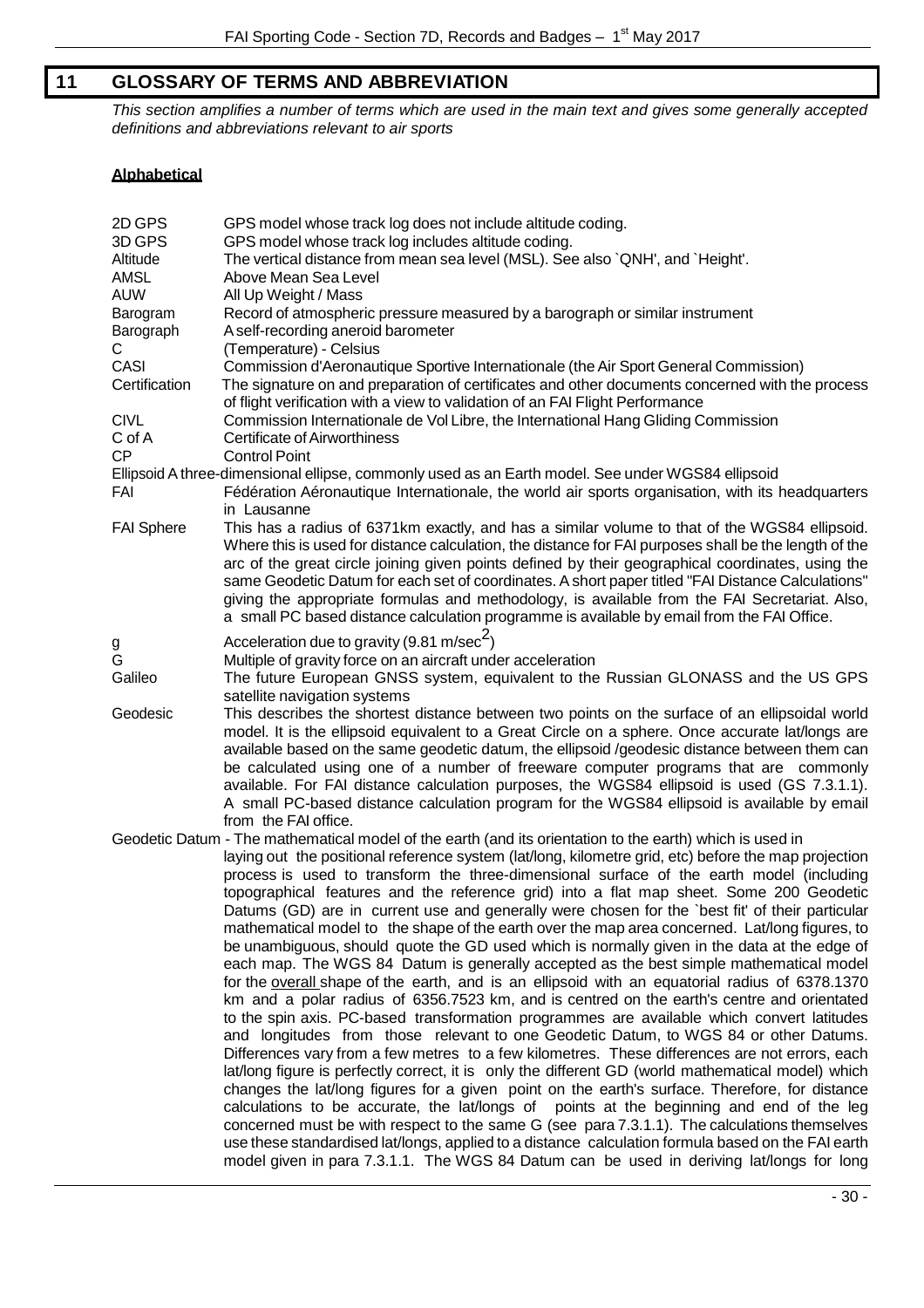| <b>GLONASS</b><br><b>GNSS</b>                                                                                                                                            | distance calculations and is used by ICAO and national aviation agencies in defining highly<br>accurate standardised runway datums for the future use of GPS as a runway approach aid.<br>Global Orbital Navigation Satellite System, the Russian GNSS system similar to the US GPS<br>Global Navigation Satellite System (Generic term for all systems such as the Russian |  |  |  |
|--------------------------------------------------------------------------------------------------------------------------------------------------------------------------|-----------------------------------------------------------------------------------------------------------------------------------------------------------------------------------------------------------------------------------------------------------------------------------------------------------------------------------------------------------------------------|--|--|--|
|                                                                                                                                                                          | GLONASS and the US GPS)                                                                                                                                                                                                                                                                                                                                                     |  |  |  |
| <b>GPS</b>                                                                                                                                                               | Global Positioning System (US GNSS System presently managed by the Department of<br>Defense) GPS (2D)<br>GPS model whose track log does not include altitude coding.                                                                                                                                                                                                        |  |  |  |
| GPS (3D)                                                                                                                                                                 | GPS model whose track log includes altitude coding. GS The General Section of the FAI<br><b>Sporting Code</b>                                                                                                                                                                                                                                                               |  |  |  |
| Height                                                                                                                                                                   | The vertical distance from a given height datum such as the take-off place. See also `QFE',<br>and `Altitude'.                                                                                                                                                                                                                                                              |  |  |  |
| HG                                                                                                                                                                       | <b>Hang Glider</b>                                                                                                                                                                                                                                                                                                                                                          |  |  |  |
| Homologation                                                                                                                                                             | The validation of a Flight Performance by an NAC or FAI for record purposes hPa Hecto                                                                                                                                                                                                                                                                                       |  |  |  |
| IAS                                                                                                                                                                      | Pascal (Pressure unit, equal to a millibar)<br>Indicated Airspeed                                                                                                                                                                                                                                                                                                           |  |  |  |
| <b>ICAO</b>                                                                                                                                                              | International Civil Aviation Organisation (HQ in Montreal, Canada) IGC<br>International Gliding                                                                                                                                                                                                                                                                             |  |  |  |
|                                                                                                                                                                          | Commission, an Air Sport Commission of the FAI ISA International Standard Atmosphere                                                                                                                                                                                                                                                                                        |  |  |  |
| May                                                                                                                                                                      | See under wording                                                                                                                                                                                                                                                                                                                                                           |  |  |  |
| Min                                                                                                                                                                      | Minute, unit of time (UT), compared to `arcmin' which is 1 minute of angle m/s<br>Metres<br>per                                                                                                                                                                                                                                                                             |  |  |  |
|                                                                                                                                                                          | Second                                                                                                                                                                                                                                                                                                                                                                      |  |  |  |
| <b>MSL</b>                                                                                                                                                               | Mean Sea Level                                                                                                                                                                                                                                                                                                                                                              |  |  |  |
| Must                                                                                                                                                                     | See under wording                                                                                                                                                                                                                                                                                                                                                           |  |  |  |
| <b>NAC</b>                                                                                                                                                               | <b>National Airsport Control</b>                                                                                                                                                                                                                                                                                                                                            |  |  |  |
| O                                                                                                                                                                        | (FAI Class) - Hang Gliders and Paragliders                                                                                                                                                                                                                                                                                                                                  |  |  |  |
| O&R or OR                                                                                                                                                                | Out and Return                                                                                                                                                                                                                                                                                                                                                              |  |  |  |
| Obligations                                                                                                                                                              | (such as to FAI) Obligations of NACs to the FAI are listed in the FAI Statutes, search for the                                                                                                                                                                                                                                                                              |  |  |  |
|                                                                                                                                                                          | word "obligations".                                                                                                                                                                                                                                                                                                                                                         |  |  |  |
| $\overline{O}O$                                                                                                                                                          | <b>Official Observer</b>                                                                                                                                                                                                                                                                                                                                                    |  |  |  |
| OZ                                                                                                                                                                       | Observation zone, the segment of airspace that a glider must enter to verify flight to a waypoint                                                                                                                                                                                                                                                                           |  |  |  |
| PA                                                                                                                                                                       | Paragliding Accuracy                                                                                                                                                                                                                                                                                                                                                        |  |  |  |
| PG                                                                                                                                                                       | Paraglider                                                                                                                                                                                                                                                                                                                                                                  |  |  |  |
| PHG                                                                                                                                                                      | <b>Powered Hang Glider</b>                                                                                                                                                                                                                                                                                                                                                  |  |  |  |
| <b>PPG</b>                                                                                                                                                               | <b>Powered Paraglider</b>                                                                                                                                                                                                                                                                                                                                                   |  |  |  |
| Proficiency Badges - Badges issued by the FAI for meeting specified flight performance standards                                                                         |                                                                                                                                                                                                                                                                                                                                                                             |  |  |  |
| QFE                                                                                                                                                                      | Pressure Setting which indicates zero altitude when at airfield height                                                                                                                                                                                                                                                                                                      |  |  |  |
| QNH                                                                                                                                                                      | Pressure Setting which indicates height above sea level                                                                                                                                                                                                                                                                                                                     |  |  |  |
| Record(s)                                                                                                                                                                | Validated flight performance greater than other validated performances Shall See under                                                                                                                                                                                                                                                                                      |  |  |  |
|                                                                                                                                                                          | 'Wording'                                                                                                                                                                                                                                                                                                                                                                   |  |  |  |
| Should                                                                                                                                                                   | See under 'Wording'                                                                                                                                                                                                                                                                                                                                                         |  |  |  |
| Soaring                                                                                                                                                                  | The utilisation of the vertical component of movements of air in the atmosphere for the purpose                                                                                                                                                                                                                                                                             |  |  |  |
| of sustaining flight, without the use of thrust from a means of propulsion<br>Sporting Licence - A licence issued by the FAI and mandatory for entrants to international |                                                                                                                                                                                                                                                                                                                                                                             |  |  |  |
| competitions and world or continental record attempts                                                                                                                    |                                                                                                                                                                                                                                                                                                                                                                             |  |  |  |
| S7                                                                                                                                                                       | Section 7 of the FAI Sporting Code i.e. this section. Also sub-sections 7A to 7C.                                                                                                                                                                                                                                                                                           |  |  |  |
| Sphere                                                                                                                                                                   | See FAI Sphere                                                                                                                                                                                                                                                                                                                                                              |  |  |  |
| <b>TAS</b>                                                                                                                                                               | <b>True Air Speed</b>                                                                                                                                                                                                                                                                                                                                                       |  |  |  |
| TL.                                                                                                                                                                      | <b>Team Leader</b>                                                                                                                                                                                                                                                                                                                                                          |  |  |  |
| <b>TP</b>                                                                                                                                                                | Turn Point, also see WP, Waypoint                                                                                                                                                                                                                                                                                                                                           |  |  |  |
| Track-log                                                                                                                                                                | The record of a flight produced by a GPS Track-log point The individual components of a track-                                                                                                                                                                                                                                                                              |  |  |  |
|                                                                                                                                                                          | log                                                                                                                                                                                                                                                                                                                                                                         |  |  |  |
| UT                                                                                                                                                                       | UTC to the local hour convention                                                                                                                                                                                                                                                                                                                                            |  |  |  |
| <b>UTC</b>                                                                                                                                                               | Universal Time Co-ordinated (ex-GMT)                                                                                                                                                                                                                                                                                                                                        |  |  |  |
| Validation                                                                                                                                                               | An act of ratification or official approval. In FAI terms, the act of approving a Flight Performance                                                                                                                                                                                                                                                                        |  |  |  |
|                                                                                                                                                                          | (or an element of one such as reaching a Turn Point) for FAI purposes.                                                                                                                                                                                                                                                                                                      |  |  |  |
| Verification                                                                                                                                                             | The process of checking and assembling evidence with a view to validating a Flight Performance                                                                                                                                                                                                                                                                              |  |  |  |
| Vs                                                                                                                                                                       | <b>Stalling Speed</b>                                                                                                                                                                                                                                                                                                                                                       |  |  |  |
| <b>WADA</b>                                                                                                                                                              | <b>World Anti Doping Agency</b>                                                                                                                                                                                                                                                                                                                                             |  |  |  |
| <b>WAG</b>                                                                                                                                                               | World Air Games. An international sporting event involving several FAI air sports at the same                                                                                                                                                                                                                                                                               |  |  |  |
|                                                                                                                                                                          | time, see GS                                                                                                                                                                                                                                                                                                                                                                |  |  |  |
| WP, Waypoint                                                                                                                                                             | A generic term for either a start, turn or finish point claimed as part of a flight performance.                                                                                                                                                                                                                                                                            |  |  |  |
| <b>WGS84</b>                                                                                                                                                             |                                                                                                                                                                                                                                                                                                                                                                             |  |  |  |
|                                                                                                                                                                          | See under `Geodetic Datum'<br>WGS 84 Ellipsoid - This is an ellipsoidal earth model with an equatorial radius of 6378,1370 km and a                                                                                                                                                                                                                                         |  |  |  |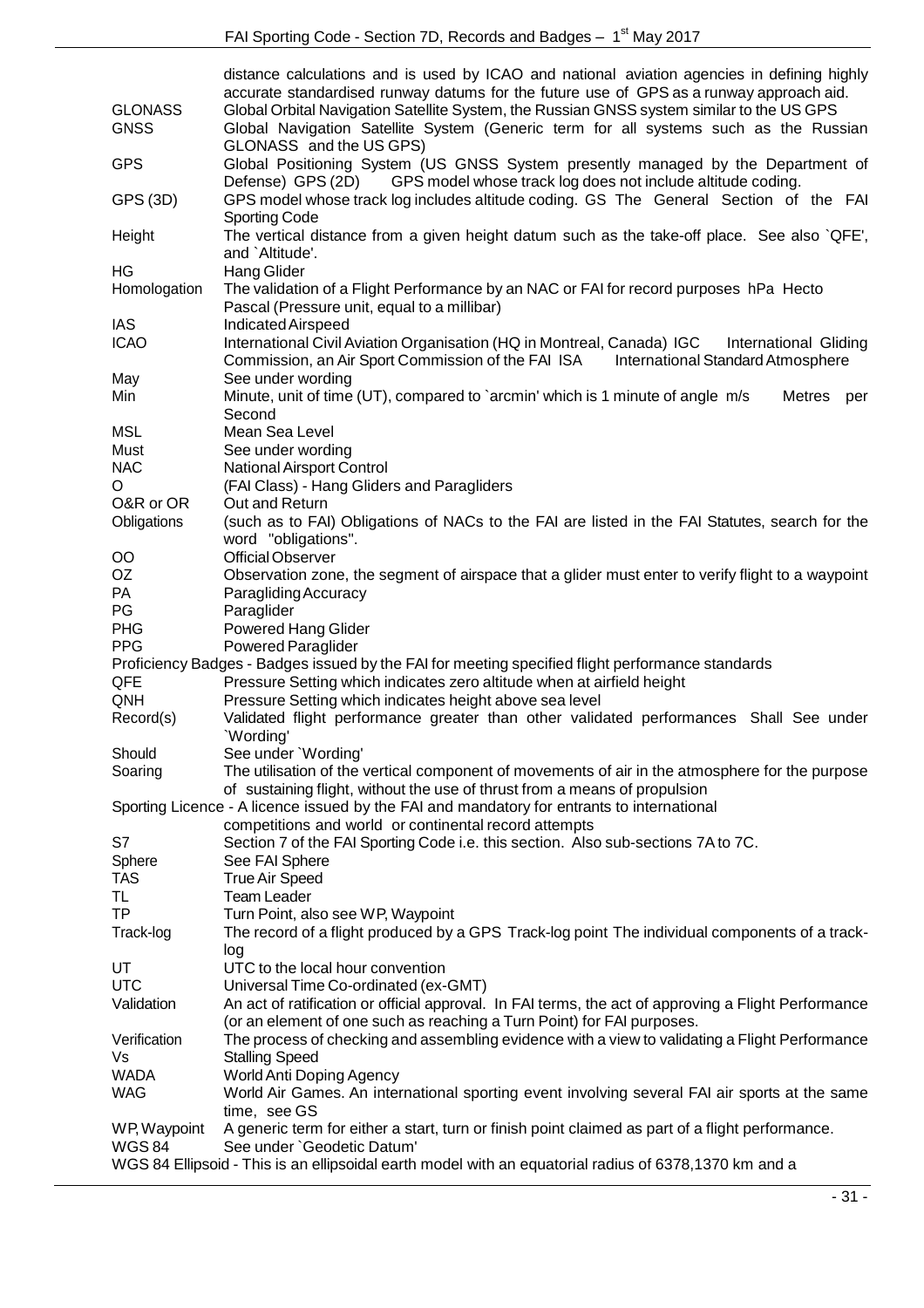polar radius of 6356,7523 km. It is centred on the earth's centre and orientated to the spin axis. It is generally accepted as the best simple mathematical model for the overall shape of the earth and is used as the Geodetic Datum in many aeronautical maps. See also under "Geodesic" and "Geodetic Datum". For distance calculations using the WGS84 ellipsoid, a small PC-based program is available by email from the FAI Office.

Wording The use of "shall" and "must" implies that the aspect concerned is mandatory; the use of "should" implies a non-mandatory recommendation; "may" indicates what is permitted and "will" indicates what is going to happen. Words of masculine gender should be taken as including the female gender unless the context indicates otherwise. *Italics are used for explanatory notes.*

WPRS World Pilot Ranking Scheme. A CIVL designed and administered system of ranking pilots from FAI sanctioned competition results.